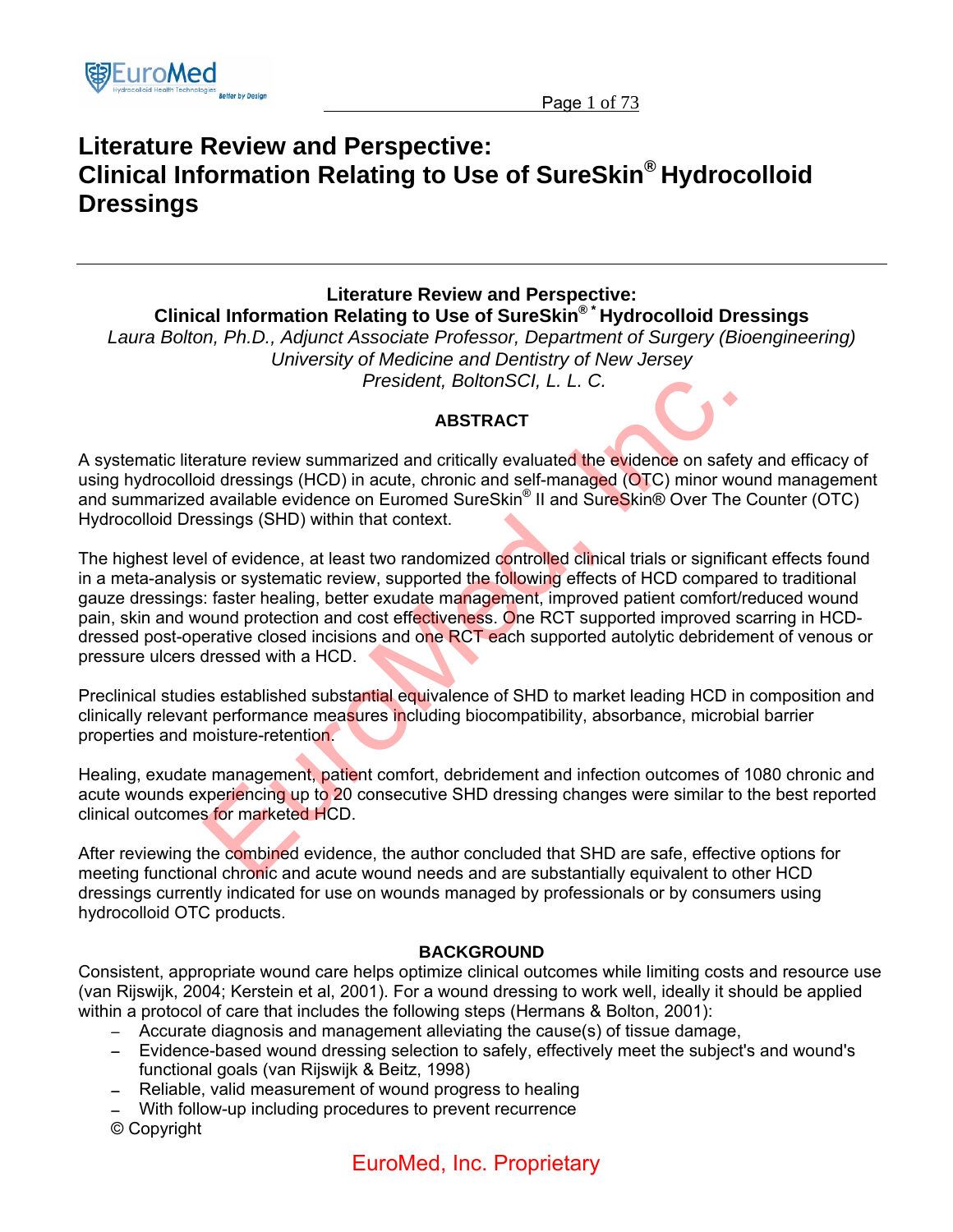

Page 2 of 73

Appropriate dressing selection has become increasingly important in supporting wound care reimbursement. For example, in the United States reimbursement environment (CMS, 2004) the Centers for Medicare and Medicaid Services F-Tag 314 requires long term care facilities to select interventions consistent with residents' goals, needs and recognized standards of practice, specifically addressing pain, wound healing and pressure ulcer management.

Hydrocolloid dressings excel in each of these areas (e.g. Arnold et al. 1994 for pain; Kerstein et al. 2001 for healing and economic savings; Mulder et al. for autolytic debridement; AHCPR Panel 1992 for pressure ulcer prevention or peri-ulcer skin protection). Understanding the value that a hydrocolloid dressing brings to the wound care formulary and how its functions fit into wound care protocols can help improve wound care outcomes and reduce costs (Kerstein et al. 2001).

Clinical professionals select wound dressings based on a variety of criteria, including availability, convenience, cost, and reimbursement, wound or patient characteristics and dressing functionality. Despite well-documented benefits of moist environments, gauze primary dressings prevail (Jones, 2006). A confusing array of dressing categories based on dressing composition, "substantial equivalence" to products previously cleared by regulatory authorities or reimbursement categories focuses clinician wound dressing choices away from meeting the ultimate goals of patient and wound care (van Rijswijk & Beitz, 1998). brand reinbursement, wound or patient characteristics and dressings based on a variety of criteria, including avait<br>st, and reinbursement, wound or patient characteristics and dressing fun<br>sumented benefits of moist enviro

Effective hydrocolloid wound dressing choices can be based on evidence of the dressing's role in the following functions:

- **►** Preserving physiological healing environments by retaining moisture (Bolton, 2007),
- ¾ Facilitating autolytic debridement of excess wound fibrin (Mulder et al, 1993) or necrotic tissue (Burgos et al. 2000),
- ¾ Preserving moist environments that minimize wound pain (Nemeth et al, 1991; Wyatt et al. 1990)
- $\triangleright$  Managing exudate by absorbing minimal to moderate wound fluid or preventing wound desiccation (Sprung et al., 1998),
- $\triangleright$  Reducing the frequency of required dressing changes, and permitting bathing with the dressing in place without contaminating the wound (Bolton & van Rijswijk, 1990; Schmidt et al., 1996)
- $\triangleright$  Reducing the costs of wound care by reducing frequency or duration of care (Colwell, 1993; Kerstein et al., 2001)
- ¾ Providing a barrier against microorganisms (Mertz et al., 1985; Bowler et al., 1993) in order to
	- o reduce clinical infection likelihood (Hutchinson & McGuckin, 1990; Boulton et al, 1999)
	- o isolate patients with MRSA-colonized wounds (Wilson et al, 1988)
	- o foster healing progress of heavily colonized wounds (Gilchrist & Reed 1989) including those with β hemolytic Streptococci (Friedman & Su, 1984).

By selecting dressings based on evidence that they safely, effectively function in meeting such goals for similar wounds, wound care professionals position themselves for value to the patients, facilities and nations they serve.

## **OBJECTIVE**

The objective of this clinical literature review was to compile, summarize and critically evaluate the evidence on safety and efficacy of using hydrocolloid dressings in acute and chronic wound management, and summarize available evidence on Euromed SureSkin® II and SureSkin® Over The Counter (OTC) Hydrocolloid Dressings within that context.

## **PROTOCOL**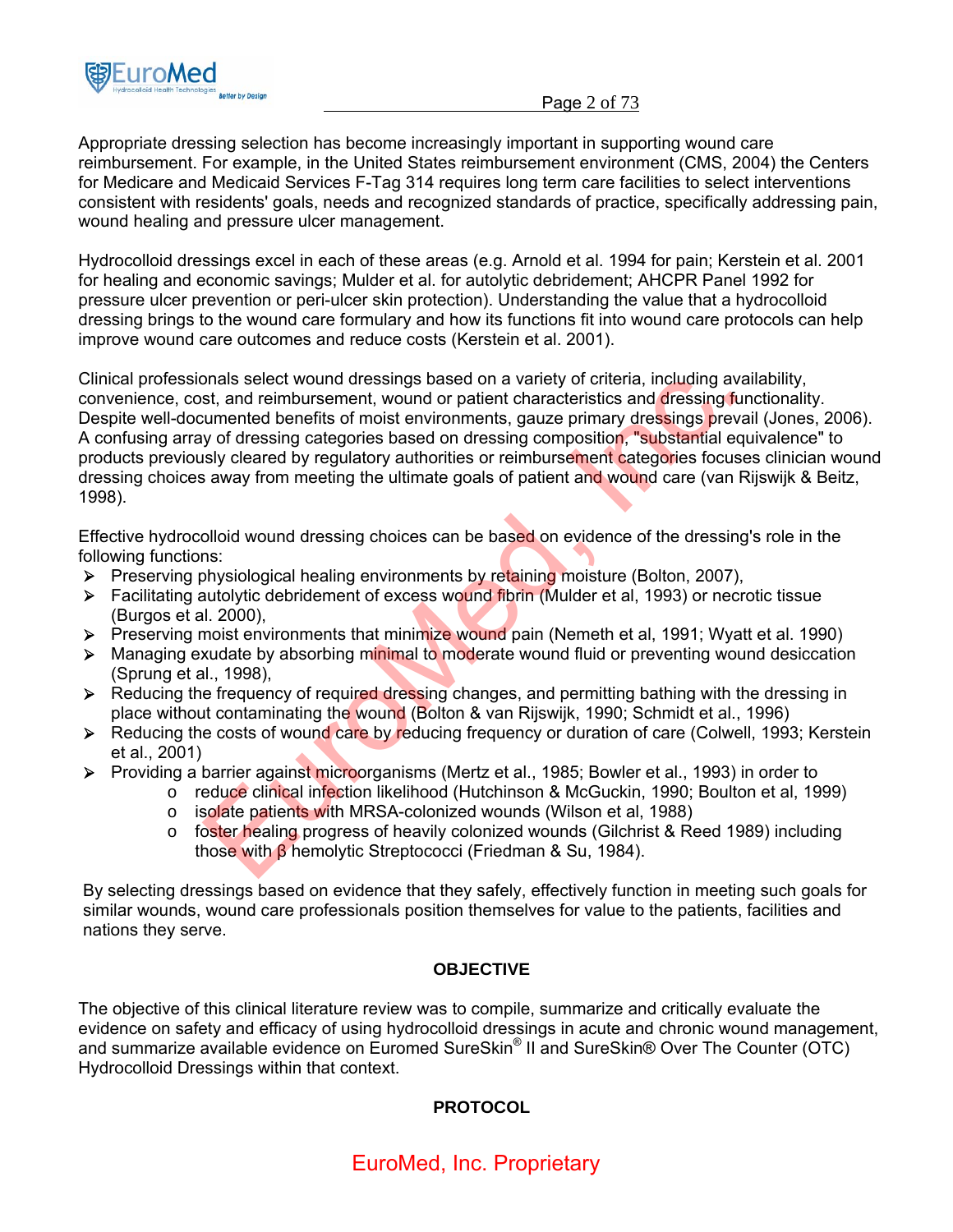

## Methods:

A systematic literature search for the combined key words "hydrocolloid wound controlled" was conducted of databases supported by the United Kingdom National Institute for Health and Clinical Excellence (NICE), the Cochrane Collaboration®, Worldviews on Evidence-Based Nursing, Centers for Disease Control, the United States Agency for Healthcare Research and Quality (AHRQ) National Guideline Clearinghouse and National Institutes of Health MEDLINE database from 1966 through January, 2008. These searches were supplemented with derivative references and additional publications identified using search engines including Google.com, dynamicmedical.com and freemedjournals.com. Reviews and secondary sources were cited when access to the primary source was unavailable.

Published randomized (RCT) or non-randomized (NCT) controlled clinical trials, meta-analyses (MA) and reviews discussing use of hydrocolloid dressings (HCD) were systematically reviewed and summarized according to evidence of safety and/or efficacy in meeting functional needs for each wound etiology.<sup>a</sup> Available published and unpublished clinical evidence of SureSkin® II and SureSkin® OTC (SHD) safety and efficacy was provided by publication authors and by Euromed. This was reviewed in the context of SHD laboratory results supporting substantial equivalence of SHD to other HCD and clinical outcomes reported for other HCD. All relevant information identified in the searches was included in the review without regard to whether the published information could be interpreted as having a "positive" or "negative" effect on commercial product viability of any hydrocolloid dressing. The validity of the information was verified against existing published guidelines and reviews. This systematic review summarized HCD dressing risks and benefits in wound management as well as trial limitations. Studies that did not address at least one wafer-type HCD as described in Figure 1 were excluded from the review. For example studies of amorphous hydrocolloid gels or pastes, hydrocolloids containing active agents or gauze-impregnated hydrocolloid formulations were excluded as not relevant to safety or efficacy of HCD or SHD in wound management. dence of safety and/or efficacy in meeting functional needs for each wount<br>each and unpublished clinical evidence of SureSkin® II and SureSkin® OT<br>provided by publication authors and by Euromed. This was reviewed in the<br>r

Levels of evidence used in the analysis were adapted from AHRQ (Formerly AHCPR) Pressure Ulcer Treatment Guidelines (Bergstrom et al. 1994) for generality to all clinical wounds. Specific levels include the following evidence:

- A. Results of at least two or more randomized controlled trials (RCT) or one meta-analysis (MA) or systematic review (SR) in human wounds provide support for the claim.
- B. Results of two or more historically controlled trials (HCT) or convenience controlled trials (CCT) or a HCT or a CCT and a RCT in humans provide support for the claim.
- C. This rating requires one or more of the following:
	- (1) Results of one controlled trial, e.g. RCT or CCT or HCT
	- (2) Results of at least two case series over 20 subjects (CS) or a cohort study in humans
	- (3) Expert opinion (EO)

 $\overline{a}$ 

As support for substantial equivalence of physical and chemical properties of SHD to those of other HCD, pre-clinical laboratory data from studies supported by Euromed were reviewed by the author and validated as fair, balanced and relevant, with appropriate statistical analyses before inclusion in this review. Those exploring the physical and chemical equivalence of the SHD to other HCD used in wound care were summarized. All interpretations were validated for relevance and accuracy by review of original source authors or appropriately knowledgeable colleagues.

<sup>&</sup>lt;sup>a</sup> The search method followed guidelines for a systematic review of the literature from the Handbook for Postgraduate Research Students (www.pginfo.uhi.ac.uk/types\_of\_lit\_review.htm as retrieved March 13, 2007.)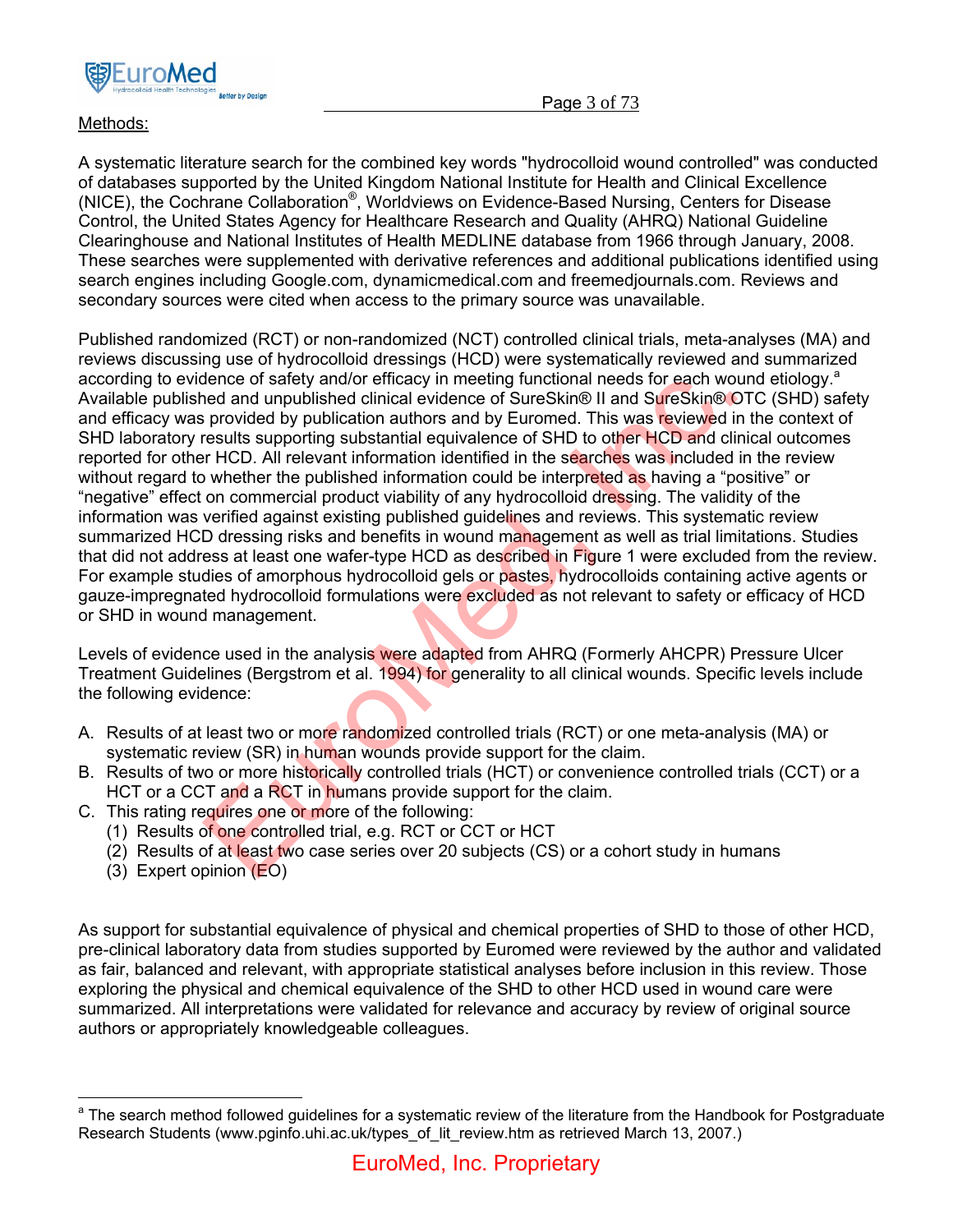

### Page 4 of 73

A summary table of results from clinical studies, systematic reviews (SR) and meta-analyses (MA) reporting relative safety and efficacy of HCD, without substantial confounding co-interventions was compiled and critically reviewed. Supplemental SHD pre-clinical physical and chemical safety data were reviewed and compared to that for other HCD to establish substantial equivalence of SHD. Clinical outcomes published using SHD in major uncontrolled or cohort studies were compared with those using other HCD to confirm clinical relevance of SHD similarity to other hydrocolloid dressings.

## **RESULTS**

## **Critical Evaluation of Clinical Evidence of the Efficacy of Hydrocolloid Dressings**

Evidence is reviewed on HCD efficacy (Appendix A). More than 61 controlled clinical studies involving HCD use on more than 5000 patients<sup>b</sup> with chronic or acute wounds, including 38 subjects with minor (OTC) wounds not requiring professional care, such as minor cuts, scrapes, abrasions, lacerations and burns, were identified and analyzed to compile support for HCD use to perform each major wound management function. Indications with A, B or C Levels of evidence for each function are listed in Table 1. HCD efficacy and safety were supported for the following claims and indications:

- − Healing of a variety of acute, chronic and minor (consumer) wounds dressed with a HCD (Table 1) was supported by A-Level evidence (56 studies on more than 5253 subjects).
	- $\circ$  The conclusion that HCD improve healing compared to gauze based dressing is supported by Level A evidence: meta-analyses (Harding et al., 2000; Kerstein et al., 2001; Meaume & Gemmen, 2002) and systematic reviews (DeLaat; 2005; Bouza, 2005; Collum & Petherick, 2008; O'Donnell, 2006).
- o Some studies found differences between different HCD, some of which have been replaced by improved formulations (Day et al., 1994; Limova et al., 2002). This highlights the importance of evidence validating healing outcomes for a specific HCD, such as the cohort evidence presented below confirming acute and chronic dermal wound healing effectiveness for SureSkin® Hydrocolloid Dressings comparable to those reported in the reviewed literature for other HCD. of requiring professional care, such as minor cuts, scrapes, abrasions, late<br>intriged and analyzed to compile support for HCD use to perform each maic<br>incition. Indications with A, B or C Levels of evidence for each functi
	- $\circ$  Four additional studies and one systematic review of 9 studies (Palfreyman et al, 2007) reported no significant healing difference between HCD-dressed wound healing and other modern or traditional dressing alternatives.
	- $\circ$  One study reported faster healing with a non-hydrocolloid polymer dressing than with a HCD. No studies favored healing in wounds dressed with traditional gauze dressings as compared to a HCD. .
- − Autolytic debridement of venous ulcers was supported by 1 blind-evaluated RCT on 19 patients showing more debridement in venous ulcers with a primary HCD than without it under Unna's Boot compression (Mulder).
	- o A 37-patient controlled study by Burgos and colleagues found no significant difference in debridement or healing efficacy for pressure ulcers which were HCD-dressed and those which were enzymatically debrided.

 $\overline{a}$ <sup>b</sup>Potential overlap of studies included in different reviews render estimates the total number of subjects imprece.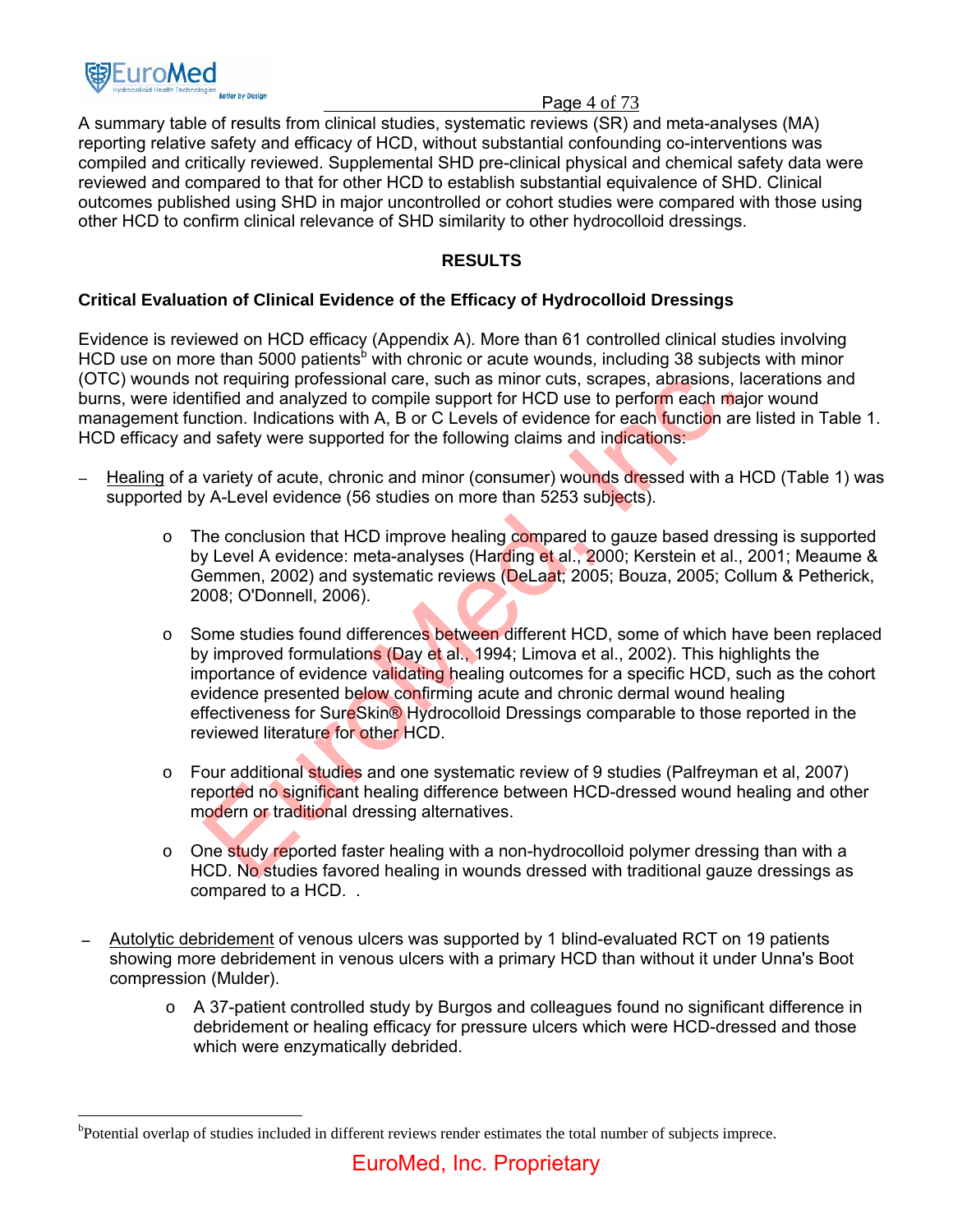

#### Page 5 of 73

- o No controlled studies could be found for acute and consumer wounds, which rarely require autolytic debridement.
- − Exudate management One global systematic review (de Laat et al, 2005) supported HCD efficacy and safety for pressure ulcers citing more effective exudate management as a possible reason for reduced healing time with HCD dressings.
	- $\circ$  Six acute wound RCTs on 442 subjects with professionally managed acute wounds supported HCD efficacy in exudate management for amputation sites (Charpentier), burns (Wyatt), dermabrasions (Ulrich); surgical sites (Michie; Murharyo; Schmidt) and trauma sites (Hermans)
	- o Five chronic wound studies (384 subjects) on venous (Caprio, Greguric, Friedman) and pressure ulcers (Dobrzanski) supported HCD efficacy in exudate management. One prospective cross-over RCT (Kreuger, 1995) identified natural growth factor effects of venous ulcer exudate beneath a HCD in place for up to 7 days under compression.
	- $\circ$  No controlled studies explored exudate management in consumer wounds, which normally have minimal exudate.
	- $\circ$  One study (Rohrich: 18 patients) reported that a transparent film comparator dressing managed exudate better than a HCD on patients with skin graft donor sites.
- HCD efficacy in limiting pain and/or improved acute or chronic wound patient comfort was generally supported by A-Level evidence. Twenty-one studies on 1171 patients with acute wounds, all favored HCD.
- $\circ$  This conclusion is validated by a review conducted by Weichula, which concluded that HCD-dressed skin graft donor sites experienced less pain, faster healing and fewer infections. Ten chronic wound studies on 640 patients with HCD-dressed pressure ulcers, venous ulcers or pilonidal cyst excisions all reported less pain and/or greater comfort than that experienced by patients whose wounds were dressed with a conventional or impregnated gauze dressing. ressure ulcers (Uobrzanski) supported HCU efficezy in exudate manager<br>rospective cross-over RCT (Kreuger, 1995) identified natural growth facterous ulcer exudate beneath a HCD in place for up to 7 days under comple<br>about c
	- o No studies of pain in OTC wounds were found in the literature search.
- Microbial barrier. One meta-analysis wounds (Hutchinson & McGuckin 1990) of clinical infections reported in 35 controlled studies on 1351 HCD-dressed and 1085 conventionally-dressed chronic and acute wounds and one systematic review (Weichula, 2003) of 10 controlled studies of 640 chronic wound patients concluded that HCD-dressed wounds experienced fewer infections than gauzedressed wounds.

HCD-dressed leg ulcers with heavy bioburdens of pathogenic bacteria (Handfield-Jones, 1988), including Group B streptococci (Gilchrest & Reed, 1989) or Methicillin-resistant *Staphylococcus aureus* (MRSA; Wilson et al, 1988) healed without impairment while bacteria levels declined. In MRSA colonized cases, HCD use was a "valuable alternative to prolonged isolation" (Wilson et al, 1988).

While HCD do not claim a direct antibacterial effect, evidence supports their microbial barrier function and use on colonized or infected wounds under professional supervision, as cleared by the United States FDA for some HCD (e.g. DuoDERM®, 1991).

This evidence also suggests mechanisms of action for the observed decline in clinical signs of infection during up to 20 SHD dressing changes on a cohort of 1080 chronic or acute dermal wound patients (Gallego et al. 2005) At the first SHD application 22.6% of patients had a symptomatically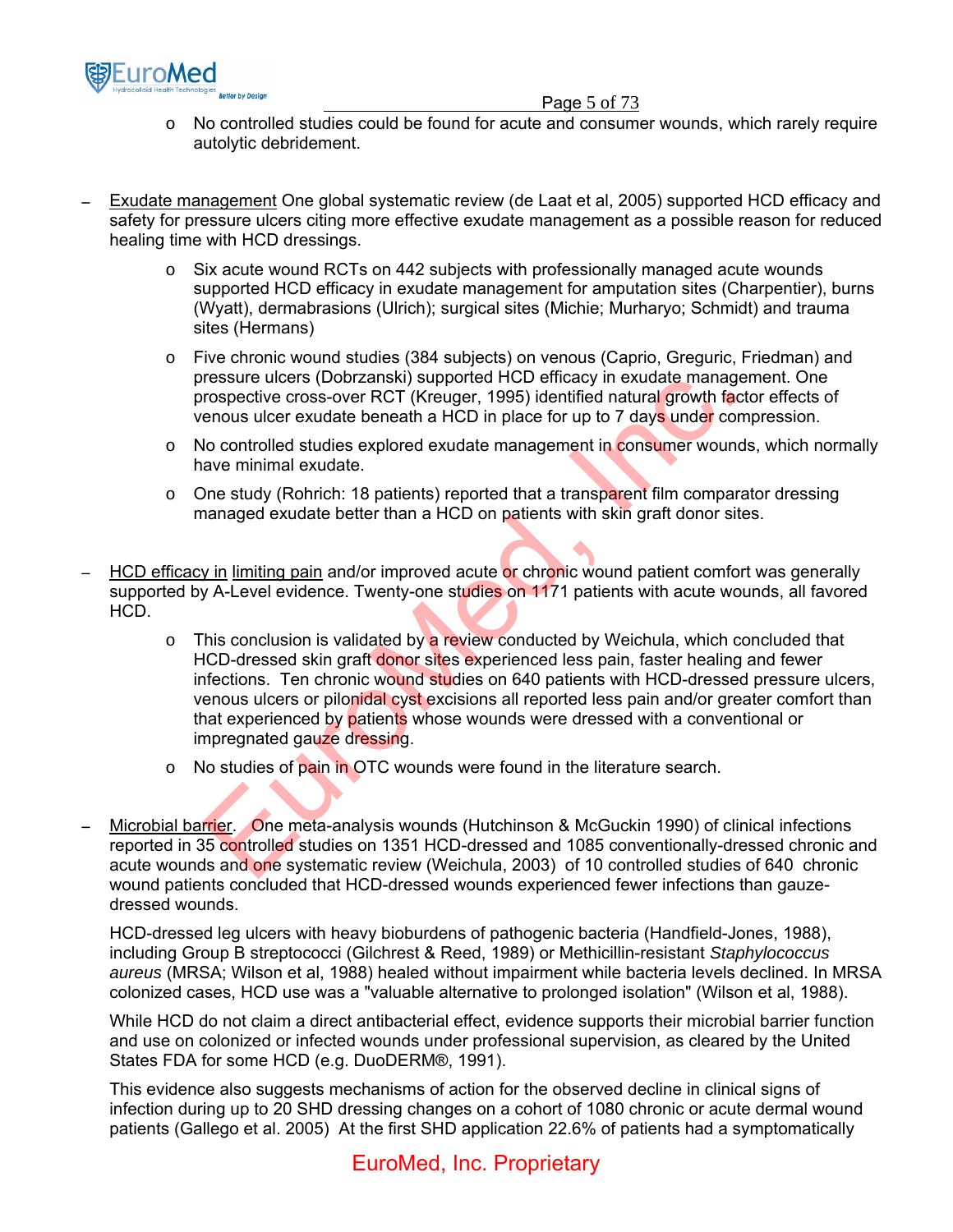

#### Page 6 of 73

infected wound. During continued SHD use without antibiotics or topical antimicrobials the percent of patients experiencing symptoms of infection declined to 7.6%, while most wounds healed.

- o Neutrophils, the patient's first line of defense against microorganisms, are viable and capable of phagocytosis in leg ulcer fluid harvested 24 hours after HCD application (Varghese et al. 1986)
- $\circ$  HCD can provide a two-way barrier to bacteria (Mertz et al., 1985) and viral particles (Bowler et al.1993)
- $\circ$  During the first 30 minutes after HCD dressing changes, less than  $\frac{1}{4}$  the bacteria are released into each liter of treatment room air than with gauze (Lawrence, 1992)
- − Wound protection. Two RCTs (on a total of 224 patients) supported efficacy of HCD in protecting surgical incisions during bathing (Schmidt; Young). HCD efficacy in reducing microbial burden and/or reported clinical wound infections was supported by A-level evidence from 9 acute wound studies on 1291 patients and 7 chronic wound studies on pressure, venous and diabetic ulcers, pilonidal cyst excisions and other chronic wounds, as well as one study of 7 subjects with OTC wounds.
- − Cost effectiveness of HCD was supported by A-level evidence for chronic wounds (15 studies on 2070 pressure ulcers or venous ulcers) and A to B-level evidence for acute wounds. (2 RCTs on 114 burn wounds and one study on 40 patients with traumatic wounds)
- $\circ$  The conclusion that HCD add value as cost effective wound dressings by reducing dressing change frequency is validated by two earlier meta-analyses by Kerstein et al (2001) and Harding et al (2000) concluding HCD are more cost effective than gauze dressings for pressure and venous ulcers in both US and European environments. ical wound intections was supported by A-level evidence from 9 active we<br>is and 7 chronic wound studies on pressure, venous and diabetic ulcers, is<br>d other chronic wounds, as well as one study of 7 subjects with OTC wou<br>en
	- o No study was found to counter this conclusion.
- Mild scar amelioration has also been reported in surgical incisions dressed with a HCD in two small studies (Michie; Phillips).
	- $\circ$  Michie & Hugill reported transient reduction of incision scar intensity in the HCD-dressed half of 40 split-wounds on 28 patients, with the other half of the wound dressed with impregnated gauze.
	- $\circ$  Phillips reported reduction of scar symptoms by topical application of either a moisturizing lotion or a HCD.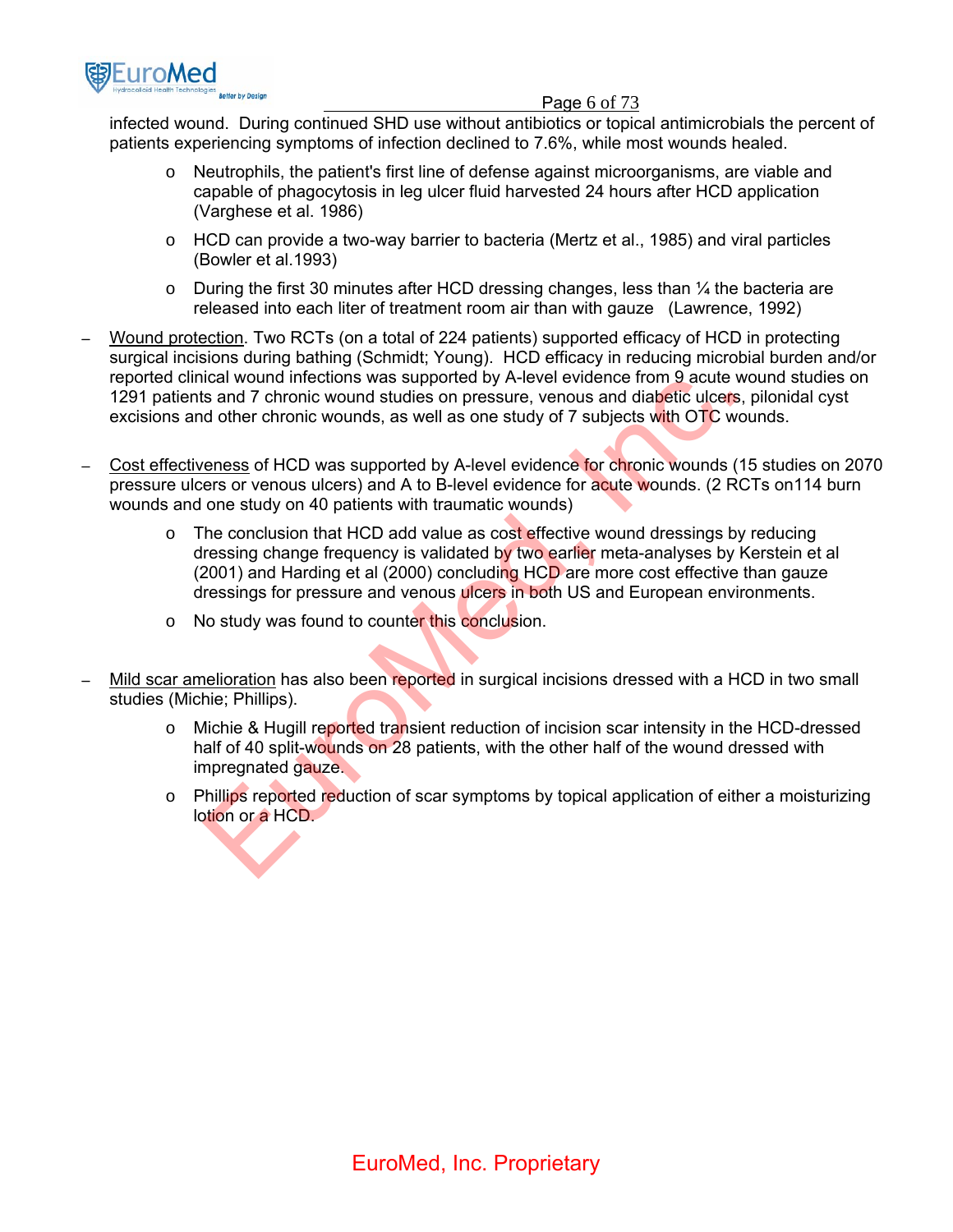

 $\overline{a}$ 

Page 7 of 73

Table 1. Levels of Evidence Supporting Efficacy of Hydrocolloid Dressing (HCD) Functions in Controlled Clinical Studies Summarized in Appendix A and Uncontrolled Clinical Studies Summarized in Appendix B. Table entries are: Clinical wound etiology (Level of evidence supporting HCD efficacy and safety.) Etiologies with only uncontrolled C2 level evidence support safety only.

| <b>Hydrocolloid Dressing</b>          | <b>Acute Wounds</b>              | <b>Chronic Wounds</b>         | Self-managed (OTC)     |
|---------------------------------------|----------------------------------|-------------------------------|------------------------|
| <b>Function</b>                       | <b>Professionally Treated</b>    | <b>Professionally Treated</b> | <b>Minor Wounds</b>    |
| <b>Healing</b>                        | Amputation sites (B)             | Diabetic foot ulcers (C1)     | Abrasions (A)          |
|                                       | Biopsies (B)                     | Pilonidal excisions (A)       | Blisters (B)           |
|                                       | Burns 2 <sup>nd</sup> degree (A) | Pressure ulcers (A)           | Superficial wounds (A) |
|                                       | Circumcisions (B)                | Scleroderma (C1)              |                        |
|                                       | Cryosurgery (B)                  | Venous ulcers (A)             |                        |
|                                       | Dermabrasions (B)                | All chronic or acute (A)      |                        |
|                                       | Drainage tube sites (B)          |                               |                        |
|                                       | Skin graft donor sites (A)       |                               |                        |
|                                       | Trauma wounds (B)                |                               |                        |
|                                       | Epidermolysis bullosa (C2)       |                               |                        |
|                                       | Fracture blisters (C2)           |                               |                        |
|                                       | Radiation skin reactions (C2)    |                               |                        |
| <b>Autolytic Debridement</b>          |                                  | Pressure ulcers (C1)          |                        |
|                                       |                                  | Venous ulcers (C1)            |                        |
|                                       |                                  |                               |                        |
| <b>Exudate Management<sup>c</sup></b> | Amputation sites (B)             | Pressure ulcers (C1)          |                        |
|                                       | Burns (A)                        | Venous ulcers (A)             |                        |
|                                       | Skin graft donor sites (A)       | Various ulcers (C2)           |                        |
|                                       | Surgical excision sites (C1)     |                               |                        |
|                                       | Trauma wounds (B)                |                               |                        |
| Pain, Patient Comfort <sup>d</sup>    | Burns (A)                        | Pilonidal cysts (C1)          |                        |
|                                       | Circumcisions (B)                | Radiation damage (C1)         |                        |
|                                       | Skin graft donor sites (A)       | Scar (B)                      |                        |
|                                       | Surgical incisions (A)           | Scleroderma (C1)              |                        |
|                                       | Trauma wounds (A)                | Venous ulcers (A)             |                        |
|                                       |                                  | Various ulcers (C2)           |                        |
| <b>Skin Protection</b>                |                                  | Pressure ulcers (A)           |                        |
|                                       |                                  | Psoriasis (A)                 |                        |
|                                       |                                  | Various ulcers (C2)           |                        |
| <b>Wound Protection<sup>e</sup></b>   | Catheter insertion sites (A)     | Pilonidal cysts (C1)          | Abrasions (A)          |
|                                       | Cryosurgery (B)                  | All chronic or acute (A)      |                        |
|                                       | Skin graft donor sites (A)       | Diabetic foot ulcers (C2)     |                        |
|                                       | Surgical incisions (A)           | Venous ulcers (C2)            |                        |
|                                       | Trauma wounds (B)                | Various ulcers (C2)           |                        |
| <b>Cost Effectiveness</b>             | Burns (A)                        | Pressure ulcers (A)           |                        |
|                                       | Trauma wounds (B)                | Venous ulcers (A)             |                        |
|                                       |                                  | Various ulcers (C2)           |                        |
|                                       |                                  | All chronic or acute (C2)     |                        |
| <b>Improved scar</b>                  | Surgical incisions (A)           |                               |                        |

<sup>c</sup> Mild to moderate exudate management as indicated by reduced leakage or dressing change frequency

d Includes pain related to wound or to dressing changes and quality of life in activities of daily living, e.g. bathing <sup>e</sup> Includes protection from contamination or infection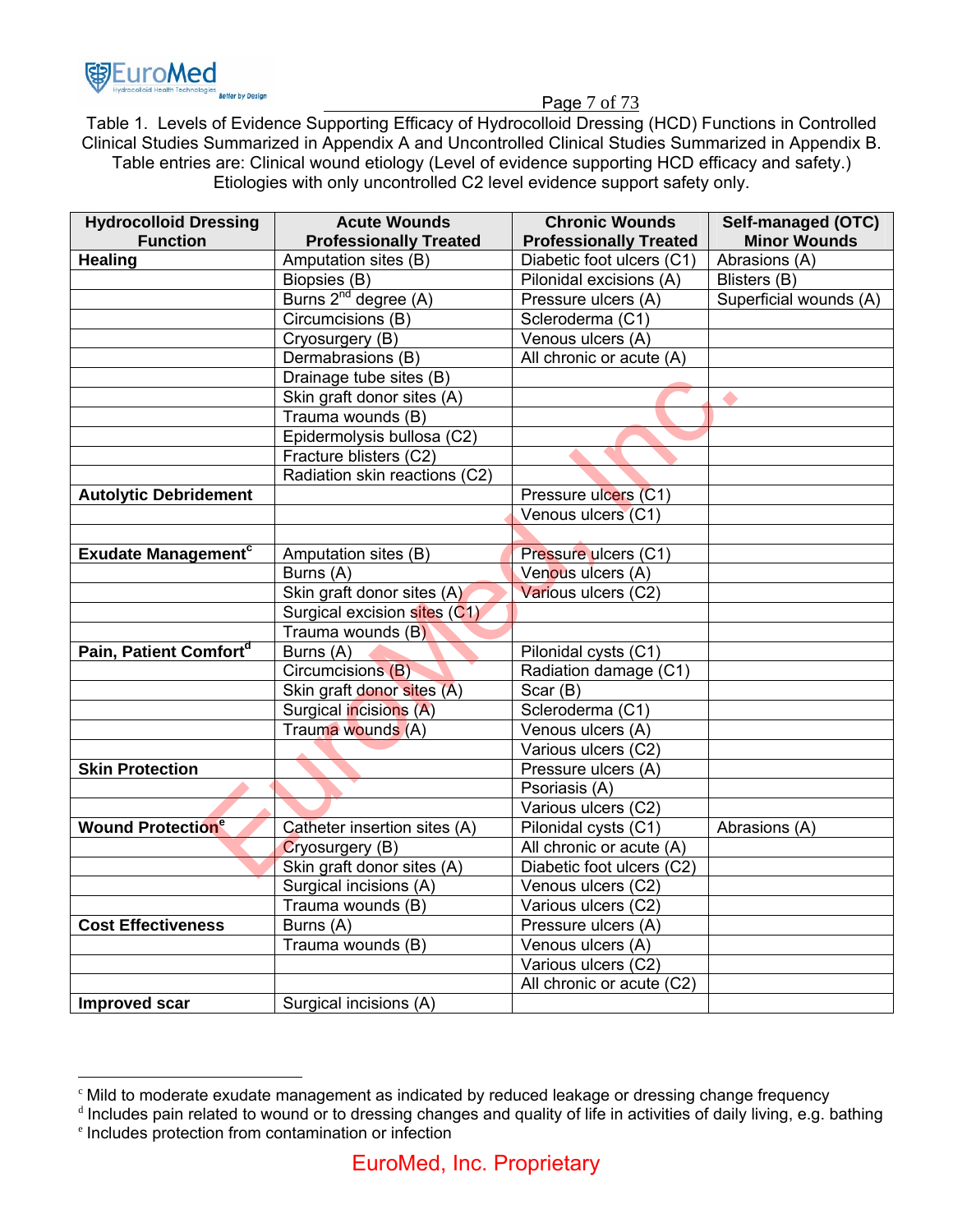

Page 8 of 73

## **SureSkin® Clinical Safety in Perspective of Hydrocolloid Dressing Safety**

#### Wound safety of hydrocolloid dressings

The studies summarized in Appendices A and B present a perspective of safety or complications encountered during HCD use in the controlled efficacy studies described above supplemented by 5 additional uncontrolled cohort studies or case series on 494 acute wounds and 8 additional cohort or uncontrolled clinical studies on 3383 chronic wound patients dressed with a HCD.

Combined review of these controlled and uncontrolled studies yields the conclusions that HCD use on acute, chronic or minor OTC wounds is associated with faster healing, less wound pain and a lower incidence of wound infection than is reported using gauze or impregnated gauze dressings. These results suggest that, when used according to package insert instructions (See "Precautions" below.), HCD have a more favorable safety profile than conventional gauze or impregnated gauze dressings do.

#### Skin safety of hydrocolloid dressings

Isolated cases of HCD sensitization or allergenicity verified by patch testing have been reported. HCD sensitization is less frequent than allergic reactions to Balsam of Peru, fragrance mix or neomycin sulfate (Tomljanovic, 2007). It occurs mainly as a local cutaneous response to colophony, dioctyl adipate or their derivatives (Grange-Prunier, 2002). Care is required in verifying sensitization to HCD by patch testing to avoid mistaking other sources of skin irritation, such as that resulting from too vigorous or too early HCD removal, for an allergic reaction.

Overall, the literature reviewed supports the conclusion that HCD are generally safe when used according to package insert instructions on chronic and acute partial- and full-thickness wounds, including minor OTC wounds not requiring professional care.

#### Skin and wound safety of SureSkin® II and SureSkin® OTC Hydrocolloid Dressing (SHD)

Safety evidence specific to clinical use of SHD (Gallego, 2005) is presented in Table 2a and 2b based on study sample information provided by the authors (Table 2a). No cases of sensitization were reported during up to 20 dressing changes in the 1080 patients in this study pre-screened for hypersensitivity to any component of SHD. These results support the conclusion that SHD is safe for repeated use on skin and wounds and has the capacity to support increased epithelization and healing while autolytically debriding wound surface fibrin and necrotic eschar, and reducing the incidence of adverse events (Table 2b) during use on partial- and full-thickness acute and chronic wounds, which healed in an average of 35.5 days. afety profile than conventional gauze or impregnated gauze dressings do<br>drocolloid dressings<br>f HCD sensitization or allergenicity verified by patch testing have been rel<br>ses frequent than allergic reactions to Balsam of Pe

The reduction of granulation tissue and corresponding increase in epithelization reported during the study are consistent with the progression through granulation to epithelization, replacing the skin's epidermal barrier as healing occurred in a mean of 35.5 days.

These observations are consistent with effects reported in Appendices A and B during use of other HCD on similar wounds and confirm findings of SHD biocompatibility reported below under Preclinical Studies.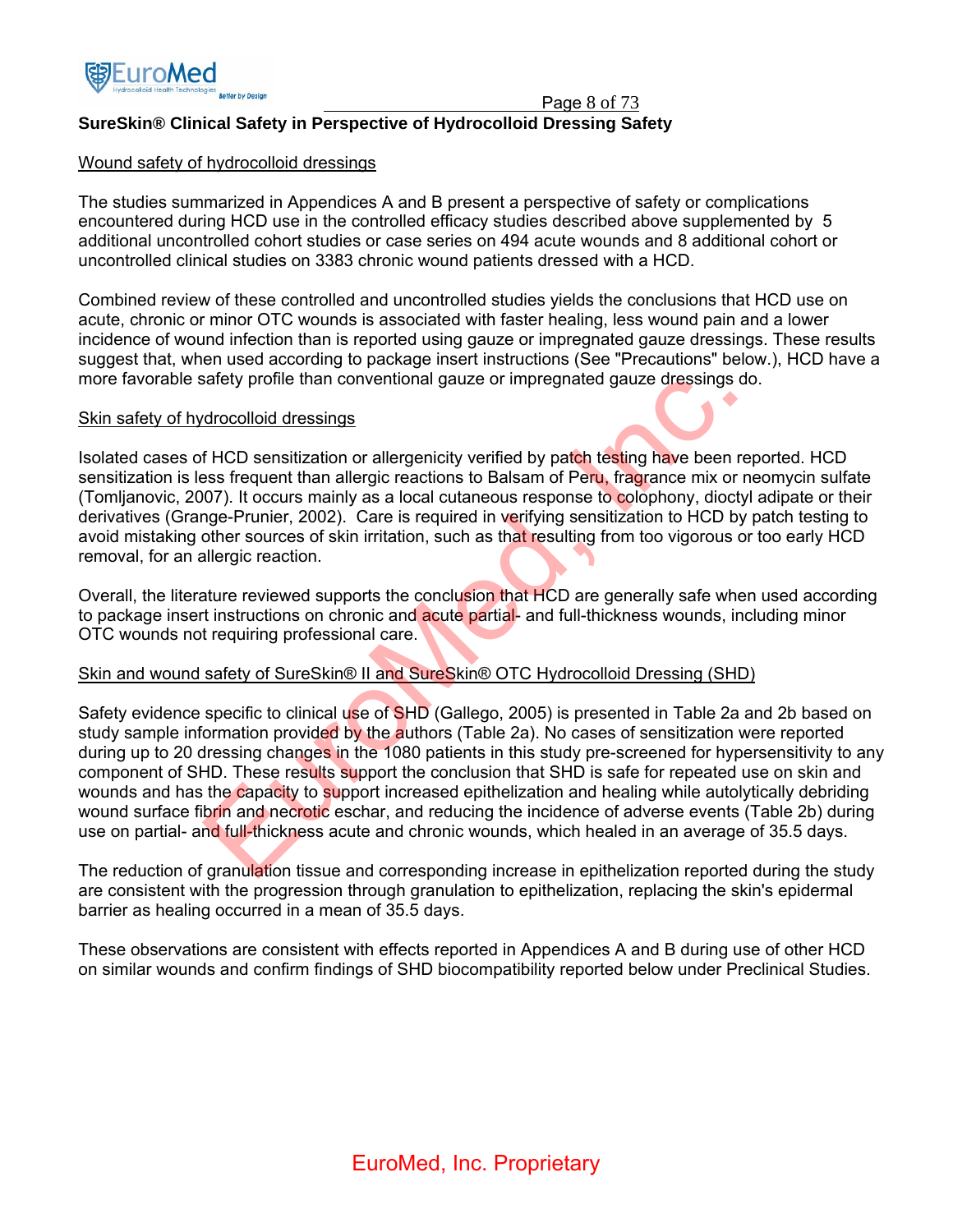

#### Page 9 of 73

Table 2a. Evidence of SureSkin® II Standard, Thin or Bordered Hydrocolloid Dressing Safety During Clinical Use for Up to 20 Dressing Changes on Acute and Chronic Dermal Wounds (Gallego, et al. 2005) Study sample (Total N = 1080 patients) using SureSkin® II Border (61.6% of patients), Thin (20.8% of patients) or Standard (17.5% of patients)

| <b>Wound Etiology</b>     | <b>Number Of Patients</b> |
|---------------------------|---------------------------|
| <b>Pressure Ulcer</b>     | 416                       |
| <b>Venous Ulcer</b>       | 236                       |
| <b>Arterial Ulcer</b>     | 32                        |
| Mixed Ulcer               | 81                        |
| <b>Other Dermal Wound</b> | 315                       |

| Table 2b. Clinical findings related to efficacy and safety reported during the study (Gallego et al., 2005)                                                                                                                                                                                                                                                                                                                                                                                                                                                                                                                                                                               |              |              |  |                                                                                             |              |              |
|-------------------------------------------------------------------------------------------------------------------------------------------------------------------------------------------------------------------------------------------------------------------------------------------------------------------------------------------------------------------------------------------------------------------------------------------------------------------------------------------------------------------------------------------------------------------------------------------------------------------------------------------------------------------------------------------|--------------|--------------|--|---------------------------------------------------------------------------------------------|--------------|--------------|
| (Percent of patients experiencing each event)                                                                                                                                                                                                                                                                                                                                                                                                                                                                                                                                                                                                                                             |              |              |  |                                                                                             |              |              |
| <b>Related to Efficacy</b>                                                                                                                                                                                                                                                                                                                                                                                                                                                                                                                                                                                                                                                                | <b>Basal</b> | <b>Final</b> |  | <b>Related to Safety</b>                                                                    | <b>Basal</b> | <b>Final</b> |
| Wound length                                                                                                                                                                                                                                                                                                                                                                                                                                                                                                                                                                                                                                                                              | 3.71 cm      | 2.96 cm      |  | Maceration                                                                                  | 29.2%        | 12.5%        |
| Wound width                                                                                                                                                                                                                                                                                                                                                                                                                                                                                                                                                                                                                                                                               | 5.13 cm      | 3.97 cm*     |  | Erythema                                                                                    | 37.6%        | 13.1%        |
| Wound epithelization                                                                                                                                                                                                                                                                                                                                                                                                                                                                                                                                                                                                                                                                      | 43.2%        | 71.9%*       |  | Eczema                                                                                      | 9.7%         | 6.3%         |
| Wound granulation                                                                                                                                                                                                                                                                                                                                                                                                                                                                                                                                                                                                                                                                         | 69.1%        | 60.6%        |  | Exudate leakage                                                                             | 31.7%        | 14.6%        |
| Wound fibrin                                                                                                                                                                                                                                                                                                                                                                                                                                                                                                                                                                                                                                                                              | 73.8%        | 40.5%*       |  | Pain on dressing change                                                                     | 53.8%        | 24.4%        |
| Wound surface eschar                                                                                                                                                                                                                                                                                                                                                                                                                                                                                                                                                                                                                                                                      | 39.4%        | 12.7%*       |  | <b>Infection</b> symptoms                                                                   | 22.6%        | 7.6%         |
| $* p < 0.0001$                                                                                                                                                                                                                                                                                                                                                                                                                                                                                                                                                                                                                                                                            |              |              |  |                                                                                             |              |              |
|                                                                                                                                                                                                                                                                                                                                                                                                                                                                                                                                                                                                                                                                                           |              |              |  | SureSkin <sup>®</sup> II and SureSkin® OTC Hydrocolloid Dressing (SHD) Clinical Performance |              |              |
| On the first of up to 20 dressing changes Gallego et al. reported that SHD was rated easy to apply for<br>97.6% of patients, increasing slightly to 98.3% at the study end. . Patients (63%) rated SHD global<br>performance as excellent or very good most frequently with 31.4% rating it as good, 4.5% as bad and<br>0.8% as unacceptable. When asked if they would use SHD in the future if necessary, 95.3% of patients<br>said "Yes". Patient satisfaction was excellent or very good for 61.2% of patients, good for 33.6%, bad for<br>4.8% and unacceptable for 0.4%. SHD alleviated the symptoms enough to permit normal activities of daily<br>living in 90.7% of the patients. |              |              |  |                                                                                             |              |              |
| Hydrocolloid dressings have the capacity to maintain increasing adherence to moist skin or wounds with<br>$\epsilon$ , and $\epsilon$ and $\epsilon$ and $\epsilon$ and $\epsilon$ and $\epsilon$ and $\epsilon$ and $\epsilon$ and $\epsilon$ and $\epsilon$ and $\epsilon$ and $\epsilon$ and $\epsilon$ and $\epsilon$ and $\epsilon$ and $\epsilon$ and $\epsilon$ and $\epsilon$ and $\epsilon$ and $\epsilon$ and $\epsilon$ and $\epsilon$ and $\epsilon$ and $\epsilon$ and $\epsilon$                                                                                                                                                                                            |              |              |  |                                                                                             |              |              |

## **SureSkin® II and SureSkin® OTC Hydrocolloid Dressing (SHD) Clinical Performance**

Hydrocolloid dressings have the capacity to maintain increasing adherence to moist skin or wounds with minimal exudate for the first 24-48 hours after application. Adherence to wound beds is reduced as wound fluid (also called exudate) forms a gel with the hydrocolloid adhesive. Gallego et al. reported that the last dressing removed before SHD initiation adhered to 50% of the wound beds. Most episodes of dressing adherence to the wound bed occurred while removing gauze (32%), hydrocolloid (23%), hydrogel (11%) or alginate (7%) dressings. In the 1080 patients in this cohort, dressing adhesion to the wound bed diminished to 36.5% of wounds during SHD use.

If clinical practice requires removal of SHD or any HCD earlier than indicated on the package insert remove the HCD with care, stretching the dressing in place on the skin before removal in order to loosen the bond between adhesive and skin. When possible avoid removing a HCD during the first 48 hours after application, when the adhesive is most adherent to the skin. If the HCD is removed too frequently or too vigorously, the outer layer of stratum corneum or newly healed wound tissue may be damaged or removed causing apparent cutaneous irritation or wound trauma. Also, as noted on many HCD package inserts,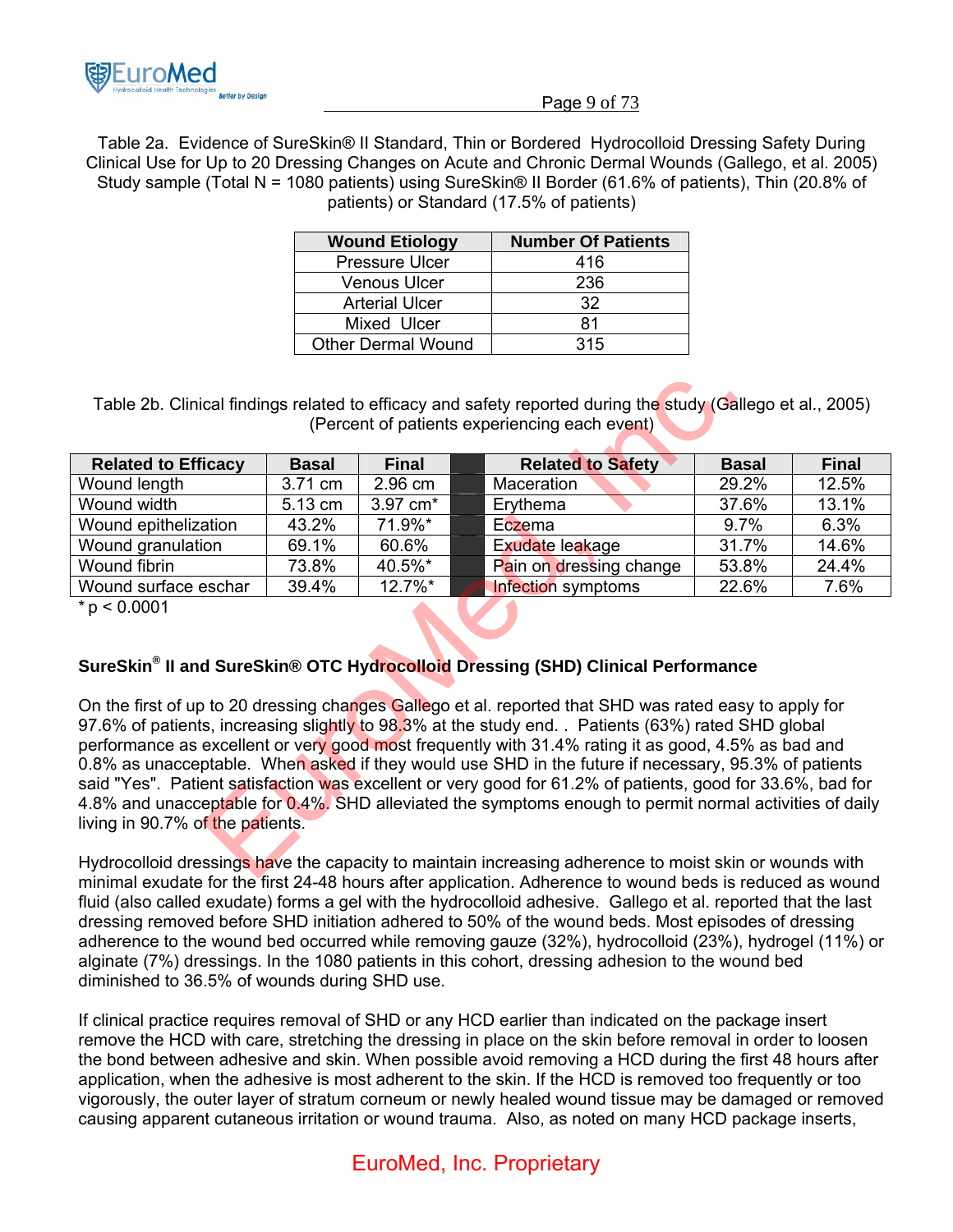

### Page 10 of 73

SHD manage minimal to moderate exudate. For highly exuding or macerated wounds with excessive exudate consider using a primary absorbent (e.g. alginate) dressing to prolong wear of a secondary HCD while maintaining a moist wound environment protected from external contamination (ConvaTec, 2004).

## **SureSkin® II Performance and Clinical Outcomes in Meeting Functional Wound Needs**

Clinical outcomes reported using SHD in the 1080-patient prospective cohort study (Gallego et al. 2005) are reviewed in the context of published results for each major wound function performed by HCD. Healing efficacy of SHD (Figures 1 and 2) described during clinical use was comparable for pressure and venous ulcer outcomes derived from a meta-analysis of clinical literature (Kerstein et al, 2001) and similar to cohort study outcomes in Canada (McIsaac, 2005) and the United States (Bolton et al, 2004).

## Moist Wound Healing Outcomes Using SureSkin® II and SureSkin® Over The Counter (OTC)

Three publications reported healing outcomes on numbers of pressure and venous ulcers comparable to the 1080-patient study (Gallego et al., 2005) of SHD clinical outcomes (Appendix C). The first was a metaanalysis of healing and economic outcomes for all wound dressings with published data on more than 100 subjects. There were sufficient pressure ulcer evidence for analysis on two HCD and saline gauze and sufficient venous ulcer evidence for analysis on one HCD, one bioengineered skin construct and saline gauze (Kerstein *et al.* 2001).

SHD healing outcomes (Gallego et al.) for pressure ulcers and venous ulcers resembled those reported for the highest performing HCD in the meta-analysis and were within the HCD range of results reported in the meta-analysis (Figure 1).



Table 3 and Figure 2 compare clinical pressure and venous ulcer healing outcomes using SHD (Gallego et al, 2005) with outcomes for comparable patients within other large cohort studies using different HCD in 20 home care settings in Canada (McIsaac, 2005) or in three long-term care facilities, one university hospital-based long-term acute care center and 12 home care agencies in the United States (Bolton *et al.* 2004).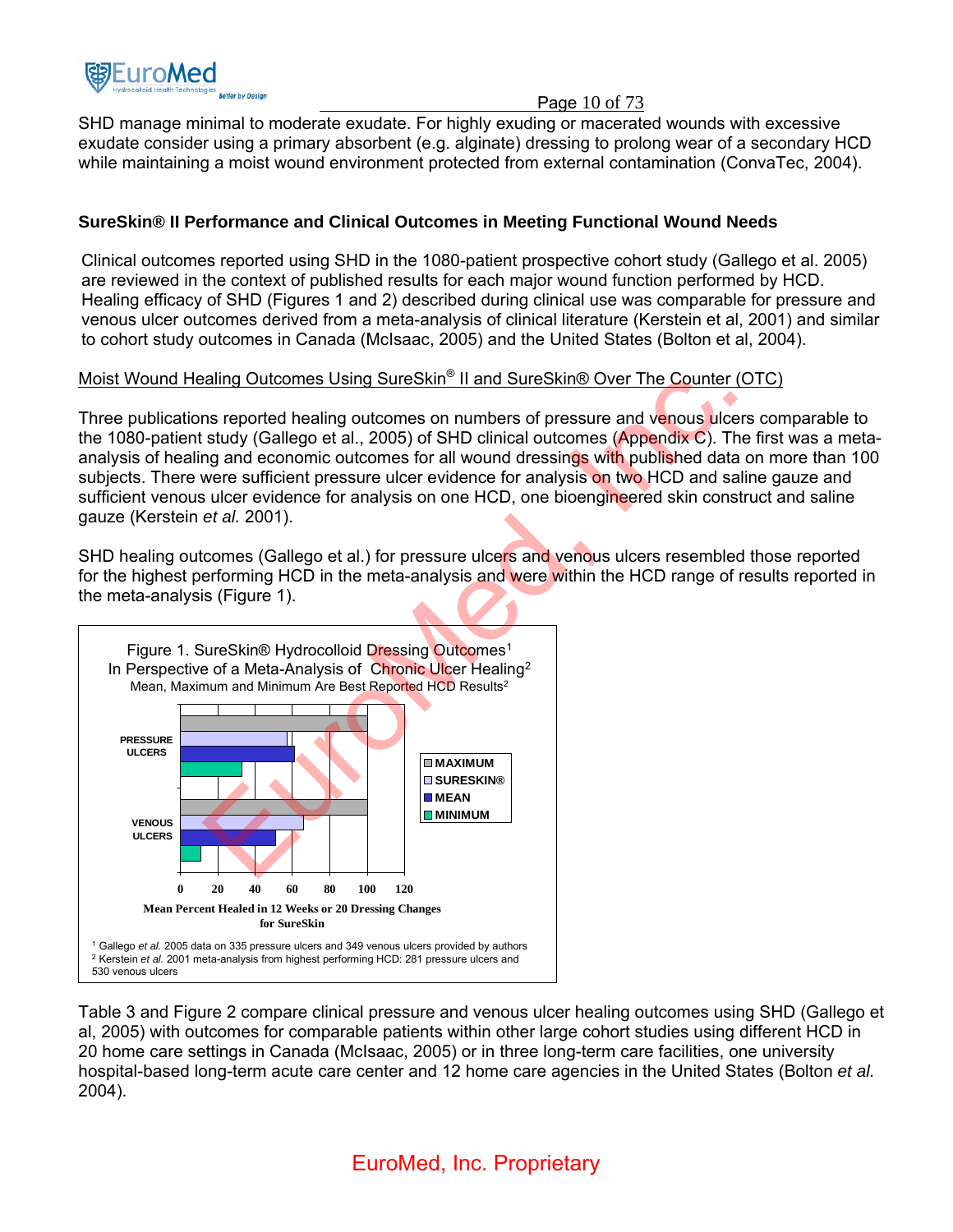

#### Page 11 of 73

Healing times reported in Table 3 for patients in other HCD cohort studies were comparable to those reported using SHD on similar depth wounds. There are too few (n=10) full-thickness venous ulcers dressed with SHD to generalize healing to a larger population.

Table 3. Similar healing times from cohort studies using HCD or SHD in protocols of care including venous ulcer compression or pressure relief for pressure ulcers

| <b>Etiology</b>                                                                                                                  | SHD: Gallego (N of<br>patients: Spain) | Other HCD: Bolton et al, 2004<br>(N of patients: United States) | Other HCD: McIsaac, 2005<br>(N of patients: Canada) |  |  |
|----------------------------------------------------------------------------------------------------------------------------------|----------------------------------------|-----------------------------------------------------------------|-----------------------------------------------------|--|--|
| Pressure ulcers (All)                                                                                                            | $35 + 25$ days (335)                   |                                                                 | 7.3 weeks (208)                                     |  |  |
| Partial-thickness                                                                                                                | $30 \pm 20$ days (209)                 | $31 \pm 41$ days (134)                                          |                                                     |  |  |
| Full-thickness                                                                                                                   | $47 + 31(126)$                         | $62 + 54$ days (373)                                            |                                                     |  |  |
| Venous ulcers                                                                                                                    | $41 + 30$ days (211)                   |                                                                 | 6 weeks (133)                                       |  |  |
| Partial-thickness                                                                                                                | 41 $\pm$ 24 days (201)                 | 29 days $(30)^a$                                                |                                                     |  |  |
| Full-thickness                                                                                                                   | $86 + 82$ days $(10)^a$                | $57 + 45(124)$                                                  |                                                     |  |  |
| <sup>a</sup> Samples of < 100 subjects in cohort studies may have large errors of variability, inappropriate for generalization. |                                        |                                                                 |                                                     |  |  |

Figure 2 shows percents healed during 12 weeks (Bolton et al, 2004) or for SHD during up to 20 dressing changes (Gallego et al 2005). Results using SHD on the multi-center cohort of 1080 patients in Spain derived similar healing outcomes to those published on similar depths of pressure and venous ulcers during regular clinical use of mainly HCD within a standardized protocol to reduce sources of pressure for the pressure ulcers and aid venous return with appropriate compression for venous ulcers.





**Mean Percent Healed in 12 Weeks for HCD Protocol or during 20 dressing changes for SureSkin**

<sup>1</sup> Gallego *et al.* 2005 data on 335 pressure ulcers and 349 venous ulcers provided by authors

<sup>2</sup> Bolton *et al.* 2004 data on a cohort of 507 pressure ulcers and 154 venous ulcers managed using mainly HCD and less than 5% gauze dressings.

Autolytic debridement using SHD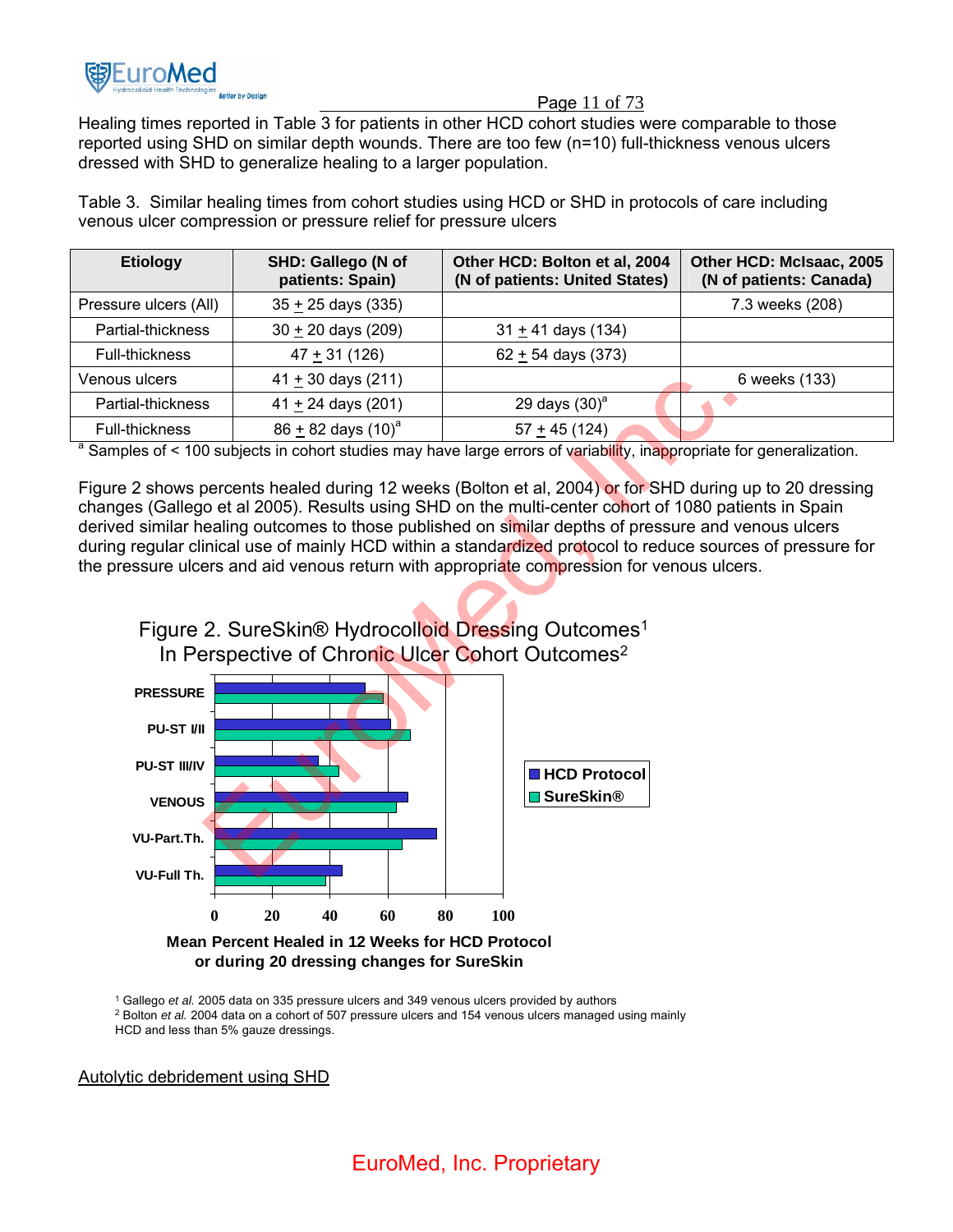

#### Page 12 of 73

During up to 20 dressing changes, Gallego et al (2005) reported significant autolytic debridement of both fibrin and wound surface eschar or necrotic tissue (Table 3b) from the surface of a variety of chronic (n= 765) and acute/other (n=315) dermal wounds (Table 3a).

#### Exudate management using SHD

Maceration and exudate leakage at the final dressing change were both reduced to less than half of reported baseline levels during SHD use. Dressing wear time on moderately (47%) to minimally (34%) exuding wounds, Gallego et al. (2005) reported exudate management results comparable to the 2-4 day wear times and frequency of leakage or wound maceration reported using other HCD (Hermans, 1991; Day et al, 1995; Kerstein et al, 2001).

### Pain and Patient Comfort Using SHD

Patients reported in 90.7% of cases that pain and other wound symptoms were alleviated during SHD use sufficiently for them to engage in activities of daily living. Dressing-related pain is usually maximal during dressing changes.

Gallego et al reported that at baseline, 33% of patients using gauze dressings noted pain on dressing change, 32% with no dressing reported, 26% using other HCD, 19% using hydrogels, 11% using alginates, 7% using foam dressings and 22% using other dressings.

SHD changes were associated with pain in less than half of these patients reporting pain during change of prior dressings at baseline.

#### Skin Protection Using SHD

SHD have capacity to manage fluids without adhesive disintegration comparable to or greater than fluid management properties of other commercially available hydrocolloid dressings (Tables 5 and 7). Tests have shown SHD to have good adhesive tack comparable to that of other HCD (Table 7), sufficient to seal the dressing to intact skin in the presence of moisture such as that surrounding a wound or a skin area requiring protection from moisture or contamination. d in 90.7% of cases that pain and other wound symptoms were alleviated<br>em to engage in activities of daily living. Dressing-related pain is usually r<br>s.<br>orted that at baseline, 33% of patients using gauze dressings noted p

During clinical use, Gallego et al (2005) reported 20% of dressings were worn for the full 7 days and 15% changed due to leakage, with the most common reasons for dressing change being medical criteria (23%) or normal dressing change requirements (49%).

## Wound Protection from Contamination and Infection Using SHD

During clinical use (Gallego et al, 2005), patients reporting symptoms of infection declined from 22.6% at baseline to 7.6% at final dressing change. Many wounds reporting symptoms of infection are inflamed due to non-microbial causes, so an unspecified small subset of the 7.6% of patients reporting symptoms were actually infected.

The decline of classic clinical infection symptoms during SHD usage on this cohort of 1080 acute and chronic dermal wounds supports safety of using SHD on clinically infected wounds according to typical HCD package insert instructions recommending bacterial culture and continuation of HCD use "during appropriate medical treatment at the discretion of the clinician." (ConvaTec, 1991)

SureSkin® II Hydrocolloid Dressings passed standard viral barrier testing proving them impenetrable by the bacteriophage Phi-X174, which is comparable in size to viruses or bacteria. It would be expected to have viral and microbial barrier properties similar to those of other HCD (Mertz et al., 1985; Bowler, 1993)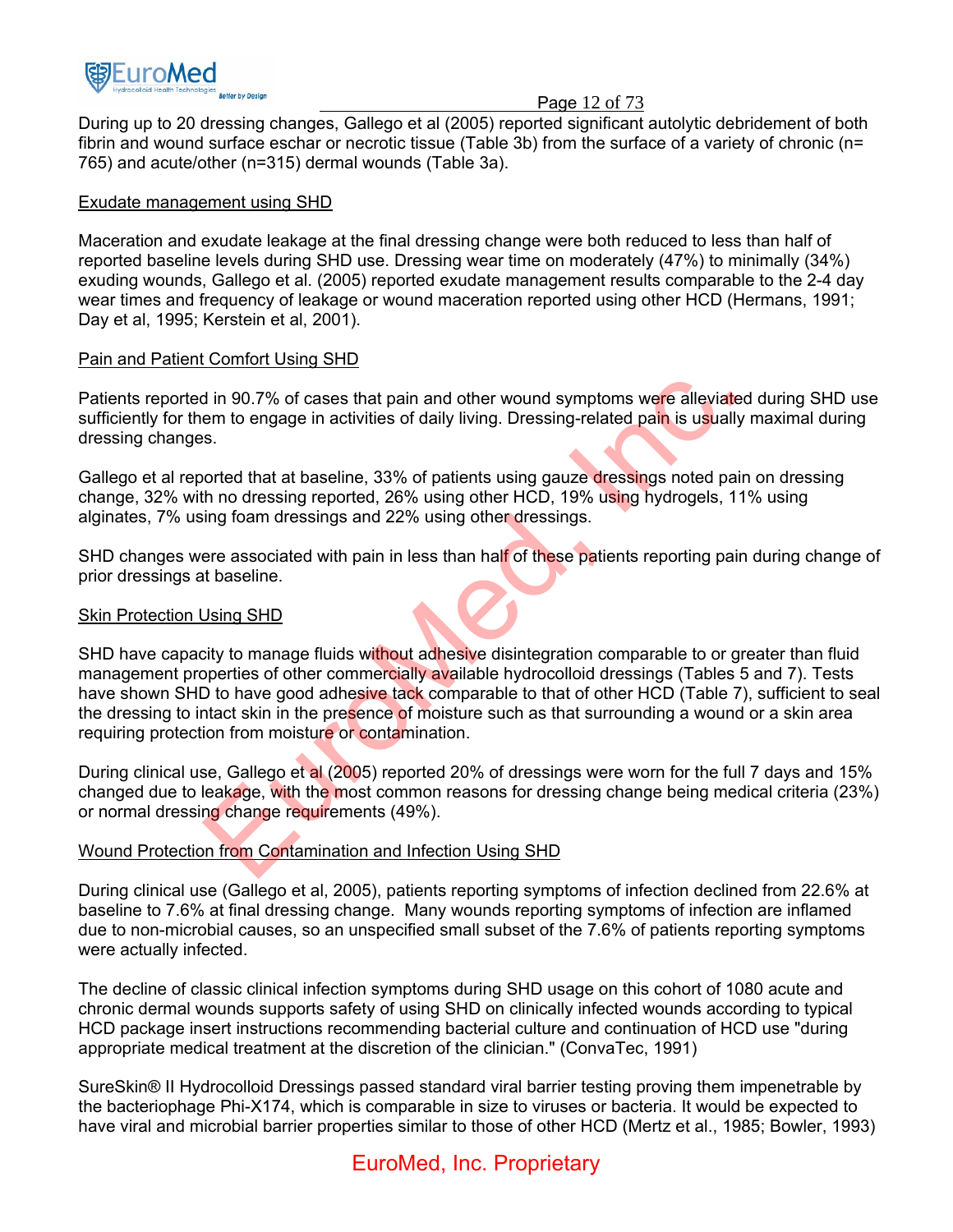

#### Page 13 of 73

which have passed this test. When SHD are in place adhering to intact skin without leakage, they are deemed to have similar protective capacity to other HCD which have been associated with significantly lower infection rates in chronic and most acute wounds than gauze dressings (Hutchinson & McGuckin, 1990).

#### Cost Effectiveness

SHD clinical healing outcomes reported by Gallego et al (2005) are comparable to those reported in a meta-analysis of pressure ulcer and venous ulcer literature for HCD (Kerstein et al, 2001; Figure 1) and to those reported during clinical use of other HCD on similar wounds during large cohort studies (McIsaac, 2005; Bolton et al., 2004; Figure 2). Cost effectiveness is defined as the cost to achieve each unit of clinical outcome, such as complete healing (Bolton et al., 1996).

Based on cost, healing efficacy and wear time comparable to that reported for other HCD, SHD would be expected to be at least as cost effective as other HCD in achieving comparable pressure or venous ulcer healing outcomes.

#### Scar improvement

Based on physical moisture management and adhesive tack properties of SHD comparable to those of other HCD, SHD capacity to minimize scarring of incision or excision wounds would be expected to be similar to that reported for other HCD or occlusive dressings which are as effective as moisturizing topical formulations (Phillips et al., 1996). ealing efficacy and wear time comparable to that reported for other HCD.<br>It least as cost effective as other HCD in achieving comparable pressure<br>s.<br>s.<br>capacity to minimize scaring of incision or excision wounds would be e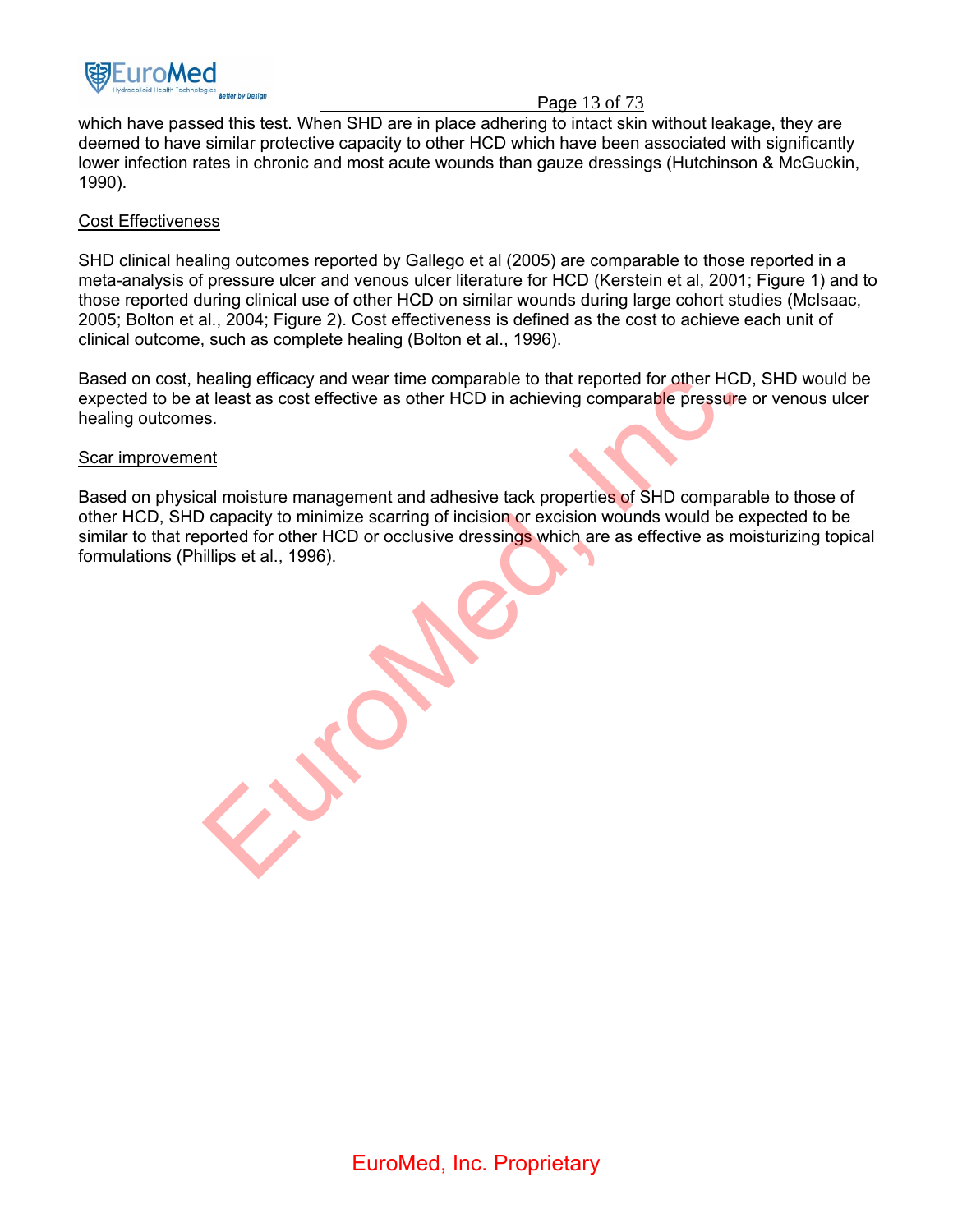

## **Preclinical Evidence: Substantial Equivalence of Sureskin® II Hydrocolloid Dressing To Currently Used Hydrocolloid Dressings**

#### Chemical Composition

SureSkin® II Hydrocolloid Dressings are similar in composition (Table 4, Figures 3, 4) and physical properties (Tables 5, 6) to other hydrocolloid dressings. The three formats, Standard (STD), Bordered (BRD) and Thin are described in more detail in their respective package inserts.

| <b>Dressing Component</b><br><b>Commercial Name</b>        | <b>Chemical Identity</b>                                            | Weight<br>% | <b>Function</b>                                                                             |
|------------------------------------------------------------|---------------------------------------------------------------------|-------------|---------------------------------------------------------------------------------------------|
| Film outer layer<br>backing (Border and<br>Thin products)  | Outer polyurethane film                                             | n/a         | Moisture, oxygen and<br>microbial barrier similar to<br>human skin                          |
| <b>Polyurethane foam</b><br>(only in Standard<br>products) | Open-cell polyurethane<br>foam bonded to outer<br>polyurethane film | n/a         | Cushions, protects from<br>trauma                                                           |
| <b>Adhesive composition</b>                                |                                                                     |             | Moist tack seals in wound<br>fluid; protects from leaking or<br>external contamination.     |
| <b>Elastomer</b>                                           | Copolymer                                                           | $14 - 15$   | Cohesive adhesive does not<br>disintegrate easily. Maintains<br>integrity for up to 7 days. |
| <b>Tackifier</b>                                           | Petroleum based<br>hydrocarbon tackifier<br>resin                   | 31.5-40     | Sticks to moist surfaces<br>reducing leakage, sealing in<br>natural healing fluids.         |
| <b>Extender</b>                                            | Mineral Oil USP                                                     | $6 - 7.5$   | Sticks to moist surfaces<br>reducing leakage, sealing in<br>natural healing fluids.         |
| <b>Absorbent</b>                                           | <b>Cellulose-based</b>                                              | 40-46       | Absorbs small amounts of<br>exudate. Forms autolytic gel<br>when moistened                  |
|                                                            | <b>TOTAL</b>                                                        | 100         |                                                                                             |

Table 4. SureSkin® II and SureSkin® OTC Hydrocolloid Dressing Formulation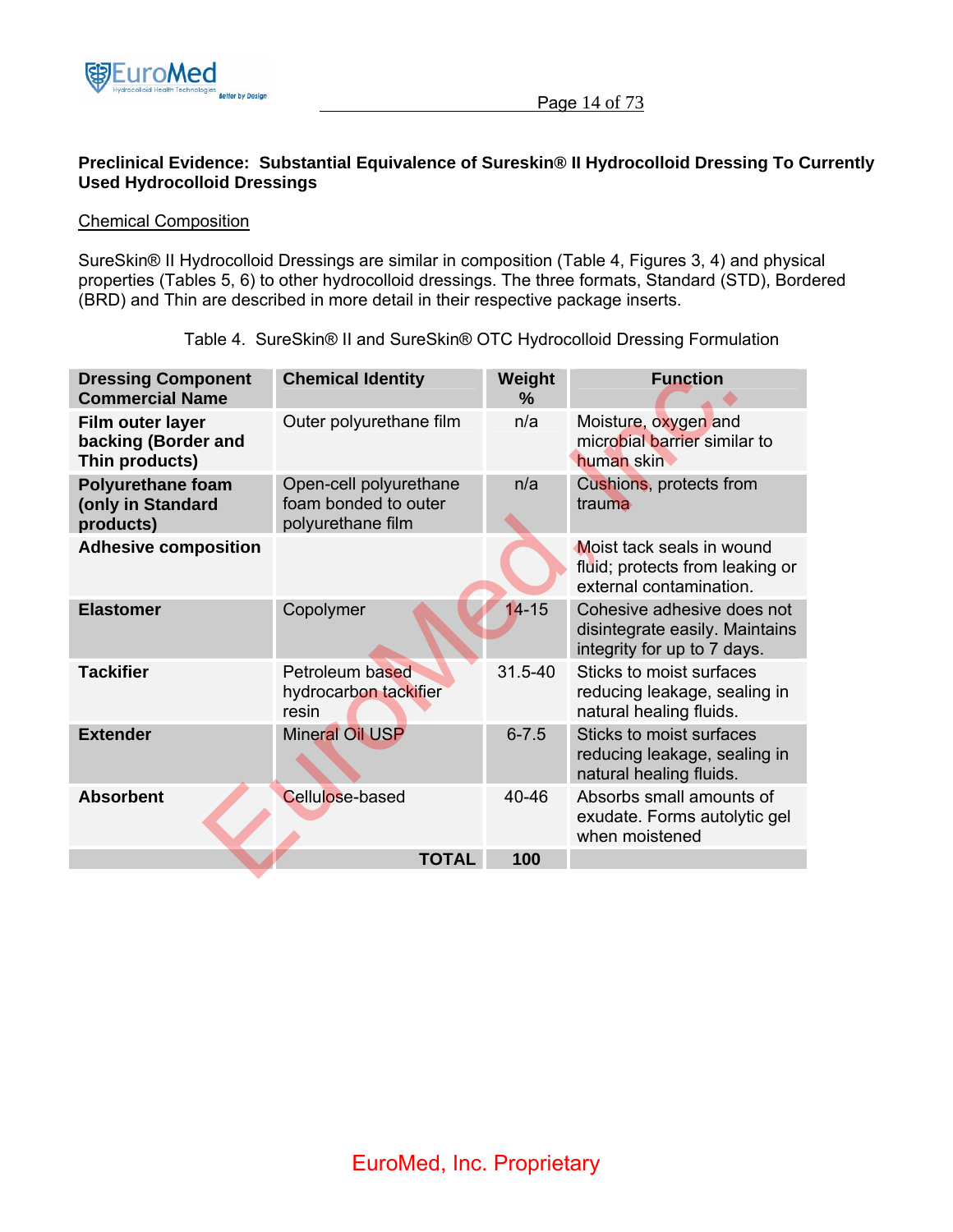

### Physical Properties

Test methods determining the physical properties of SureSkin® II Hydrocolloid Dressing and other hydrocolloid dressings are listed in Table 5.

Table 5.Testing methods used to determine physical properties of dressings

| <b>Test Measuring Physical Property</b> | <b>Clinical Function Measured by Test</b> |
|-----------------------------------------|-------------------------------------------|
| Water absorption                        | Wound moisture management                 |
| Probe tack                              | Dressing adherence to skin                |
| <b>Modulus</b>                          | Dressing conformability                   |
| Peel Adhesion                           | Dressing removability                     |
| Viral penetration ASTM F1671            | Microbial barrier properties              |

Table 6. Moisture management capacity, probe tack, modulus, and peel adhesion of SureSkin® II Border Hydrocolloid Dressing and other commercially available hydrocolloid dressings .

| <b>SAMPLE</b>                                          | <b>Water</b><br>absorption<br>$(g/10 \text{ cm}^2/24 \text{ h})$<br>(Euromed<br>procedure<br>ELP101) | <b>Probe Tack</b><br>(g)<br>(Euromed<br>procedure ELP<br>108) | <b>Modulus</b><br>(N)<br>(Euromed<br>procedure<br>ELP106) | <b>Peel Adhesion</b><br>(N)<br>(Euromed<br>procedure ELP<br>123) |
|--------------------------------------------------------|------------------------------------------------------------------------------------------------------|---------------------------------------------------------------|-----------------------------------------------------------|------------------------------------------------------------------|
| SureSkin <sup>®</sup> II<br>Border *<br>Lot # B0102151 | 3.02                                                                                                 | 2789.6                                                        | 7.991                                                     | 5.890                                                            |
| Comfeel <sup>®</sup> Plus**<br>Lot #90884.01           | 2.424                                                                                                | 5082.8                                                        | 16.672                                                    | 9.023                                                            |
| <b>DuoDERM®</b><br>CGF® ***<br>Lot #7K00837            | 0.659                                                                                                | 2571.6                                                        | 12.246                                                    | 8.563                                                            |

EuroMed, Inc.

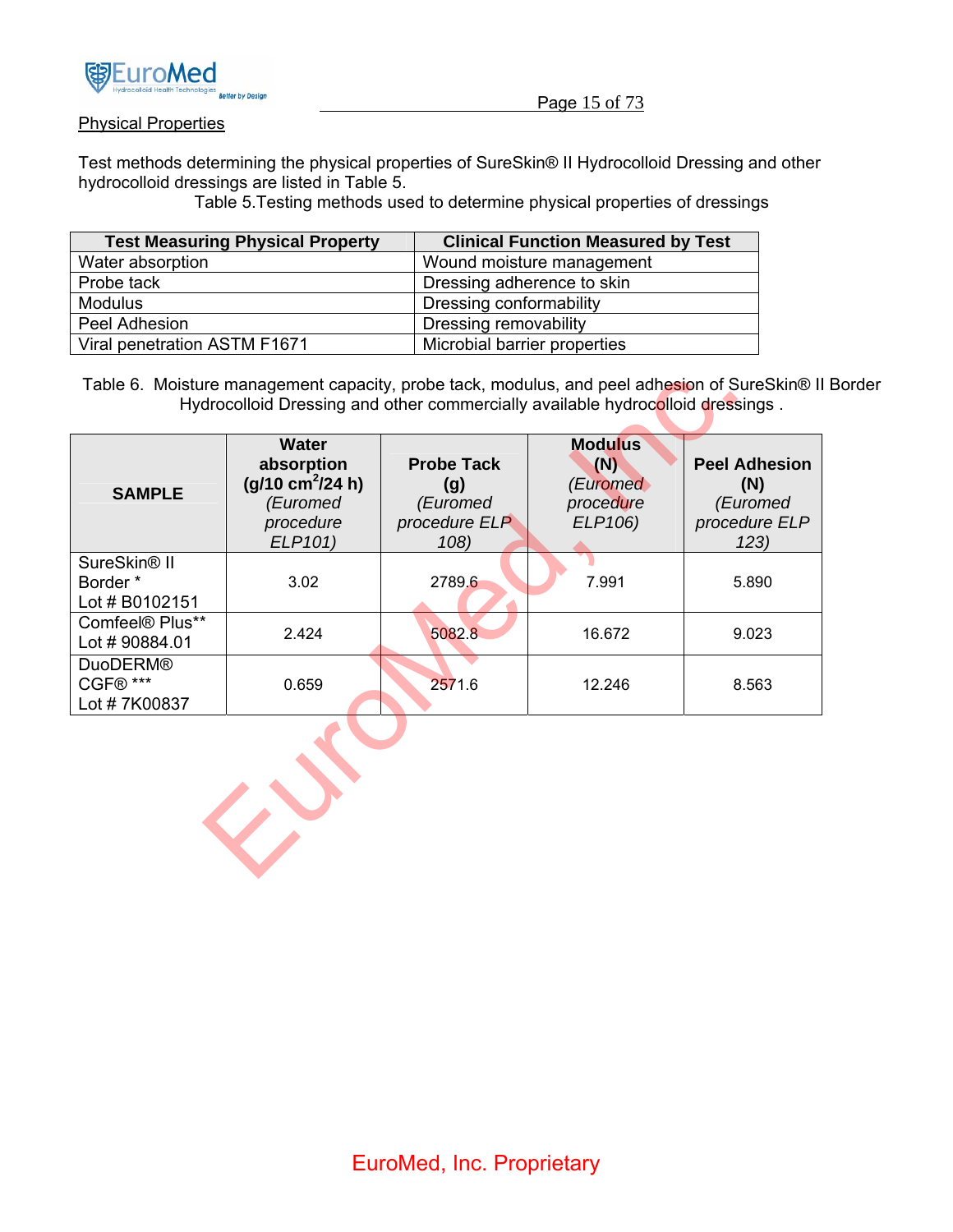

## Water absorption:

Water absorption of SureSkin® II Border Hydrocolloid Dressing over 24 hours is superior to that of two other commercially available HCD (Figure 5.). This suggests that its capacity to manage wound moisture is competitive with, if not better than, that of other HCD.



**Figure 5. Water Absorption Capacity of SureSkin® II Border (SS II) Hydrocolloid Dressing Compared to that of Two Other Commercially Available Hydrocolloid Dressings.**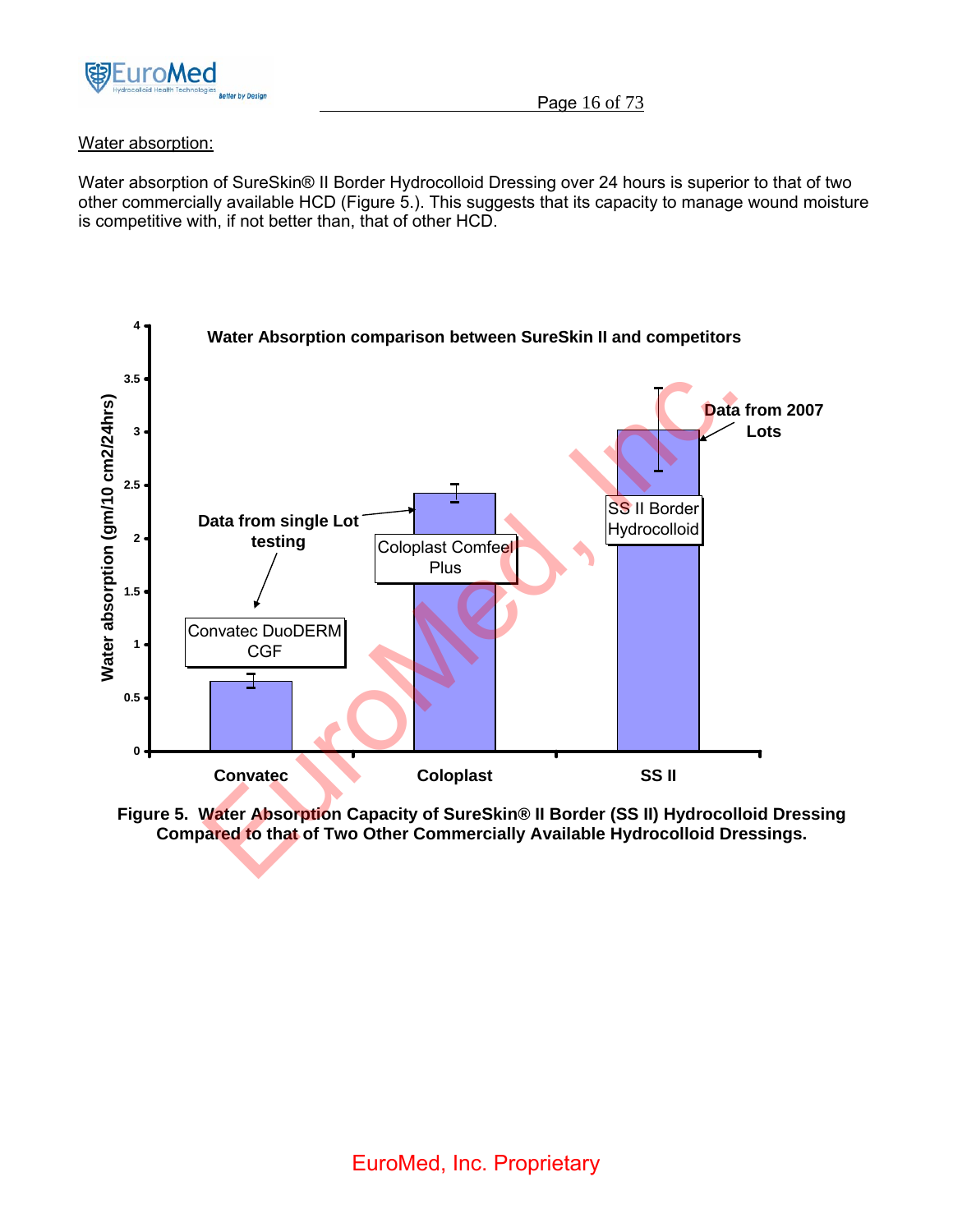

## Probe Tack

The probe tack of SureSkin® II Border Hydrocolloid Dressing compares to that of ConvaTec's DuoDERM® CGF® Dressing and is less than that of Coloplast's Comfeel® Plus Ulcer Dressing as in Figure 6. This suggests that SureSkin® II Border Hydrocolloid Dressing adheres about as strongly to surfaces as DuoDERM® CGF® but is not as aggressive as Comfeel® Plus Ulcer Dressing.



**Figure 6. Probe Tack of SureSkin® II Border Hydrocolloid Dressing Compared to Two Other Commercially Available Hydrocolloid Dressings**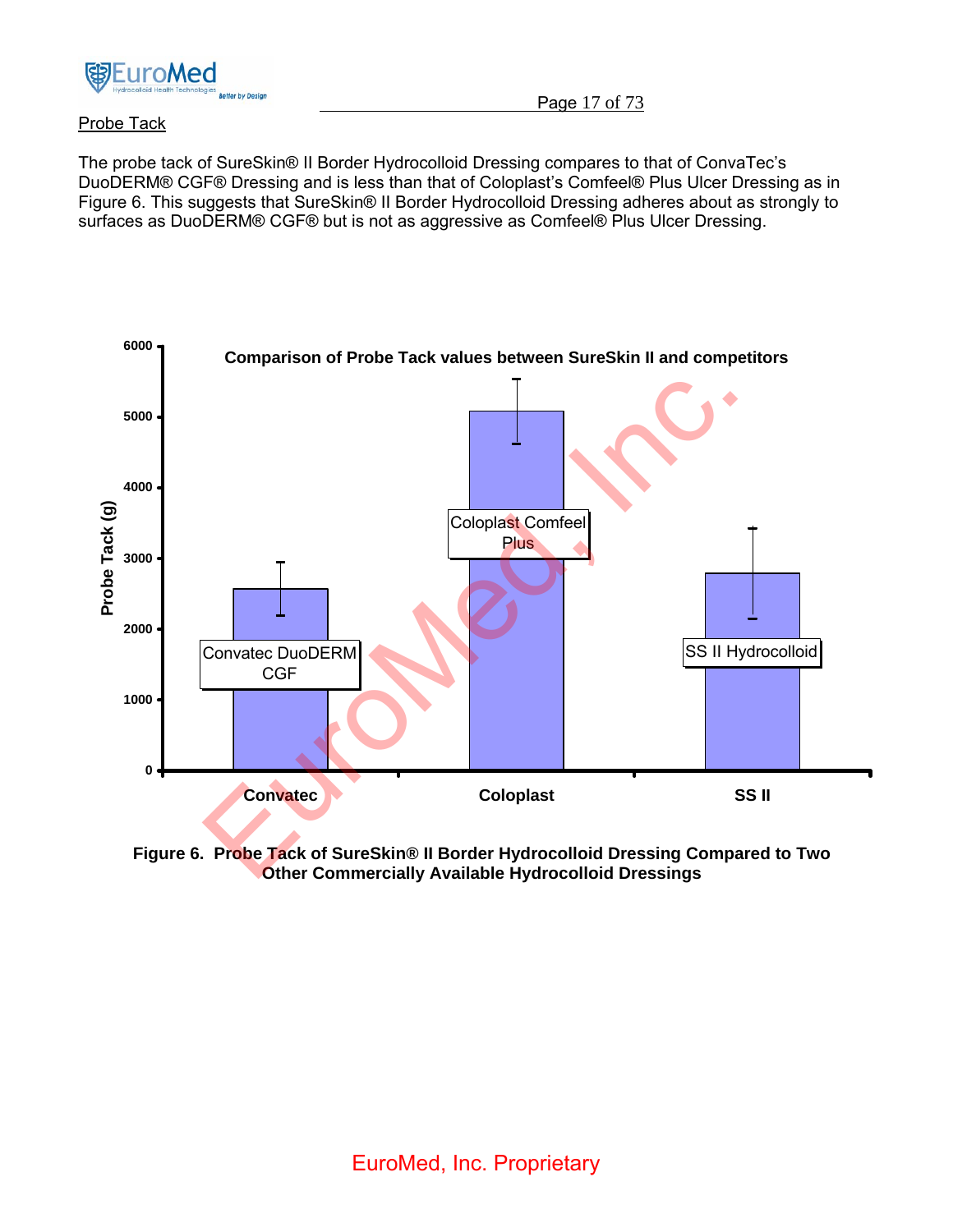

## Young's Modulus

Figure 7 shows that the modulus of SureSkin® II Border Hydrocolloid Dressing is lower than that of ConvaTec DuoDERM® CGF® and Coloplast Comfeel Plus, suggesting that it may be somewhat more conformable than the other two commercially available hydrocolloid dressings.



**Figure 7 Young's Modulus of SureSkin® II Border Hydrocolloid Dressing Compared to Two Other Commercially Available Hydrocolloid Dressings.**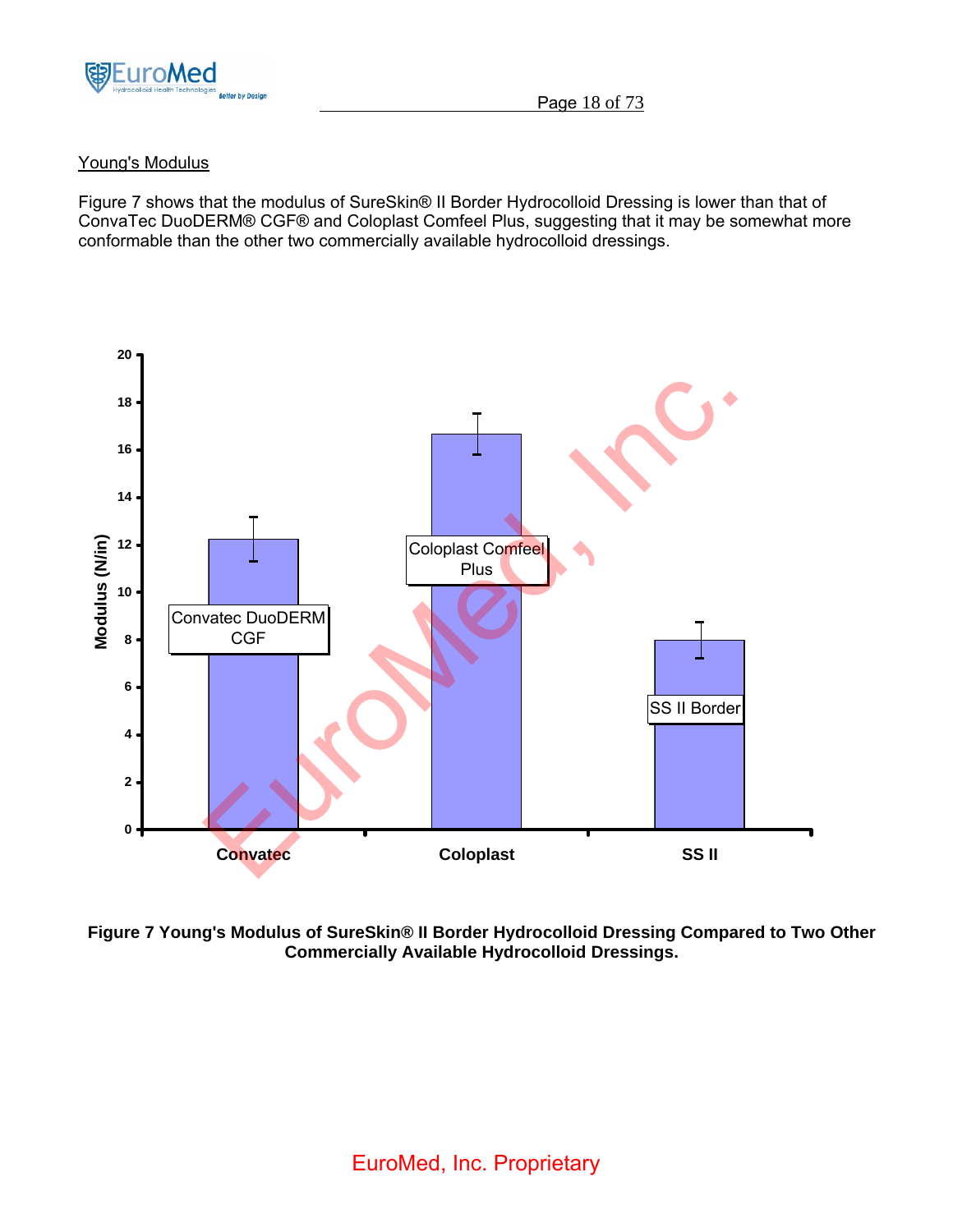

## Peel Adhesion

The peel adhesion or force to peel off the hydrocolloid adhesive of SureSkin® II Border Hydrocolloid Dressing from a steel test panel is somewhat lower than that for ConvaTec DuoDERM® CGF® or Coloplast Comfeel® Plus Hydrocolloid Dressings, as seen in Figure 8, indicating that SureSkin® II Border Hydrocolloid dressing may be slightly easier to remove.



**Figure 8. Peel Adhesion of SureSkin® II Border Hydrocolloid Dressing Compared to That of Two Other Commercially Available Hydrocolloid Dressings.**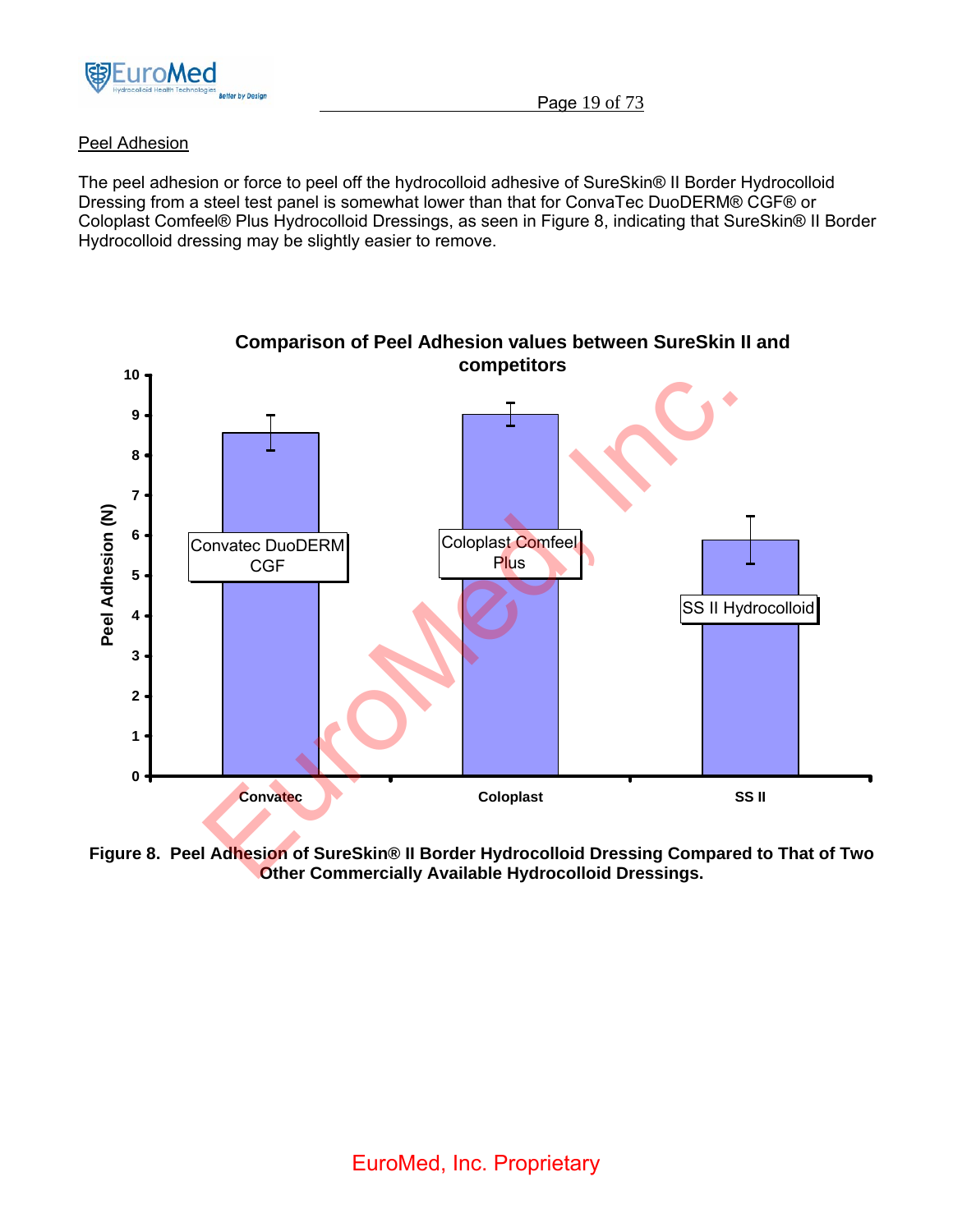

## Viral Barrier Properties

The viral penetration properties of SureSkin II Standard and SureSkin® I.V. Hydrocolloid Dressing, the thinnest format of SHD, and therefore the most likely to be penetrated by a virus, were tested using ASTM Method F 1671. Though this procedure requires a minimum of three samples, 32 samples were tested according to ASTM statistical quality control sample size recommendations, which requires at least 29 of 32 samples to function as a barrier to the bacteriophage viral surrogate Phi-X174 under testing conditions described in the protocol simulating pressures anticipated for protective cover materials designed to act as viral barriers and at the surface tension of body fluids at a surface tension of 42 + 2 dynes/cm. The bacteriophage Phi-X174 is an accepted model for HBV, HCV and HIV viral pathogens because its morphology is similar and its environmental stability, low- or non-human infectivity, high assay sensitivity, rapid growth and high titer render it an ideal test surrogate for these more dangerous pathogens. Under the testing conditions of ASTM Method F 1671, 30 of 32 samples of SureSkin® II Standard and SureSkin® I.V. Hydrocolloid Dressing functioned as a viral barrier, supporting a conclusion that SureSkin® II Hydrocolloid Dressings qualify as a viral barrier protective dressing.

## Transparency of SureSkin® II Thin Hydrocolloid Dressing

Visual inspection and reading the package inserts of all four dressings investigated preclinically found SureSkin® Thin Hydrocolloid Dressing similar in transparency to similar formats of other thin HCDs. All four thin hydrocolloid dressings examined were sufficiently transparent to visualize normal skin conditions with the dressing in place. Thicker HCD formats are less transparent and may require removal to evaluate the wound and surrounding skin.

## **Performance of Sureskin® Products Developed For Consumer Use (Over The Counter: OTC)**

Two OTC hydrocolloid dressings similar in composition to the SHD described in Table 4 were developed for consumer use, for example to protect blister sites. Performance relative to other commercially available blister dressings was tested on 5 samples of each dressing according to Euromed standardized testing procedures in Table 7 which consumers consider important aspects of dressing usage. Comparator dressings were a variety of formats of Johnson & Johnson® Activ•Flex® Dressing listed in Table 8 and Dr. Scholl's™ Blister Treatment. g conditions of ASTM Method F 1671, 30 of 32 samples of SureSkin® II Syddicoloid Dressing functioned as a viral barrier, supporting a conclusion constrained and and the proceding functioned as a viral barrier protective d

Table 7. Euromed Test Procedures, Specifications and Sample Size for Consumer (OTC) Use Products

| <b>Test</b>             | <b>Test Range</b><br>(Large) | <b>Test Range</b><br>(Small) | <b>Number of Samples</b><br>tested for each<br>product |
|-------------------------|------------------------------|------------------------------|--------------------------------------------------------|
| <b>Water Absorption</b> | 50-330 %                     | 50-330 %                     |                                                        |
| <b>Probe Tack Force</b> | 200-1000g                    | N/A                          |                                                        |
| Release from Liner      | $1-3.5N$                     | $1-3.5N$                     |                                                        |
| Package Peel            | >1 N                         | $>1$ N                       |                                                        |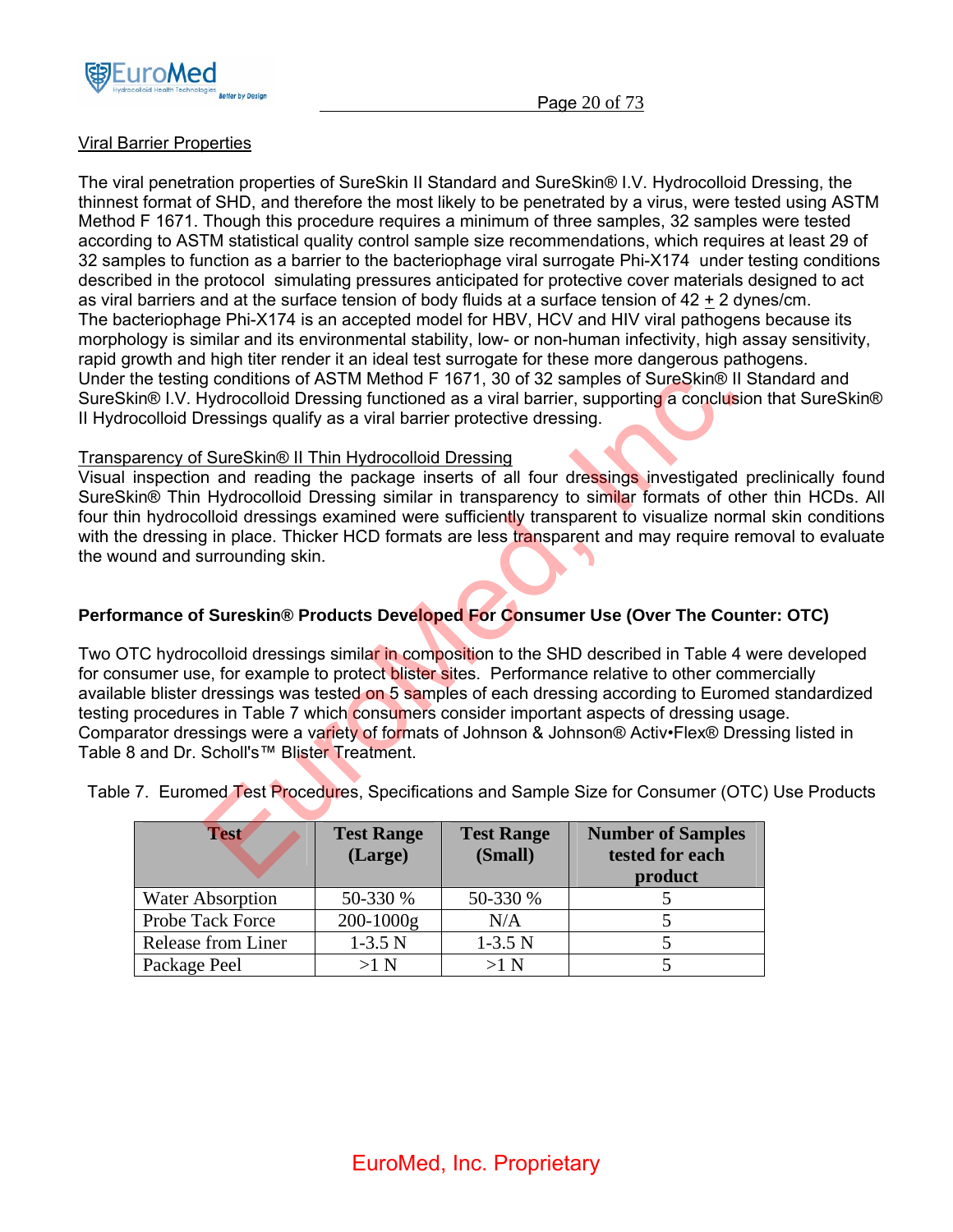

Page 21 of 73

Results of these tests presented in Table 8 showed Euromed OTC Blister Dressings to be within specifications on all parameters and comparable to the other OTC dressings in water absorption and probe tack which respectively reflect capacity of Euromed products to manage exudate and adhere to the skin. Euromed products were comparable to other OTC products with regard to, parameters supporting packaging integrity.

| Table 8. Performance of Euormed Blister Dressings and Other Consumer (OTC) Products |  |
|-------------------------------------------------------------------------------------|--|
|                                                                                     |  |

|                                                | <b>Testing Procedures</b>                                               |                                             |                                       |                                |                                             |  |
|------------------------------------------------|-------------------------------------------------------------------------|---------------------------------------------|---------------------------------------|--------------------------------|---------------------------------------------|--|
| <b>Manufacturer</b>                            | <b>Product</b>                                                          | Water<br><b>Absorption</b><br>$(\%$ change) | <b>Probe Tack</b><br>Force<br>(grams) | Package<br>Peel<br>Force $(N)$ | Release from<br><b>Liner</b><br>Force $(N)$ |  |
| <b>Blister</b><br>Finger<br>and<br><b>Toes</b> | Johnson<br>$\&$<br>Johnson<br>(Band-Aid)                                | 162.4                                       | 237.2                                 | 4 <sup>1</sup>                 | 0.6                                         |  |
| <b>Blister Block</b>                           | Johnson<br>$\&$<br>Johnson<br>(Band-Aid)                                | 65.03                                       | 290.4                                 | 4.06                           | 2.05                                        |  |
| <b>Blister Ampoules</b>                        | Johnson<br>$\&$<br>Johnson<br>(Band-Aid)                                | 80.4                                        | 326.87                                | 3.98                           | 1.62                                        |  |
| Activ•Flex<br>Finger<br>Care                   | Johnson<br>$\&$<br>Johnson<br>(Band-Aid)                                | 172.7                                       | 530.87                                | 4.12                           | 1.28                                        |  |
| Activ•Flex<br>Large<br>size                    | <b>Johnson</b><br>$\boldsymbol{\alpha}$<br><b>Johnson</b><br>(Band-Aid) | 75.72                                       | 273.25                                | 4.02                           | 0.7                                         |  |
| Activ•Flex Regular<br>size                     | <b>Johnson</b><br>$\alpha$<br><b>Johnson</b><br>(Band-Aid)              | 72.3                                        | 387.92                                | 3.93                           | 1.37                                        |  |
| <b>Blister Treatment</b>                       | Dr. Scholl's                                                            | 147.75                                      | 336.04                                | 3.17                           | 1.11                                        |  |
| <b>Small Blister</b>                           | <b>Euromed</b><br>Inc.                                                  | 83.4                                        | 228.03                                | 5.35                           | 1.25                                        |  |
| <b>Large Blister</b>                           | <b>Euromed</b><br>Inc                                                   | 85.97                                       | 430.41                                | 3.4                            | 2.2                                         |  |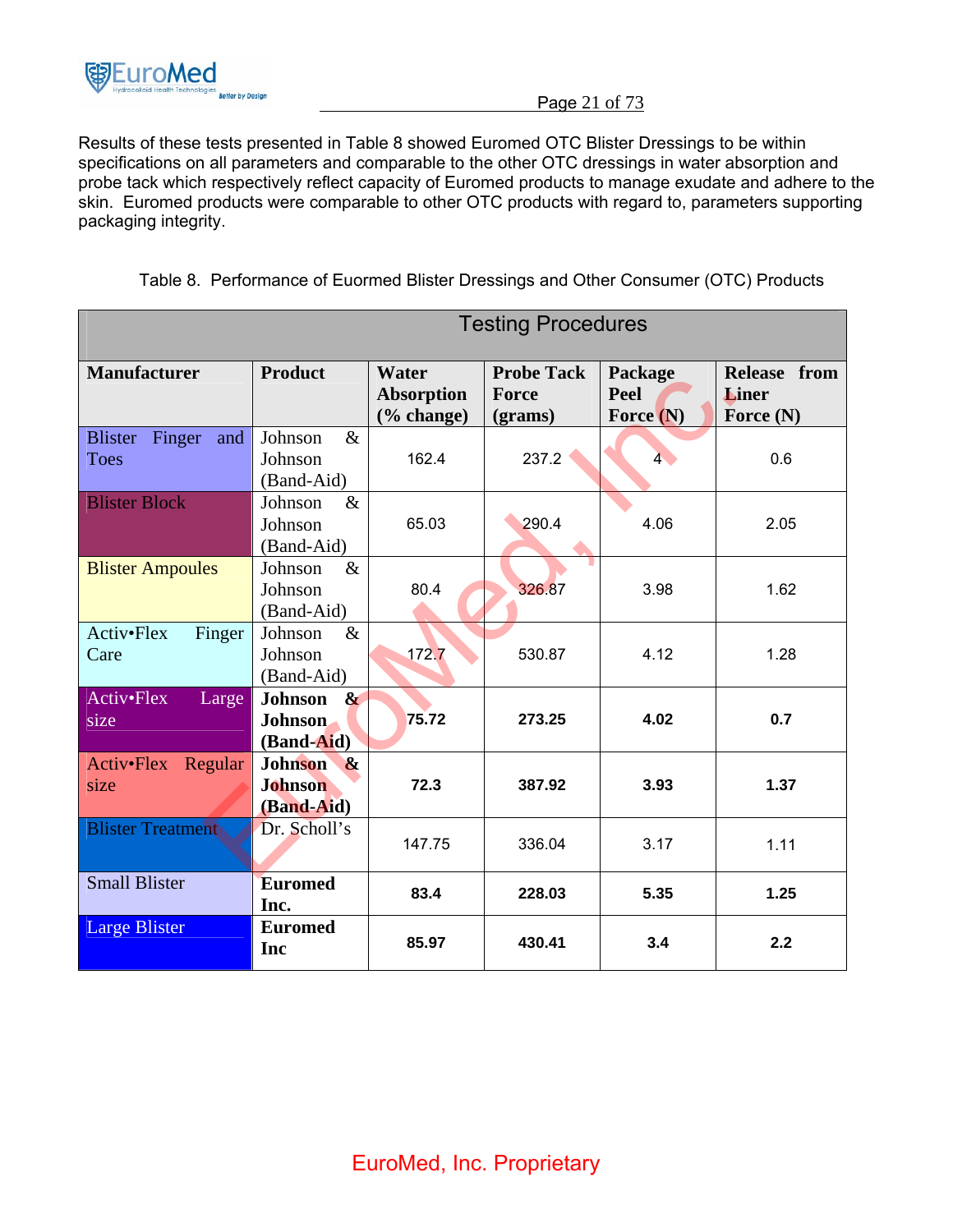

### Page 22 of 73

### **Biocompatibility**

.

Biocompatibility studies were performed on SureSkin® II and SureSkin® OTC Hydrocolloid Dressings. These studies conformed to the standards of the Tripartite Guidance on toxicity testing and included the following specific tests:

- − ISO Mem Elution using L929 Mouse Fibroblast cells: AppTec Laboratories Services
- − ISO Intracutaneous Reactivity Test: AppTec Laboratories

− ISO Guinea Pig maximization Sensitization Test Method for Biomaterial Extracts: AppTec Laboratories No toxic responses were reported to any of the SureSkin® Hydrocolloid Dressing products tested.

#### Summary of Chemical and Physical Properties

SureSkin® II, Bordered, Standard, Thin and OTC Hydrocolloid Dressings (SHD) are similar in chemical composition and physical properties including barrier properties and moisture management to other hydrocolloid dressings (HCD) currently used on chronic and acute wounds managed by professionals or by consumers using OTC products. The properties SHD shares with other HCD currently in clinical use to protect and dress wounds are the same parameters underlying the HCD benefits of faster healing, autolytic debridement, improved patient comfort and lower infection rates, when compared to gauze dressings, the most commonly used wound dressing option.

The SureSkin® II family of dressings and SureSkin® OTC Hydrocolloid Dressing meet standards qualifying it as a biocompatible, viral barrier dressing similar in physical and chemical properties to other hydrocolloid dressings. Hydrocolloid adhesives are known for their capacity to stick to moist surfaces and protect intact and broken skin and have been used in wound and ostomy management since 1972. They are used with satisfactory results in meeting the functional needs of chronic and acute wounds managed either by wound care professionals or by the consumer. physical properties including barrier properties and moisture management<br>sings (HCD) currently used on chronic and actue wounds managed by p<br>sing OTC products. The properties SHD shares with other HCD currently<br>swounds are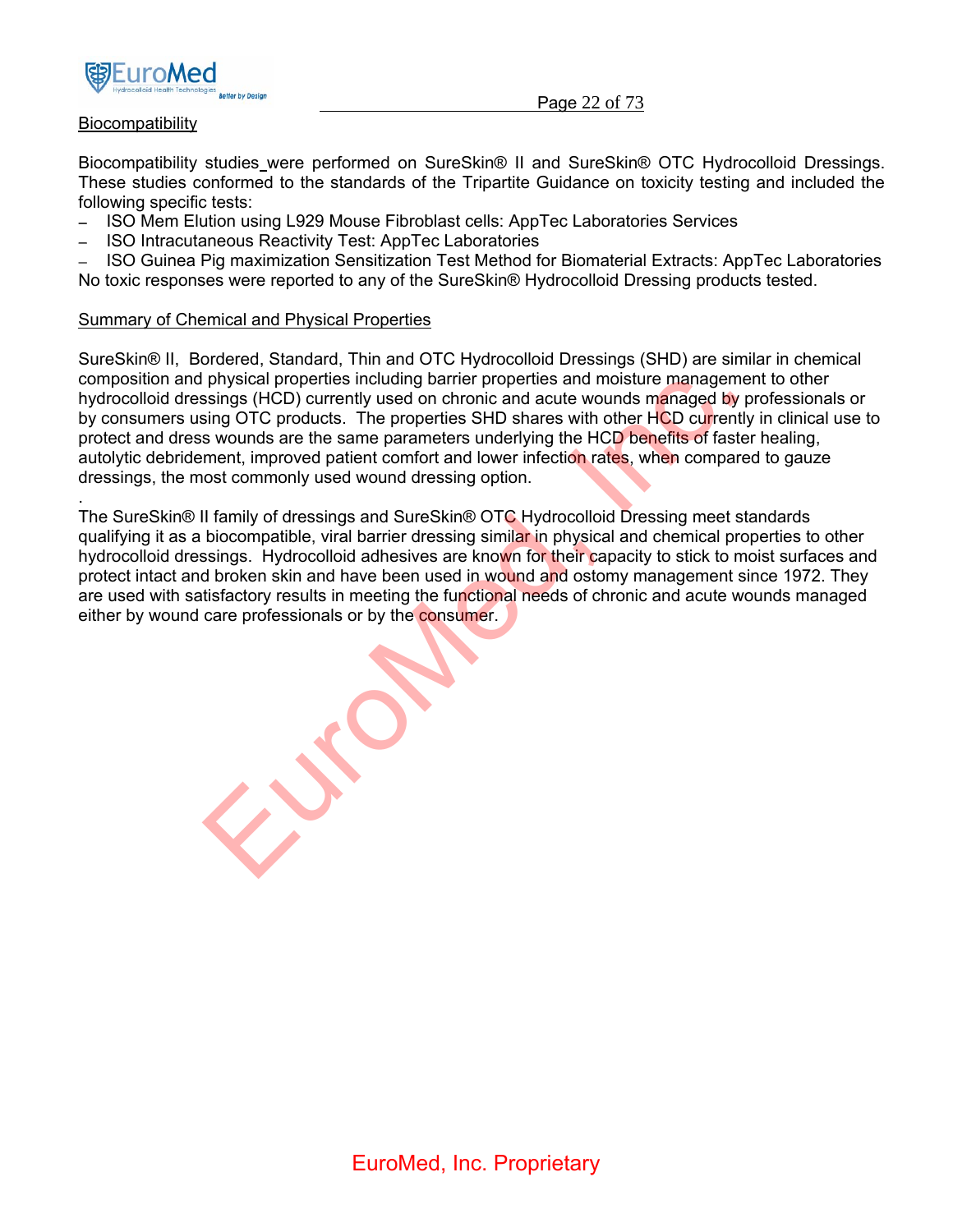

Page 23 of 73

## **CONCLUSIONS**

Available literature supports a conclusion that the family of professional use and OTC SureSkin® Hydrocolloid Dressings are safe, effective options for meeting functional chronic and acute wound needs and are substantially equivalent to other HCD dressings currently indicated for use on wounds managed by professionals or by consumers using hydrocolloid OTC products.

### Safety or risks:

A review of RCTs concluded that no consistent evidence distinguished clinical safety of SHD from that of leading marketed HCD when used on professionally- or consumer-managed acute or chronic wounds. Cohort evidence supports similar safety of SHD to that reported for other HCD, including use on clinically infected wounds under appropriate supervision by a qualified clinical professional.

In general, hydrocolloid adhesives are tenacious during the first 1-2 days of wear and should not be removed frequently without care. Accumulated odor and dissolution of HCD adhesive are noticeable after prolonged wear and should not be mistaken for symptoms of infection.

### Efficacy or benefits:

Studies report effectiveness of HCD in:

- cost effective autolytic debridement
- maintaining moist wound environments with healing benefits compared to gauze
- managing fluid from mildly to moderately exuding wounds
- limiting pain and the likelihood of infection,
- protecting wounds and surrounding skin from microbial, chemical or physical challenges.

These findings support published clinical practice quidelines (e.g. AHCPR, 1992) recommending HCD use in chronic and acute wound management.

Additional evidence reviewed on minor wounds managed by consumers supports similar efficacy of HCD, such as SureSkin® II and SureSkin® OTC Hydrocolloid Dressing in meeting the functional needs of these minor wounds.

Substantial equivalence to current hydrocolloid dressings: Review of laboratory data and comparative examination of selected commercially available HCD supported the conclusion that SHD are physically and chemically equivalent to HCD currently in clinical use around the world on chronic and acute wounds with evidence of safety and efficacy summarized in this literature review. probloid adhesives are tenacious during the first 1-2 days of wear and shotly without care. Accumulated odor and dissolution of HCD adhesive are<br>and should not be mistaken for symptoms of infection.<br><u>fits:</u><br>Frectiveness of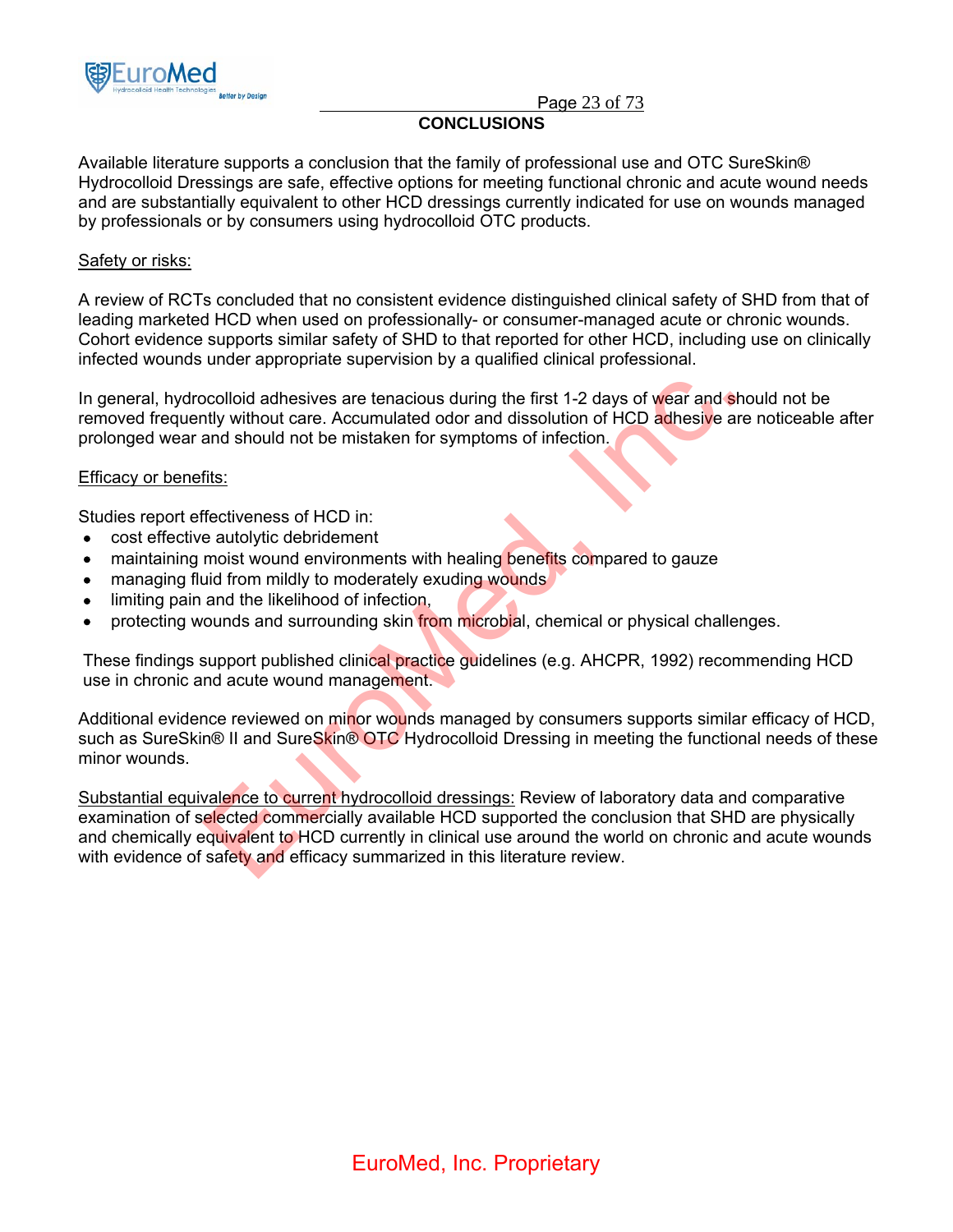

Page 24 of 73

## **FOOTNOTES**

\* SureSkin® is a registered trademark of EuroMed Incorporated in Austria, Spain, Sweden, Denmark, France and Germany.

EuroMed Incorporated has pending trademark applications in other foreign jurisdictions.

\*\* Comfeel Plus® Ulcer Dressing is a registered trademark of Coloplast Corporation, Humlebæk, Denmark.

\*\*\* DuoDERM® CGF® Sterile Dressing is a registered trademark of E.R. Squibb & Sons, L.L.C.

Europee. Inc.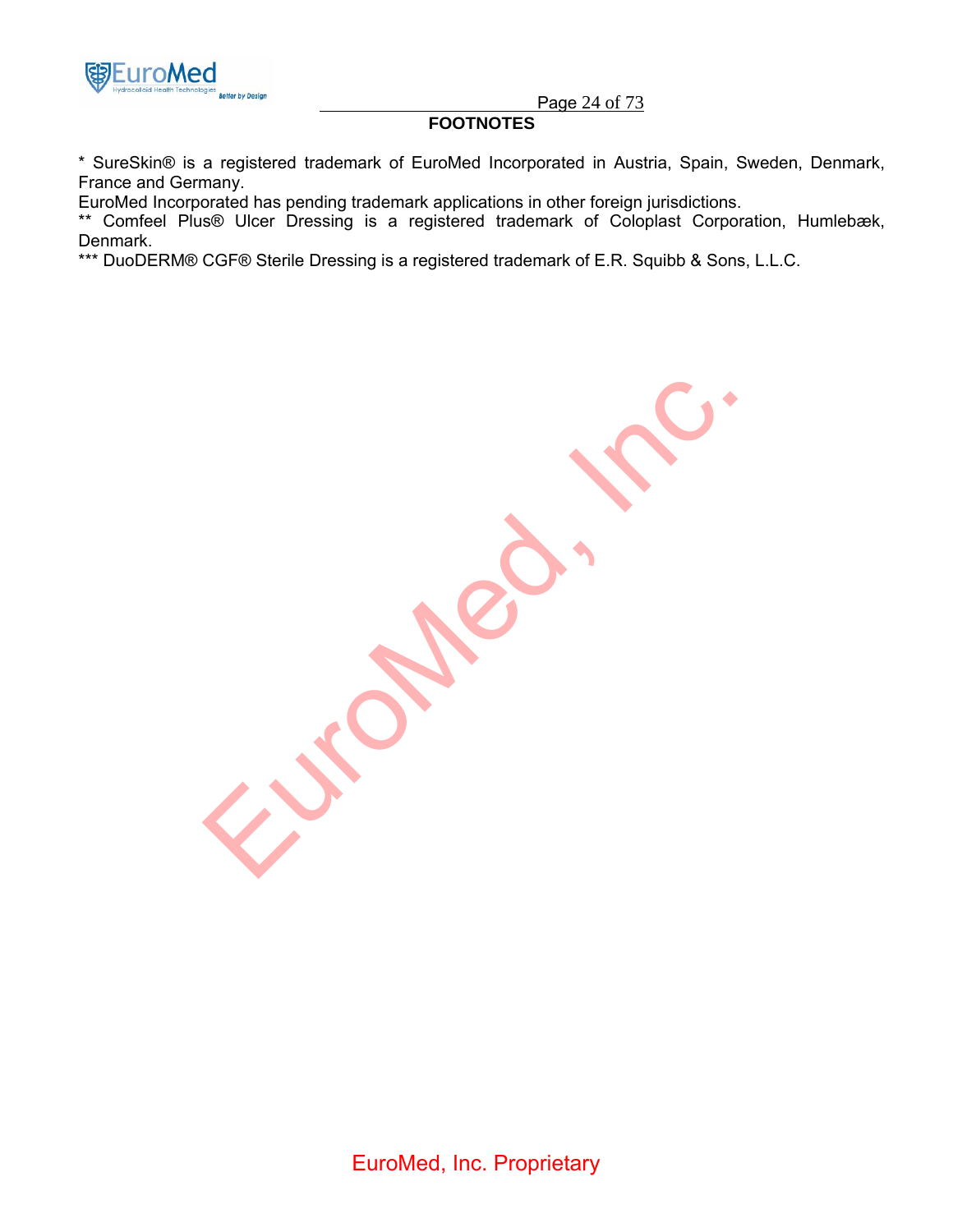

Page 25 of 73

### **REFERENCES**

(For additional references not summarized in tables, please see cited meta-analyses or systematic reviews)

AHCPR Panel for the Prediction And Prevention Of Pressure Ulcers In Adults. Pressure ulcers in adults: Prediction and prevention. *Clinical Practice Guideline, No. 3.* Rockville, MD: U.S. Department of Health and Human Services. Public Health Service, Agency for Health Care Policy and Research. May, 1992. AHCPR Publication No. 92-0047.

Alm A, Hornmark AM, Fall PA, Linder L, Bergstrand B, Ehrnebo M, Madsen SM, Setterberg G.Care of pressure sores: a controlled study of the use of a hydrocolloid dressing compared with wet saline gauze compresses. Acta Derm Venereol Suppl (Stockh). 1989;149:1-10.

Alsbjorn, BF, Ovesen, H., Walther-Larsen, S**.** Occlusive dressing versus petroleum gauze on drainage wounds. *Acta Chir Scandanavia* 1990;156:211-213.

American Society of Plastic Surgeons. Evidence-based clinical practice guideline: chronic wounds of the lower extremity. Arlington Heights (IL): American Society of Plastic Surgeons; 2007 May. 21 p. [132 references] www.guideline.gov, accessed February 15, 2008.

Arnold, T.E., Stanley, J.C. Prospective, multicenter study of managing lower extremity venous ulcers. *Annals of Vascular Surgery* 1994;8(4):356-362.

Association for the Advancement of Wound Care (AAWC). Summary algorithm for venous ulcer care with annotations of available evidence. Malvern (PA): Association for the Advancement of Wound Care (AAWC); 2005. 25 p. [147 references] www.guideline.gov, accessed February 15, 2008.

Baxter H. A comparison of two hydrocolloid sheet dressings. Br J Community Nurs. 2000;5(11):572, 574, 576-7.

Belmin J, Meaume S, Rabus MT, et al; Investigators of the Sequential Treatment of the Elderly with Pressure Sores (STEPS) Trial. Sequential treatment with calcium alginate dressings and hydrocolloid dressings accelerates pressure ulcer healing in older subjects: a multicenter randomized trial of sequential versus nonsequential treatment with hydrocolloid dressings alone. *J Am Geriatr Soc* 2002;50:269–274. mavia 1990;156:211-213.<br>
of Plastic Surgeons. Evidence-based clinical practice guideline: chronic wounds<br>
In Heights (IL): American Society of Plastic Surgeons; 2007 May. 21 p. [132 refer<br>
v, accessed February 15, 2008.<br>
H

Bergstrom N, Bennett MA, Carlson CE et al. *Treatment of Pressure Ulcers.* Clinical Practice Guideline, No. 15. Rockville, MD: U.S. Department of Health and Human Services. Public Health Service, Agency for Health Care Policy and Research. December, 1994. AHCPR Publication No. 95-0652.

Biltz, H., Kiessling, M., Kreysel, H.W. Comparison of hydrocolloid dressing and saline gauze in the treatment of skin graft donor sites. In Ryan, T.J. (ed.): *An Environment for Healing: The Role of Occlusion*. The Royal Society of Medicine, London, England, 1985;125-128.

Bjellerup, M., Lindholm, C., Christensen,O.B., Zederfeldt, B. Analysis of therapy-resistant venous leg ulcers. Can triple-layer treatment initiate healing? *Wound Repair Regeneration* 1993;1(2):54-62.

Bolton LL. Evidence-based Report Card: Operational definition of moist wound healing. *JWOCN* 2007; 34(1):23-29.

Bolton l, McNees P, van Rijswijk L, de Leon J, Lyder C, Kobza L, Edman K, Scheurich A, Shannon R, Toth M, and the Wound Outcomes Study Group. Wound-healing outcomes using standardized assessment and care in clinical practice. *JWOCN* 2004; 31(2): 65-71.

Bolton LL, Monte K, Pirone LA. Moisture and healing: beyond the jargon. Ostomy Wound Manage. 2000;46(1A Suppl):51S-62S.

Bolton, L.L., van Rijswijk, L. Wound Dressings: Meeting clinical and biological needs. Dermatol Nurs 1990; 2(3): 146-161.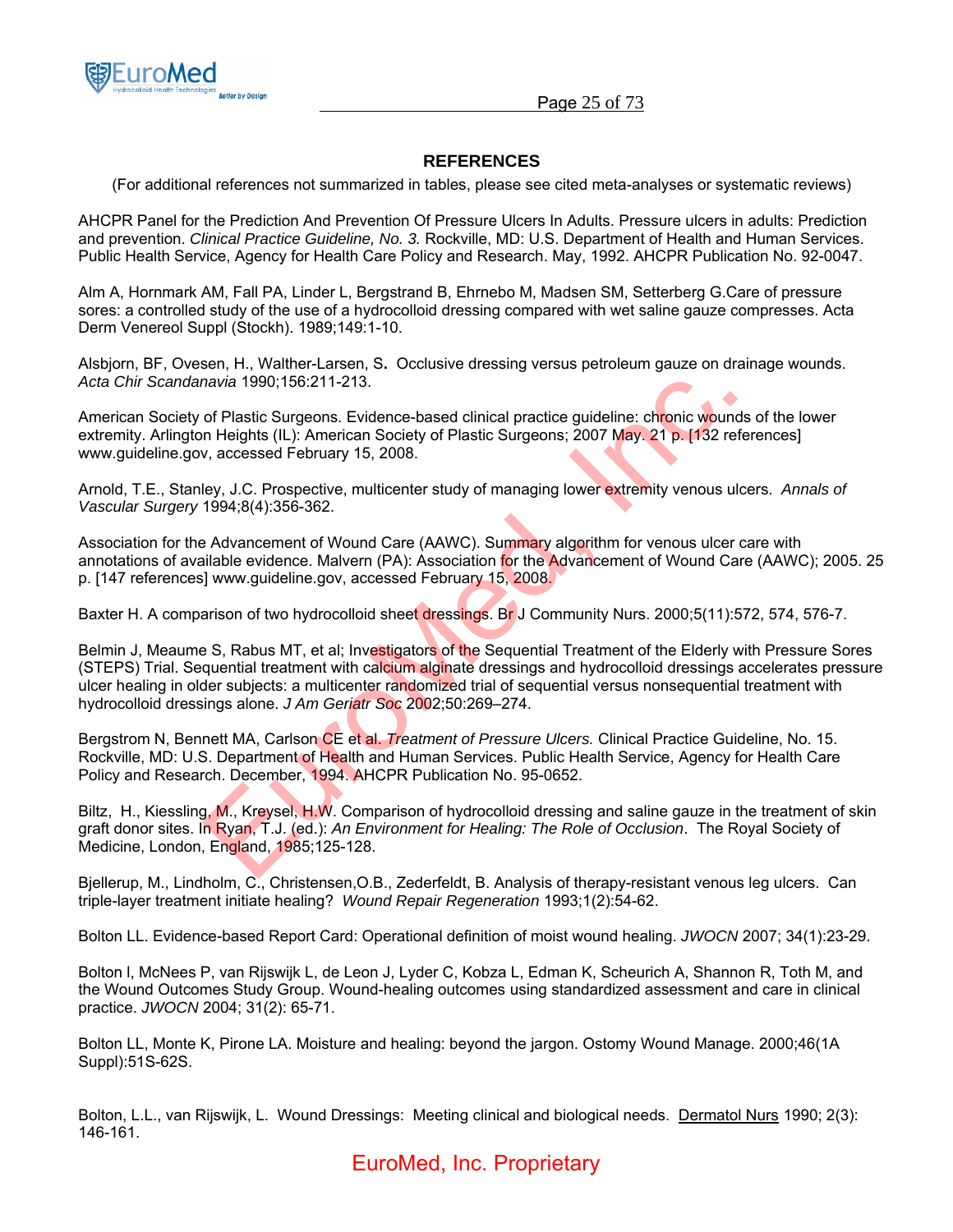

Bolton LL, van Rijswijk L, Shaffer FA. Quality wound care equals cost –effective wound care. *Nursing Management,*  1996; 27(7):30, 32-33,37.

Boulton AJ Menses P, Ennis WJ. Diabetic foot ulcers: a framework for prevention and care. *Wound Rep Regen* 1999;7:7-16.

Bouza C, Saz Z, Muñoz A, Amate JM. Efficacy of advanced dressings in the treatment of pressure ulcers: a systematic review. J Wound Care. 2005;14(5):193-9.

Bowler, P. G., Delargy, H., Prince, D., Fondberg, L. The viral barrier properties of some occlusive dressings and their role in infection control. *Wounds* 1993;5(1):1-8.

Bradley M, Cullum N, Nelson EA, Petticrew M, Sheldon T, Torgerson D. Systematic reviews of wound care management: (2) Dressings and topical agents used in the healing of chronic wounds. *Health Technol Assess*  1999;**3**(17 Pt 2).

Brotherston, T.M., Lawrence, J.C. Dressings for donor sites. A comparison of a hydrocolloid dressing and non-medicated tulle gras in the treatment of split-thickness skin graft donor sites. *Journal of Wound Care* 1993;2(2):84-88.

Burgos, A. Giminez J, Moreno e, Lamberto E, Utrera M, Urraca E.M., Velez J.J. Lopez, E. Martomez M.A., Gomez, M.J., Garcia L. Cost efficacy, efficiency and tolerability of collagenase ointment versus hydrocolloid occlusive dressing in the treatment of pressure ulcers: A comparative, randomized, multicentre study. *Clinical Drug Invest,* 2000; 19(5):357-365. Dressings and topicar agents used in the heating of chronic wounds. Treath Tech<br>Lawrence, J.C. Dressings for donor sites. A comparison of a hydrocolloid dress<br>le gras in the treatment of split-thickness skin graft donor si

Burrows E. Effectiveness of occlusive dressings versus non-occlusive dressings for reducing infections in surgical wounds. Center for Clinical Excellence, Monash University, Clayton, Victoria, Australia, 12 July 2000. http://www.med.monash.edu.au/publichealth/cce accessed February 7, 2008.

Burton C. Venous ulcers. *Amer J Surgery* 1994;167(1A Suppl): 37S-41S

Caprio B, Gaillard S, Murgiano GA, Ricci E, Siciliano G, Zurleni F. Cost-Effectiveness of modern dressings in leg ulcer care. Proceedings, EWMA, 1994.

Cassidy C, St Peter SD, Lacey S, Beery M, Ward-Smith P, Sharp RJ, Ostlie DJ. Biobrane versus DuoDERM for the treatment of intermediate thickness burns in children: a prospective, randomized trial. Burns 2005;31(7):890-3.

Centers for Medicare and Medicaid Services "Guidance to Surveyors for Long Term Care Facilities" November 12, 2004, Rev. 274 pp. 93-95. www.cms.gov accessed March 27, 2008.

Chaby G, Senet P, Vaneau M, Martel P, Guillaume JC, Meaume S, Téot L, Debure C,Dompmartin A, Bachelet H, Carsin H, Matz V, Richard JL, Rochet JM, Sales-Aussias N, Zagnoli A, Denis C, Guillot B, Chosidow O. Dressings for acute and chronic wounds: a systematic review. Arch Dermatol. 2007;143(10):1297-304.

Champsaur A, Amadou R, Nefzi A, Marichy J. Use of DuoDERM® on donor sites after skin grafting: a comparative study with tulle-gras, *Beyond Occlusion: Wound Care Proceedings*, Ryan, T.J. (ed.), Royal Society of Medicine Services International Congress and Symposium Series No. 136, 1988:127-131.

Charles H, Callicot C, Mathurin D, Ballard K, Hart J. Randomised, comparative study of three primary dressings for the treatment of venous ulcers. Br J Community Nurs. 2002;7(6 Suppl):48-54.

Charpentier, P., Pouria, J.Y., Bournaud, M, Fatio, M.M, Coutirs G. Assessment and comparison between a semi-synthetic hydrocolloid dressing and a conventional dressing in amputations*, Beyond Occlusion: Wound Care Proceedings*, Ryan, T.J. (ed.). Royal Society of Medicine Services International Congress and Symposium Series No. 136, Royal Society of Medicine Services, Ltd., 1988, pp. 109-116.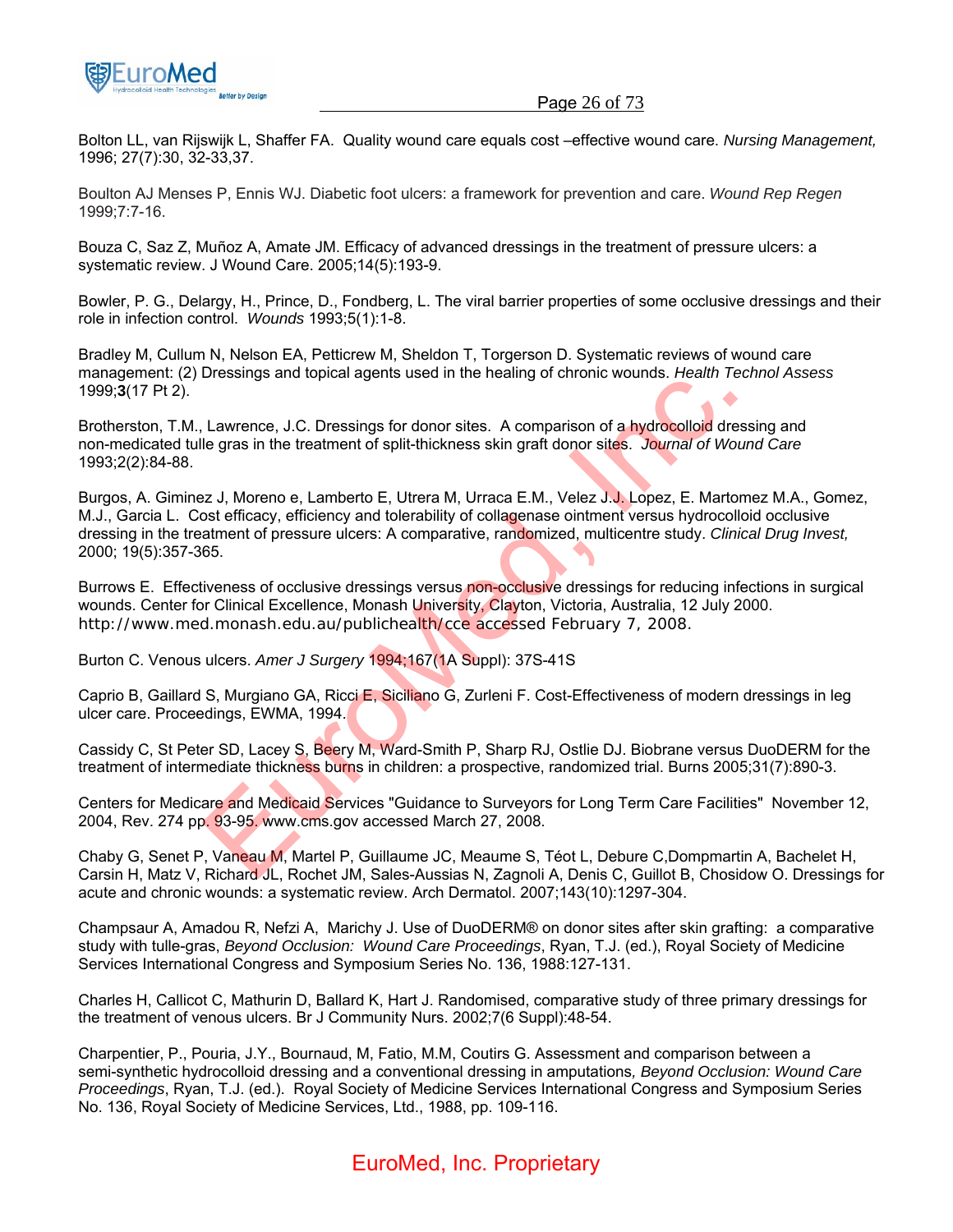

#### Page 27 of 73

Claus EE, Fusco CF, Ingram T, Ingersoll CD, Edwards JE, Melham TJ. Comparison of the effects of selected dressings on the healing of standardized abrasions. J Athl Train. 1998;33(2):145-149.

Colwell, J., Foreman, M.D., Trotter, J.P.A Comparison of the efficacy and cost-effectiveness of two methods of managing pressure ulcers. *Decubitus* 1993;6(4):28-36.

ConvaTec. SOLUTIONS® wound care algorithm. Princeton (NJ): ConvaTec; 2005. 8 p. www.guideline.gov accessed February 15, 2008.

ConvaTec. DuoDERM® CGF® Package Insert. Copyright 1991. E. R. Squibb & Sons, L. L. C.

Cordts PR, Hanrahan LM, Rodrigues AA, Woodson J, LaMorete WW, Menzoian JO. A prospective, randomized trial of Unna's Boot versus DuoDERM® CGF® Hydroactive dressing plus compression in the management of venous leg ulcers. *Journal of Vascular Surgery* 1992;15(3):480-486.

Cullum N, Petherick E. Pressure ulcers. BMJ Clinical Evidence, Web publication date November 01,2006, at http://clinicalevidence.bmj.com/ceweb/conditions/wnd/1901/1901 l18.jsp, accessed February 1, 2008.

Dawson JP, McIntosh HL. Abrasion and laceration wound care: pre-school through grade twelve. Iowa City (IA): University of Iowa Gerontological Nursing Interventions Research Center, Research Translation and Dissemination Core; 2006 Jul. 26 p. [29 references] www.guideline.gov, accessed February 15, 2008. ck E. Pressure ulcers. BMJ Clinical Evidence, Web publication date November 0<br>
once.bmj.com/ceweb/conditions/wnd/19011/1901\_118.jsp, accessed February 1, 20<br>
closh HL. Abrasion and laceration wound care: pre-school through

Day, A., Dombranski, B., Farkas, C., Foster, C., Godin, J., Moody, M., Morrison, M., Tamer, C. Managing sacral pressure ulcers with hydrocolloid dressings: Results of a controlled, clinical study. *Ostomy/Wound Management* 1995;41(2):52-65.

Decaillet, J.M., Clinical evaluation of an extra thin hydrocolloid dressing in hand surgery. *Modern Wound Healing: The Pharmacist's Role. European Hospital Pharmacy Workshop Series,*1990; Prism International, Bucks, United Kingdom, pp 24-26.

de Laat EH, Scholte op Reimer WJ, van Achterberg T. Pressure ulcers: diagnostics and interventions aimed at wound-related complaints: a review of the literature. J Clin Nurs. 2005 Apr;14(4):464-72.

Demetriades, D. Psaras, G. Occlusive versus semi-open dressings in the management of skin graft donor sites. *South African Journal of Surgery* 1992;30(2):40-41.

. Dobrzanski, S., Kelly, C.M., Gray, J.I., Gregg, A.J., Cosgrove,C.N. Granuflex Dressing in Treatment of Full Thickness Pressure Sores. *Professional Nurse* 1990;5:594-598.

Dykes PJ. The effect of adhesive dressing edges on cutaneous irritancy and skin barrier function. J Wound Care. 2007;16(3):97-100.

Eisenberg, M. The effect of occlusive dressings on re-epithelialization of wounds in children with epidermolysis bullosa. *Journal of Pediatric Surgery* 1986;21(10):892-894.

Fellin, R. Managing decubitus ulcers. *Nursing Management* 1984;15:29-30.

Flam, E., Raab, L. Dressing surface friction against bed sheets and adhesion forces of dressing to skin. Poster presented at 5<sup>th</sup> Advanced Wound Care Symposium, April 27-30,1991, New Orleans, LA, USA

Fonder MA, Lazarus GS, Cowan DA, Aronson-Cook B, Kohli AR, Mamelak AJ. Treating the chronic wound: A practical approach to the care of nonhealing wounds and wound care dressings. *J Amer Acad Dermatol* 2008; 58(2):185-206.

Foyatier, J. Skin Grafts: Healing of donor sites, *Proceedings: Going into the 90's. The Pharmacist and Wound Care*, Jersey, 1992, pp. 103-106.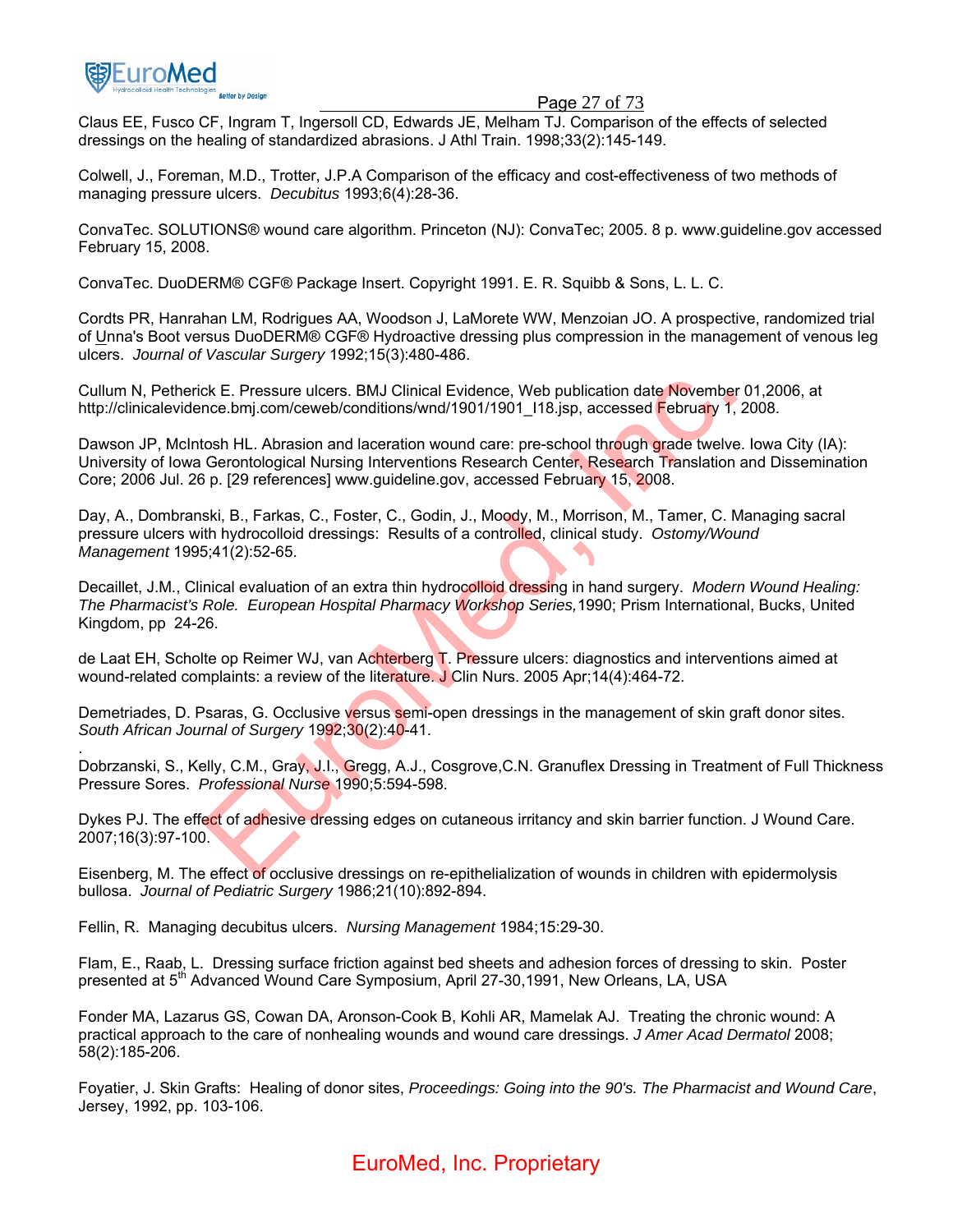

#### Page 28 of 73

Friedman, S.J., Su, D.S. Management of leg ulcers with hydrocolloid occlusive dressing. *Archives of Dermatology* 1984;120:1329-1336.

Gallego EA, Peris CC, Diez-Garcia MT, Mendoza G, Nũňez-Fernandez JM, Rios JP. Therapeutic behavior of a hydrocolloid dressing. Its evolution in the treatment of acute and chronic dermal ulcers. Revista de ROL Enfermeria, 2005;28(12):841-847. (Authors provided additional study data and permission to publish.)

Gilchrest B, Reed C. The bacteriology of venous ulcers treated with occlusive hydrocolloid dressings. *Brit J Dermatol.*  1989; 121: 337-344.

Goetze S, Ziemer M, Kaatz M, Lipman RD, Elsner P. Treatment of superficial surgical wounds after removal of seborrheic keratoses: a single-blinded randomized-controlled clinical study. Dermatol Surg. 2006;32(5):661-8.

Gottlieb, A., Staiano-Coico, L., Cohen, S.R., Varghese, M., Carter, D.M. Occlusive hydrocolloid dressings decrease keratinocyte population growth fraction and clinical scale and skin thickness in active psoriatic plaques. *J Dermatological Science* 1990;1:93-96.

Gorse, G.J., Messner, R.L. Improved Pressure Sore Healing with Hydrocolloid Dressings. *Archives of Dermatology* 1987;123:766-771.

Grange-Prunier A, Couilliet D, Grange F, Guillaume JC [Allergic contact dermatitis to the Comfeel hydrocolloid dressing] Ann Dermatol Venereol. 2002;129(5 Pt 1):725-7.

Graumlich JF, Blough LS, McLaughlin RG, Milbrandt JC, Calderon CL, Agha SA, Scheibel LW. *J Am Geriatr Soc;*  2003; 51:147-154.

Greguric S, Budimicic, Soldo-Belic A, Tudoric M, Baricevic B, Cajkovac V, Dobric I. Hydrocolloid dressing versus a conventional dressing using magnesium sulphate paste in the management of venous leg ulcers. *Acta Dermatovenerol. Croat.* 1994;2(2):65-71 no-cond, E., Colleti, 3.K., wagitese, iwi., cater, D.M. Codasse invention growth fraction and clinical scale and skin thickness in active psoriatic plaquement P. R.L. Improved Pressure Sore Healing with Hydrocolloid Dressi

Haffejee, A.A., Moodley, J., Pillay, K., Singh, B., Thomson, S., Bhamjee, A Evaluation of a new Hydrocolloid occlusive dressing for total parenteral nutrition central catheters *South African Medical Journal* 1992, 42:142-146.

Hamburg G, Martinson JD, Fischer AL, Use of thin-transparent hydrocolloid dressing in the management of radiation induced moist desquamation. Proceedings *Wound Ostomy Continence Nurses* Conference, 1997.

Handfield-Jones, S.E., Grattan, C.E.H., Simpson, R.A., Kennedy, C.T.C. Comparison of a hydrocolloid dressing and paraffin gauze in the treatment of venous ulcers. *British Journal of Dermatology* 1988;118:425-428.

Harding, K. Cutting K, Price P. The cost effectiveness of wound management protocols o care. *British J Nursing* 2000; (Suppl) 9(19: S6, S8, S10 passim.

Heffernan, A., Martin, A.J.A comparison of a modified form of Granuflex (Granuflex Extra Thin) and a conventional dressing in the management of lacerations, abrasions, and minor operation wounds in an accident and emergency department. *J Acc & Emer Med* 1994;11:227-230.

Hein NT, Prawer SE, Katz HI. Facilitated wound healing using transparent film dressing following Mohs micrographic surgery. *Arch Dermatol* 1988; 124:903-906.

Hermans M.H.E. Hydrocolloid dressing (DuoDERM®) for the treatment of superficial and deep partial-thickness burns. *Scand J Plast Reconstr Surg* 1987; 21:283-285/

Hermans, M.E. Hydrocolloid dressings versus tulle gauze in the treatment of abrasions in cyclists. *International J of Sports Medicine* 1991;12(6):581-584.

Hermans MHE, Bolton LL, Establishing a skin integrity program. *Remington Report*, 2001; 9(6) Suppl. 1:6-8.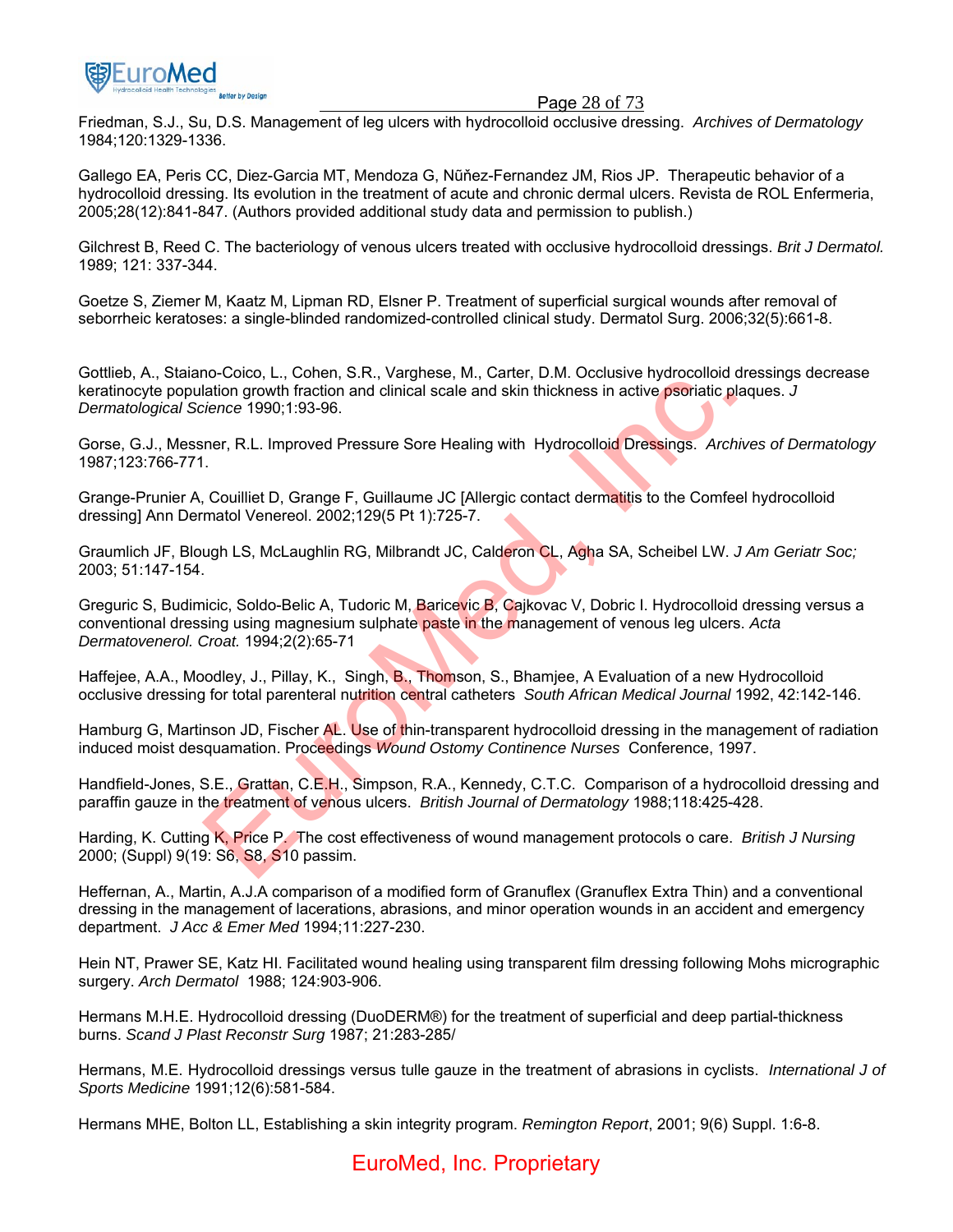

#### Page 29 of 73

Hermans, M.H.E., Chedorge, D. The role of DuoDERM® in superficial and intermediate burns and donor sites for graft removal. *Soins Chirurgie* 1987:76/77:55-58.

Hermans MHE, Hermans RP Preliminary report on the use of a new hydrocolloid dressing in the treatment of burns. *Burns* 1984;11:125-129

Hermans MH, van Wingerden S. Treatment of industrial wounds with DuoDERM Bordered: a report on medical and patient comfort aspects. J Soc Occup Med. 1990;40(3):101-2.

Hoffman K, Kirschka T, el Gammal S, Stucker M, Hoffman A, Altmeyer P. Hydrocolloid dressings in the therapy of cryolesions. In: P. Altmeyer et al. (Eds) *Wound Healing and Skin Physiology* 1995; Springer Verlag Berlin Heidelberg. pp 667-680.

Hollisaz MT, Khedmat H, Yari F.A randomized clinical trial comparing hydrocolloid, phenytoin and simple dressings for the treatment of pressure ulcers. BMC Dermatol. 2004;15;4(1):18.

Hondé C, Derks C, Tudor D. Local treatment of pressure sores in the elderly: amino acid copolymer membrane versus hydrocolloid dressing. J Am Geriatr Soc. 1994 Nov;42(11):1180-3.

Hulten, L. Dressings for surgical wounds. *American Journal of Surgery* Suppl 1,1994;167:42S-44S.

Hutchinson, J.J. A prospective clinical trial of wound dressings to investigate the rate of infection under occlusion. *Proceedings, Advances in Wound Management*, Harrogate, UK, Macmillan, London, 1994:93-96.

Hutchinson JJ, Lawrence JC. Wound infection under occlusive dressings. *J Hospital Infection* 1991;17:83-94.

Hutchinson JJ, McGuckin M. Occlusive dressings: A microbiologic and clinical review. *Amer J Infec Control* 1990; 18(4):257-268.

Johnson RB. Fracture blisters: wound management in the operating room. *Ostomy/Wound Management* 1986; 11:32-35.

Jones VJ. The use of gauze: will it ever change? Int Wound J. 2006 Jun;3(2):79-86.

Jones KR, Fennie K. Factors influencing pressure ulcer healing in adults over 50: an exploratory study. J Am Med Dir Assoc. 2007 Jul;8(6):378-87. Epub 2007 Jun 14.

Katz S, McGinley K, Leyden JJ Semipermeable occlusive dressings. Effects on growth of pathogenic bacteria and reepithelialization of superficial wounds. Arch Dermatol. 1986;122(1):58-62

Kerstein MD, Gemmen E, vanRijswijk L, Lyder CH, Phillips T, Xakellis G, Golden K, Harrington C. Cost and cost effectiveness of venous and pressure ulcer protocols of care. *Disease Management and Health Outcomes, 2001,*  9(11):651-663. r, Tudor D. Local treatment for ressure sores in the elderty: amino acid copolymed dressing. J Am Geriatr Soc. 1994 Nov,42(11):1180-3.<br>
gs for surgical wounds. American Journal of Surgery Suppl 1,1994;167:42S-448<br>
gs for s

Khatri KA, Bhawan J, Bhatty RS, Garcia V.Comparison of the open technique with a new wound dressing, H2460, in the healing of an acute wound after laser skin resurfacing. J Cosmet Laser Ther. 2007;9(3):173-80.

Koksal C, Bozkurt AK.Combination of hydrocolloid dressing and medical compression stockings versus Unna's boot for the treatment of venous leg ulcers. Swiss Med Wkly. 2003 Jun 28;133(25-26):364-8.

Kragballe, K., Larsen, F. Hydrocolloid occlusive dressing plus triamcinolone acetonide cream is superior to clobetasol cream in palmo-plantar pustulosis. *Acta Derm Venereol* 1991;71:540-542.

Kreuger, J., Staiano-Coico, L., Smoller, B., Anzilotti, M. Vallat, V., Gilleaudeau, P. Endogenous growth factor pathways may regulate epidermal hyperplasia in chronic venous wounds: modulation by hydrocolloid dressings. *Wound Healing and Skin Physiology*, Altmeyer et al (Eds), Springer-Verlag, Berlin, Heidelberg, 1995:285-302.

Laing P. Diabetic foot ulcers. *Amer J Surg* 1994; 1A (Suppl):31S-36S. EuroMed, Inc. Proprietary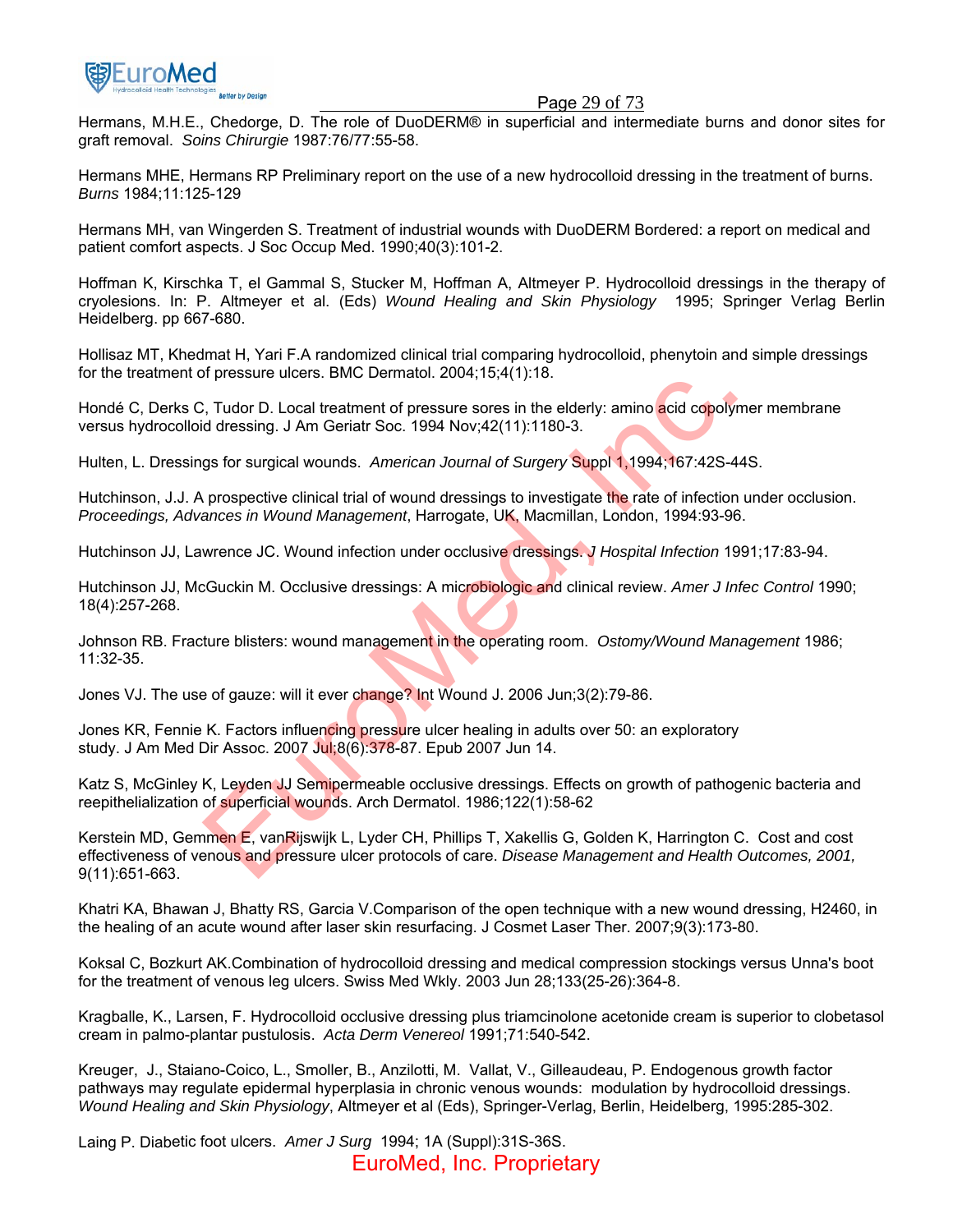

Lawrence JC, Lilly HA, Kidson A. Wound dressings and the airborne dispersal of bacteria. *Lancet* 1992; 339:807.

Límová M, Troyer-Caudle J. Controlled, randomized clinical trial of 2 hydrocolloid dressings in the management of venous insufficiency ulcers. J Vasc Nurs. 2002;20(1):22-32.

Lindholm C. Leg ulcer treatment in hospital and primary care in Sweden: Cost effective care and quality of life. In: Proceedings of the International Committee on Wound Management Meeting. *Advances in Wound Care* 1995; 8:42- 47

Liu HT. Wound care following CO<sub>2</sub> laser resurfacing using Kaltostat, DuoDERM and Telfa for dressings. Dermatol. Surg. 2000;26:341-344.

Lyon RT, Veith FJ, Bolton L, Machado F and the Venous Ulcer Study Collaborators. Clinical benchmark for healing of chronic venous ulcers. *Am. J. Surg.* 1998; 176:172-175.

Madden, M., Nolan, E., Finkelstein, J.L., Yurt, R.W., Smeland, J., Goodwin, C.W., Hefton, J., Staiano-Coico, L. Comparison of an occlusive and a semi-occlusive dressing and the effect of the wound exudate upon keratinocytes proliferation. *Journal of Trauma*, 1989; 29(7):924-930.

Mani, R., White, J.E., Creevy, J. Transcutaneous Measurement of oxygen and its significance in the healing of leg ulcers treated with an oxygen impermeable dressing, Ryan, T.J. (ed.) An Environment for Healing: The Role of Occlusion, The Royal Society of Medicine, London, England, 1985:85-93. Let S. Ann. J. Sung. 1998, 170.172-175.<br>
The R. Finkelstein, J.L., Yurt, R.W., Smeland, J., Goodwin, C.W., Hefton, J., Staia<br>
occlusive and a semi-occlusive dressing and the effect of the wound exudate u<br>
and of Trauma, 19

Mathwick M, van Rijswijk L. Nursing care of donor sites: A review. Proceedings *Symposium for Advanced Wound Care* 1995.

McIsaac C. Managing wound care outcomes. Ostomy Wound Manage. 2005 Apr;51(4):54-6, 58, 59 passim.

Meaume S, Gemmen E.Cost-effectiveness of wound management in France: pressure ulcers and venous leg ulcers. J Wound Care. 2002;11(6):219-24.

Mertz, P., Marshall, D.A., Eaglstein, W.H. Occlusive wound dressings to prevent bacterial invasion and wound infection. *Journal of the American Academy of Dermatology* 1985;12(4):662-668

Michie, D.D., Hugill, J.V. Influence of occlusive and impregnated gauze dressings on incisional healing: A prospective, randomized, controlled study. *Annals of Plastic Surgery* 1994;32:57-64.

Milburn, P., Milburn, M.A., Singer, J.Z. Treatment of scleroderma skin ulcers with a hydrocolloid membrane. *Journal of the American Academy of Dermatology* 1989:21(2):200-204.

Mitra, A., Spears J. The effects of DuoDERM CGF dressing on wound healing of partial thickness donor site wound defects, *Proc. Second World Week of Professional Updating in Surgery and in Surgical and Oncological Disciplines* University of Milan, Italy, July 15-21, 1990.

Mulder G, Jones R, Cederholm-Williams S, Cherry G, RyanT. Fibrin cuff lysis in chronic venous ulcers treated with a hydrocolloid dressing. *International J Dermatology* 1993;32(4):304-306.

Mulder, G.D., Walker, A. Preliminary observations on clotting under three hydrocolloid dressings, The Royal Society of Medicine, 1988; *, J Royal Society of Medicine*, 1989;82:739-740.

Murharyo P. Dressings following circumcision: Results of a controlled clinical study. *Singapore Paediatric Journal* 1996; 38(3):125-130.

Nelson EA, Prescott RJ, Harper DR, Gibson B, Brown D, Ruckley CV. A factorial, randomized trial of Pentoxifylline or placebo, four-layer or single-layer compression, and knitted viscose or hydrocolloid dressings for venous ulcers. J Vasc Surg. 2007 Jan;45(1):134-41.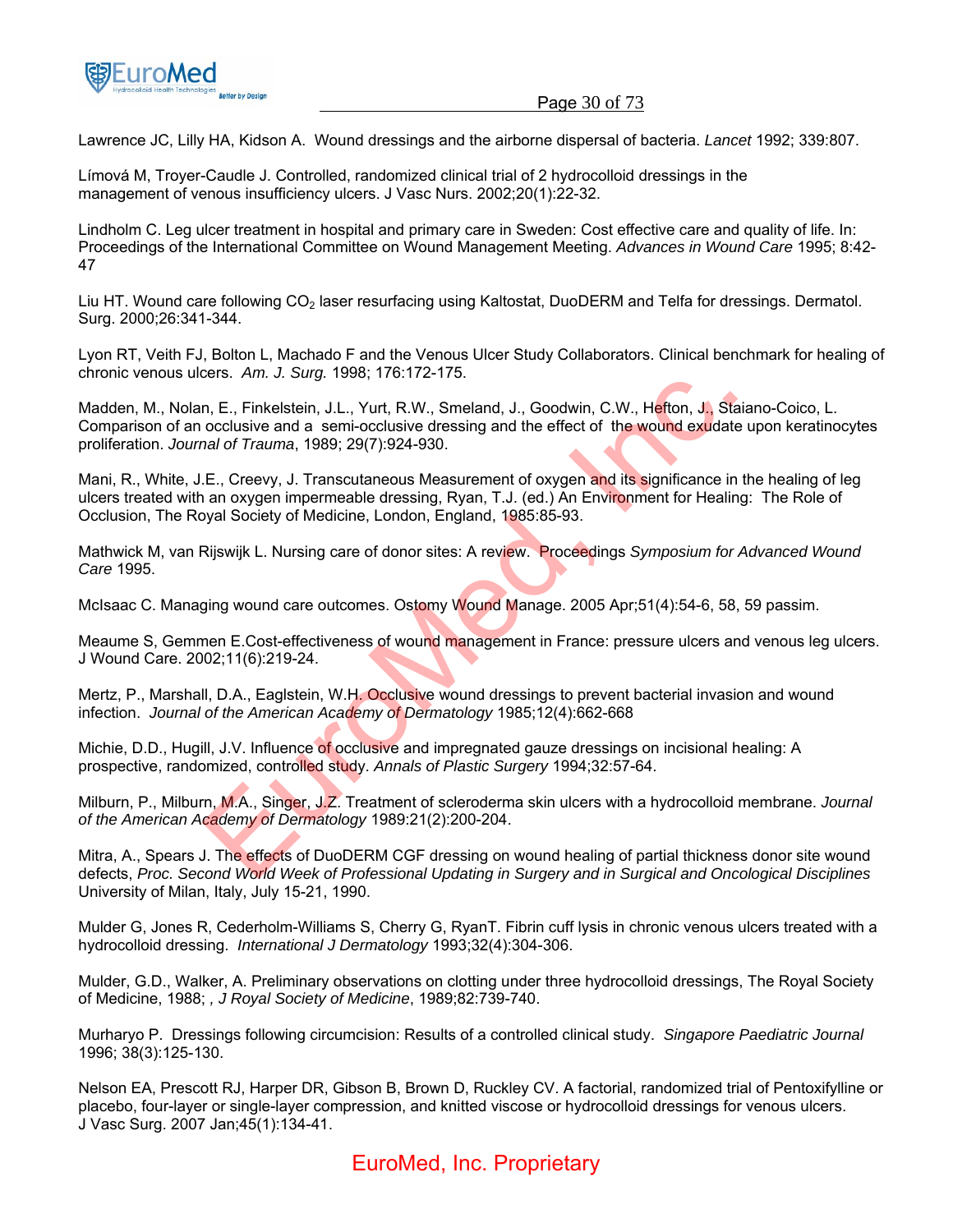

#### Page 31 of 73

Nemeth A, Eaglstein WH, Taylor JR, Peerson LJ, Falanga V. Faster healing and less pain in skin biopsy sites treated with an occlusive dressing. *Archives of Dermatology* 1991;127:1679-1683.

Nikoletti S, Leslie G, Gandossi S, Coombs G, Wilson R. A prospective, randomized, controlled trial comparing transparent polyurethane and hydrocolloid dressings for central venous catheters. AJIC 1999; 27(6):488-496.

O'Donnell TF Jr., Lau J. A systematic review of randomized controlled trials of wound dressings for chronic venous ulcer. J Vasc Surg. 2006 Nov;44(5):1118-25.

Ogawa M, Tsukui H, Ishii H, Yokoyama S, Koh E. [Clinical evaluation of hydrocolloidal dressing in 147 patients undergoing cardiovascular surgery] Kyobu Geka. 2005 Jul;58(7):555-8.[Article in Japanese]

Ohlsson, P., Larsson, K., Lindholm, C., Moller, M. A cost-effectiveness study of leg ulcer treatment in primary care, comparison of saline-gauze and hydrocolloid treatment in a prospective, randomized study. *Scand J Prim Health Care* 1994;12:295-299.

Ohrsted H. Radiation skin reaction. *The Canadian Nurse* October, 1989: 30-31.

Ohura N, Ichioka S, Nakatsuka T, Shibata M. Evaluating dressing materials for the prevention of shear force in the treatment of pressure ulcers. J Wound Care. 2005;14(9):401-4.

Palfreyman SJ, Nelson EA, Lochiel R, Michaels JA. Dressings for healing venous leg ulcers. Cochrane Database Syst Rev. 2006 Jul 19;3:CD001103.

Petersen LJ, Beck J, Reumert LN, Steensgaard J. Hydrocolloid occlusion for the treatment of neurovascular corns. J Am Podiatr Med Assoc. 1991;81(12):643-6.

Phillips T, Gerstein AD, Lordan V. A randomized controlled trial of hydrocolloid dressing in the treatment of hypertrophic scars and keloids. *Dermatol Surg* 1996;22:775-778. 259.<br>
S. Nakatsuka T, Shibata M. Evaluating dressing materials for the prevention of st<br>
S. Nakatsuka T, Shibata M. Evaluating dressing materials for the prevention of st<br>
sure ulcers. J Wound Care. 2005;14(9):401-4.<br>
Elso

Phillips TJ, Palko MJ, Bhawan J. Histologic evaluation of chronic human wounds treated with hydrocolloid and nonhydrocolloid dressings. *J Amer Acad Dermatol* 1994:30-61-4.

Porter JM. A comparative investigation of re-epithelialisation of split skin graft donor areas after application of hydrocolloid and alginate dressings. *British J Plastic Surgery* 1991;44:333-337.

Rasmussen, H., Larsen, M.H., Skeie, E. Surgical wound dressing in outpatient pediatric surgery: A randomized study. *Danish Medical Bulletin* 1993;40(2):252-254.

Reig A, Tejerina C, Codina J., Hidalgo, J, Mirabet V. Application of a new cicatrization dressing in treating second-degree burns and donor sites. *Annals of the MBC* 1991;4(3):174-176.

Robinson ,B.J. Randomized Comparative Trial of DuoDERM vs. Viscopaste PB7 bandage in the management of venous leg ulceration and cost to the community, Ryan, T.J. (ed.) Beyond Occlusion: Wound Care Proceedings, Royal Society of Medicine Services, 1988; 136: pp. 101-104

Robinson, B.J. The cost effectiveness of Granuflex E for the treatment of leg ulcers within the community. Proceedings, Going into the 90's: The Pharmacist and Woundcare, Eurosciences Communications, 1992:51-54.

Rohrich, R.H., Pittman, C.E. A clinical comparison of DuoDERM CGF and Op-Site donor site dressings. *Wounds*  1991;3(6):221-226.

Sayag J. Semi-synthetic hydrocolloids in occlusive dressings for leg ulcers. In: T J Ryan (Ed) *Beyond occlusion: wound care proceedings*. Royal Society of Medicine Services Ltd., 1988;136:105-108.

Sayers, R., Porter, K.M Comparison of DuoDERM and medicated tulle-gras in the treatment of finger-tip injuries. In: T J Ryan (Ed) *Beyond occlusion: wound care proceedings*. Royal Society of Medicine Services Ltd., 1988;136:133-6.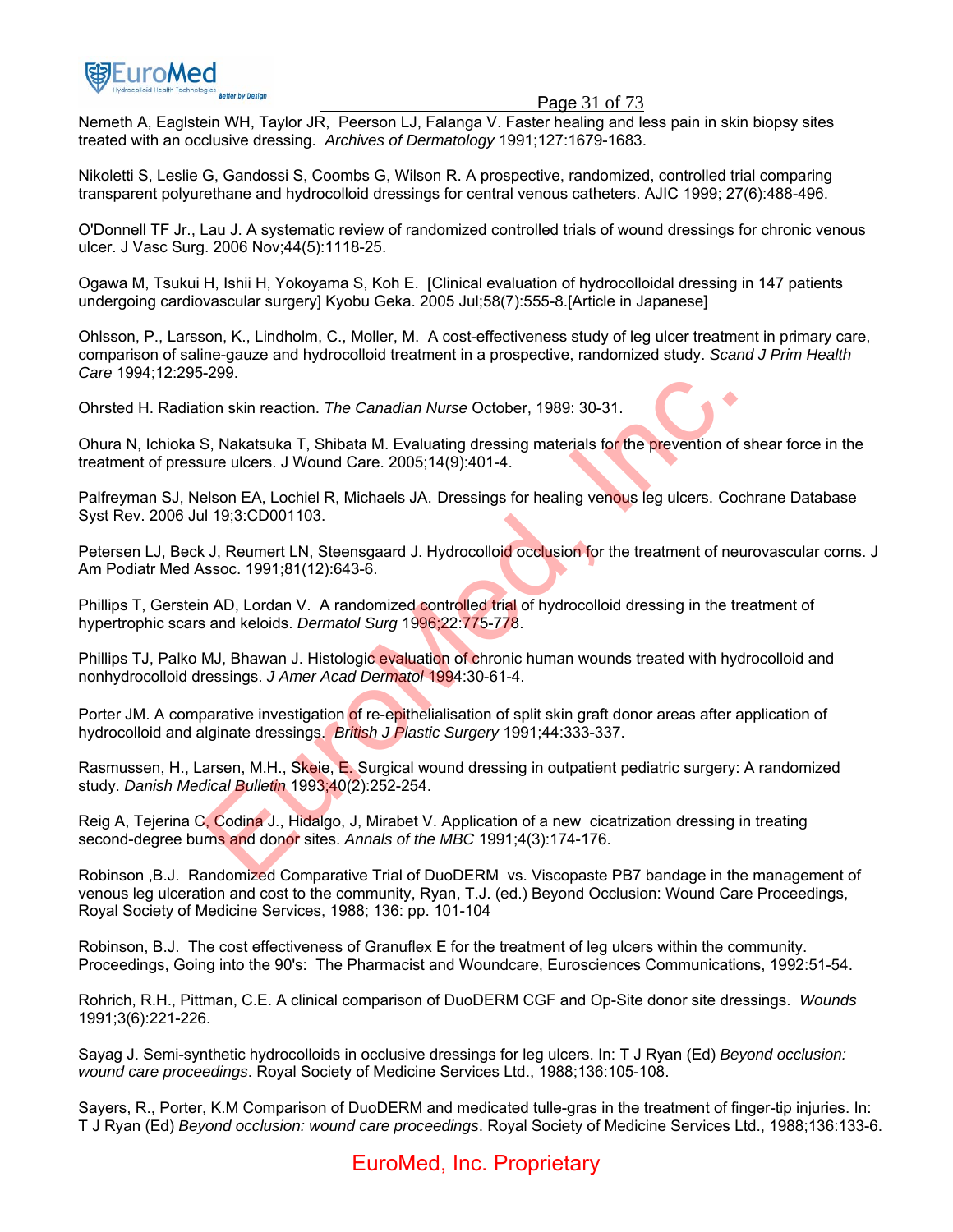

#### Page 32 of 73

Schmitt M, Vergnes NP, Canarelli JP, Gaillard S, Daoud S, Dodat H, Herriot E, Lascombes P, Melin Y, Morisson-Lacombe G, Revillon Y. Evaluation of a hydrocolloid dressing. *J Wound Care* 1996; 5(9):396-399

Seaman, S. Herbster S. Muglia J, Murray M, Rick C. Simplifying modern wound management for nonprofessional caregivers *Ostomy/Wound Management* 2000;46(8):18-27.

Seeley J, Jensen JL, Hutcherson J.A randomized clinical study comparing a hydrocellular dressing to a hydrocolloid dressing in the management of pressure ulcers. Ostomy Wound Manage. 1999;45(6):39-44, 46-7 (Additional data from: Jensen J, Seeley J, Vigil S. A 40 patient randomised clinical trial to compare the performance of ALLEVYN Adhesive hydrocellular dressing and a hydrocolloid dressing in the management of pressure ulcers. Poster proceedings, *WOCN,* 1997.

Shannon, M., Miller, B.M. Evaluation of hydrocolloid dressings on healing of pressure ulcers in spinal cord injury patients. *Decubitus* 1988;1(1):42-46.

Sheridan CA, Jackson BS Clinical safety and efficacy evaluation of a hydroactive hydrocolloid dressing in the care of cancer patients. *J Enterostomal Therapy* 1989;1(5):213-218.

Singh A, Halder S, Menon G, Chumber S, Misra MC, Sharma LK, Srivastava A. Meta-analysis of randomized controlled trials on hydrocolloid dressings versus conventional gauze in the healing of chronic wounds. *Asian J Surgery*, 2004;27(4):326-332. son BS Clinical safety and efficacy evaluation of a hydroactive hydrocolloid dres<br>
Enterostomal Therapy 1989;1(5):213-218.<br>
Menon G, Chumber S, Misra MC, Sharma LK, Srivastava A. Meta-analysis of n<br>
hydrocolloid dressings

Silverman RA, Lender J, Elmets CA. Effects of occlusive and semiocclusive dressings on the return of barrier function to transepidermal water loss (TEWL) in standardized human wounds. *J Amer Acad Dermatol* 1989;20:755- 760.

Smitten A, Bolton L. Burden of pressure ulcer care. *Advances in Skin & Wound Care* 2005;18(4):193.

Sprung P, Hou Z, Ladin DA Hydrogels and hydrocolloids: an objective product comparison. Ostomy Wound Manage. 1998 Jan;44(1):36-42, 44, 46 passim

Tomljanović-Veselski M, Lipozencić J, Lugović L. Contact allergy to special and standard allergens in patients with venous ulcers. Coll Antropol. 2007;31(3):751-6.

Tudhope, M. Management of pressure ulcers with a hydrocolloid occlusive dressing: results in twenty-three patients. *Journal of Enterostomal Therapy* 1984;11(3):102-105.

Ulrich J, Kuhne K-H. Covering tattoo dermabrasion wounds with a hydrocolloid dressing (Varihesive E). In Altmeyer et al. (Eds) *Wound Healing and Skin Physiology* Springer-Verlag, Berlin, 1995; pp 693-701

Van de Kerkhof, P.C.M., Chang, A., van der Walle, H.B., val Vlumen-Willems, L., Boezeman, J.B.M., Huigen-Tudink, R. Weekly treatment of psoriasis with hydrocolloid dressing in combination with triamcinolone acetonide.In Altmeyer et al. (Eds) *Wound Healing and Skin Physiology* Springer-Verlag, Berlin, 1995; pp 689-691.

van Rijswijk, L. Full-Thickness pressure ulcers: Patient and wound healing characteristics. *Decubitus* 1993;6(1):16-21.

van Rijswijk, L. Multi-Center Leg Ulcer Study Group. Full-thickness leg ulcers: patient demographics and predictors of healing. *Journal of Family Practice* 1993;36(6):625-632.

van Rijswijk L. Bridging the gap between research and practice. *American J Nursing* 2004; 104(2):28-30.

van Rijswijk L, Beitz J. The traditions and terminology of wound dressings: Food for thought. *JWOCN* 1998;25:116- 122.

van Rijswijk L, Brown D, Freidman S, Degreef H, Roed-Petersen J, Borglund E, Ebert H, Sayag J, Beylot C, Su W. Multicenter clinical evaluation of a hydrocolloid dressing for leg ulcers, *Cutis*, February 1985:(2):21-25.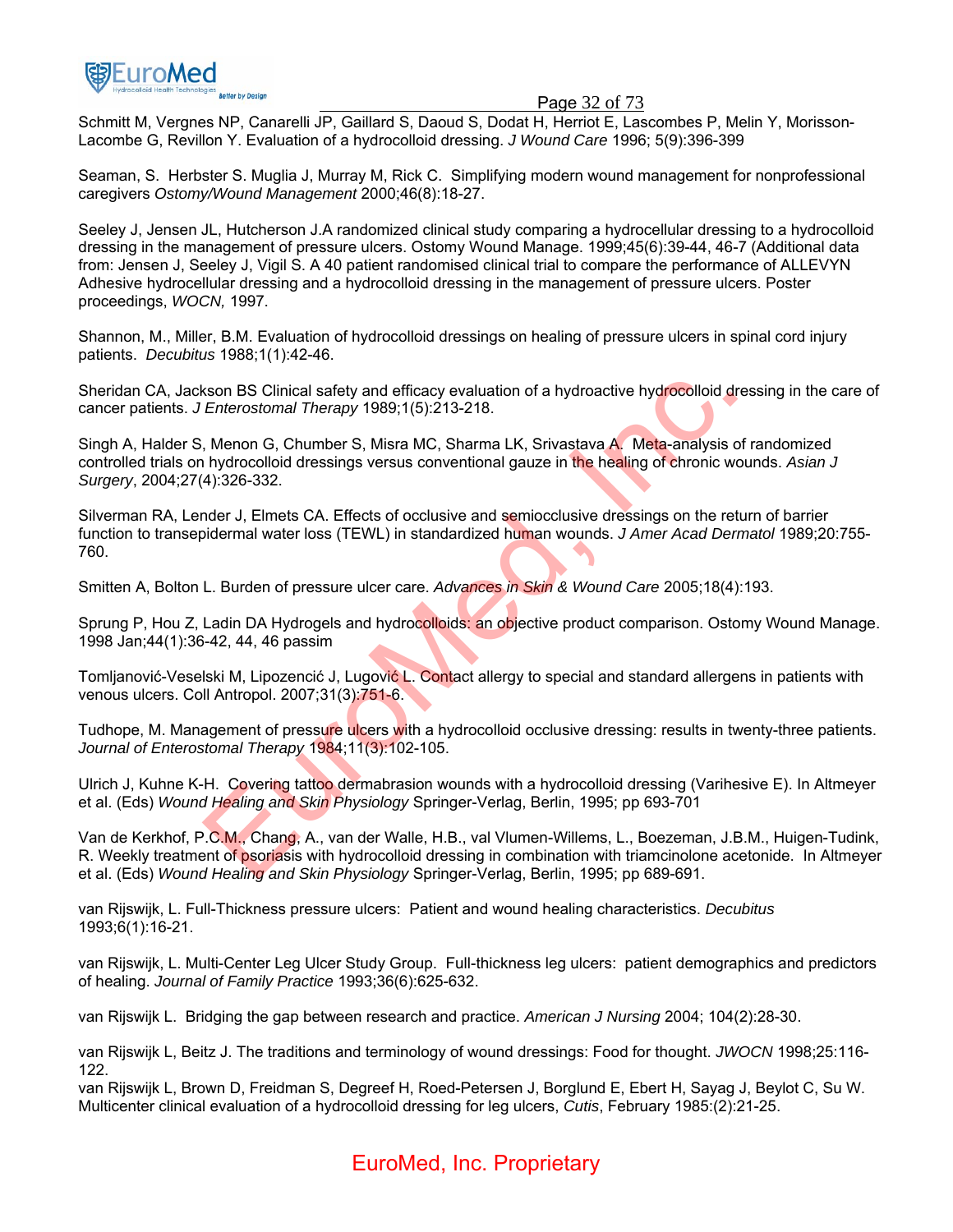

#### Page 33 of 73

Varghese, M., Balin, A.K., Carter, D.M., Caldwell, D. Local environment of chronic wounds under synthetic dressings. *Archives of Dermotology* 1986;122:52-57.

Vermeulen H, Ubbink DT, Goossens A, de Vos R, Legemate DA. Systematic review of dressings and topical agents for surgical wounds healing by secondary intention. Br J Surg 2005 Jun;92(6):665-72.

Viciano V, Castera JE, Medrano J, Aguiló J, Torro J, Botella MG, Toldrá N. Effect of hydrocolloid dressings on healing by second intention after excision of pilonidal sinus. Eur J Surg. 2000;166(3):229-32.

Wiechula R. The use of moist wound-healing dressings in the management of split-thickness skin graft donor sites: a systematic review. Int J Nurs Pract. 2003; 9:S9-S17.

Wilson, P.D., Burroughs, D., Dunn, L.J. Methicillin-Resistant Staphylococcus Aureus and hydrocolloid dressings. *The Pharmaceutical Journal* , December 17, 1988;243(6513):787-788.

Wright, A., MacKechnie, D.W.M., Paskins, J.R. Management of partial-thickness burns with Granuflex E dressings. *Burns* 1993;19:128-130.

Wyatt D, McGowan DN, Najarian MP. Comparison of a hydrocolloid dressing and silver sulfadiazine cream in the outpatient management of second-degree burns. *The Journal of Trauma* 1990;30(7):857-865.

Wynne R, Botti M, Stedman H, Holsworth L, Harinos M, Flavell O, Manterfield C. Effect of three wound dressings on infection, healing comfort, and cost in patients with sternotomy wounds: a randomized trial. Chest. 2004;125(1):43-9.

Xakellis, G., Chrischilles, E.A. Hydrocolloid versus saline-gauze dressings in treating pressure ulcers: a cost effective analysis. *Archives of Physical and Medical Rehabilitation* 1992;73:463-469.

Yarkony GM, Kramer E, King R, Lukanc C, Carle TV. Pressure sore management: Efficacy of a moisture reactive occlusive dressing. *Arch Phys Med Rehabil* 1984; 65:597-600.

Young, R.A.L., Weston-Davies, W.H. Comparison of a hydrocolloid dressing and a conventional island dressing as a primary surgical wound dressing. In: T. Ryan (ed.) *An environment for healing: The role of occlusion*. Royal Society of Medicine International Congress and Symposium Series 1985; #88, pp 153-156. chnie, D.W.M., Paskins, J.R. Management of partial-thickness burns with Granu<br>8-130.<br>In DN, Najarian MP. Comparison of a hydrocolloid dressing and silver sulfadiazine<br>ment of second-degree burns. The Journal of Trauma 1990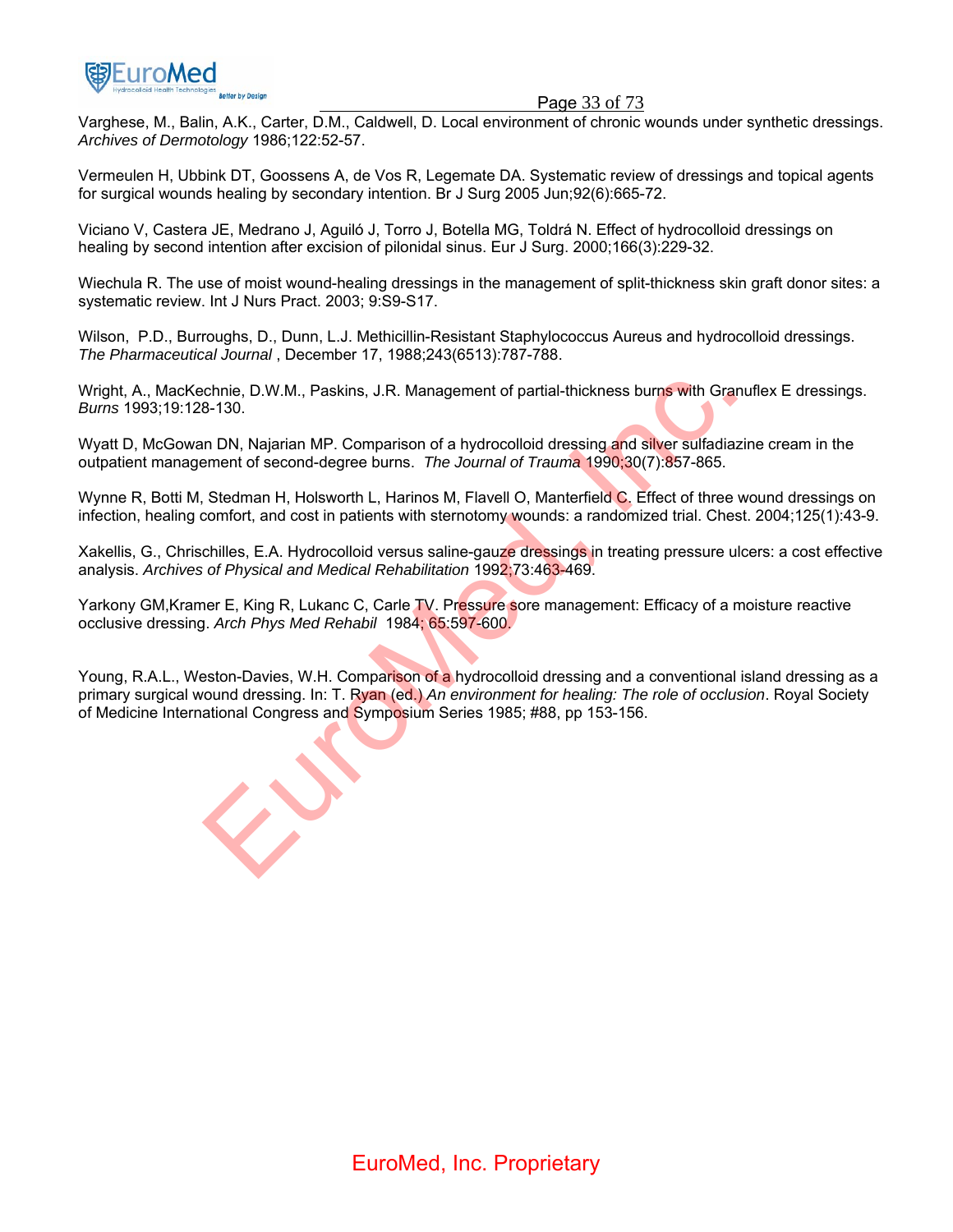## Page 34 of 73 **APPENDIX A. SYSTEMATIC REVIEWS, META-ANALYSES, RANDOMIZED (RCT) OR NON-RANDOMIZED (NCT) CONTROLLED CLINICAL EVIDENCE OF SAFETY AND EFFICACY OF HYDROCOLLOID DRESSINGS (HCD) IN WOUND CARE**

**零EuroMed** 

effer by Design

| Indication<br><b>Reference</b>     | <b>Dressings Studied</b><br>(Subjects)                                                                                                                                 | <b>Study Design [Country]</b><br><b>Limitations</b>                                                                                                                                                                                                                                                                                                                                                                                                                                                               | <b>Significant Functional Results</b><br>(p<.0.05 if not noted; NS: p>0.05)                                                                                                                                                                                                                                                                          |
|------------------------------------|------------------------------------------------------------------------------------------------------------------------------------------------------------------------|-------------------------------------------------------------------------------------------------------------------------------------------------------------------------------------------------------------------------------------------------------------------------------------------------------------------------------------------------------------------------------------------------------------------------------------------------------------------------------------------------------------------|------------------------------------------------------------------------------------------------------------------------------------------------------------------------------------------------------------------------------------------------------------------------------------------------------------------------------------------------------|
|                                    | <b>Acute Minor or Superficial Wounds Not Usually Requiring Professional Care</b>                                                                                       |                                                                                                                                                                                                                                                                                                                                                                                                                                                                                                                   |                                                                                                                                                                                                                                                                                                                                                      |
| Abrasions                          |                                                                                                                                                                        |                                                                                                                                                                                                                                                                                                                                                                                                                                                                                                                   |                                                                                                                                                                                                                                                                                                                                                      |
| Claus et al.<br>(1998) [USA]       | Same subject 4 abrasions<br>on volar forearm dressed:<br>Film dressing (14)<br><b>HCD D1 (14)</b><br>Absorbent island bandage<br>(AIB)(14)<br>Air exposed control (14) | Prospective RCT with daily dressing removal and<br>photography of standardized abrasion sites made with<br>sandpaper, cleaned with $3\%$ H <sub>2</sub> O <sub>2</sub> , then dressed. Healing<br>and wound area were measured from photographs. Patient<br>preferences were measured by survey.                                                                                                                                                                                                                  | All 3 dressings decreased healing time<br>compared to air-exposed wounds. There<br>were NS differences among the three<br>dressings in healing time or area. Only<br>HCD and Film significantly decreased final<br>wound area compared to control. Subjects<br>preferred AIB overall, and Film or HCD for<br>protection.                             |
| Katz (1986)<br>[USA]               | Std HCD D1 (7)<br>Gel pad dressing (7)<br>Film dressing 1 (7)<br>Film dressing 2 (7)<br>Film dressing 3 (7)<br>Transparent food wrap (7)                               | Prospective random Latin-square blind evaluation of<br>bacterial proliferation and re-epithelization in experimental<br>scarification/abrasion wounds on healthy volunteers. Each<br>wound was inoculated with 10 <sup>6</sup> S. epidermidis, S. pyogenes,<br>S. aureus or P. aeruginosa. Measures were colony forming<br>units (CFU) from quantitative microbial samples and re-<br>epithelization by stereomicrographs. No uninoculated control<br>or gauze control measured effects of occlusion or microbes. | All wounds re-epithelized at same rate and<br>grew microorganisms. Fewer S. aureus or<br>P. aeruginosa grew under HCD D1 than<br>under any other dressing. Clinical signs of<br>infection were correspondingly less than<br>those seen under the three film dressings.<br>Unable to assess effects versus non-<br>occlusive dressings such as gauze. |
| <b>Blisters</b>                    |                                                                                                                                                                        |                                                                                                                                                                                                                                                                                                                                                                                                                                                                                                                   |                                                                                                                                                                                                                                                                                                                                                      |
| Silverman et<br>al (1989)<br>[USA] | Std HCD D1 (6)<br>Film dressing $O(6)$<br>Film dressing B (6)<br>Air-exposed (6)<br>Adhesive strip dressing +<br>triple antibiotic ointment<br>(6)                     | Prospective study of five 8-mm diameter suction blisters on<br>the volar forearm of each of 6 paid human volunteers<br>studied for 4 weeks. Clinical healing and TEWL were<br>evaluated on days 1-18, 24 and 32. Note HCD and film<br>dressing daily removal is not indicated on low-exuding<br>wounds such as blisters due to potential for surface<br>disruption which may have affected TEWL values.                                                                                                           | Clinical healing was reported for all 4<br>dressed sites on days 7-9, when crust still<br>adhered to 5 of 6 control wounds, indicating<br>that they may not have been healed.                                                                                                                                                                        |
| Epidermal superficial wounds       |                                                                                                                                                                        |                                                                                                                                                                                                                                                                                                                                                                                                                                                                                                                   |                                                                                                                                                                                                                                                                                                                                                      |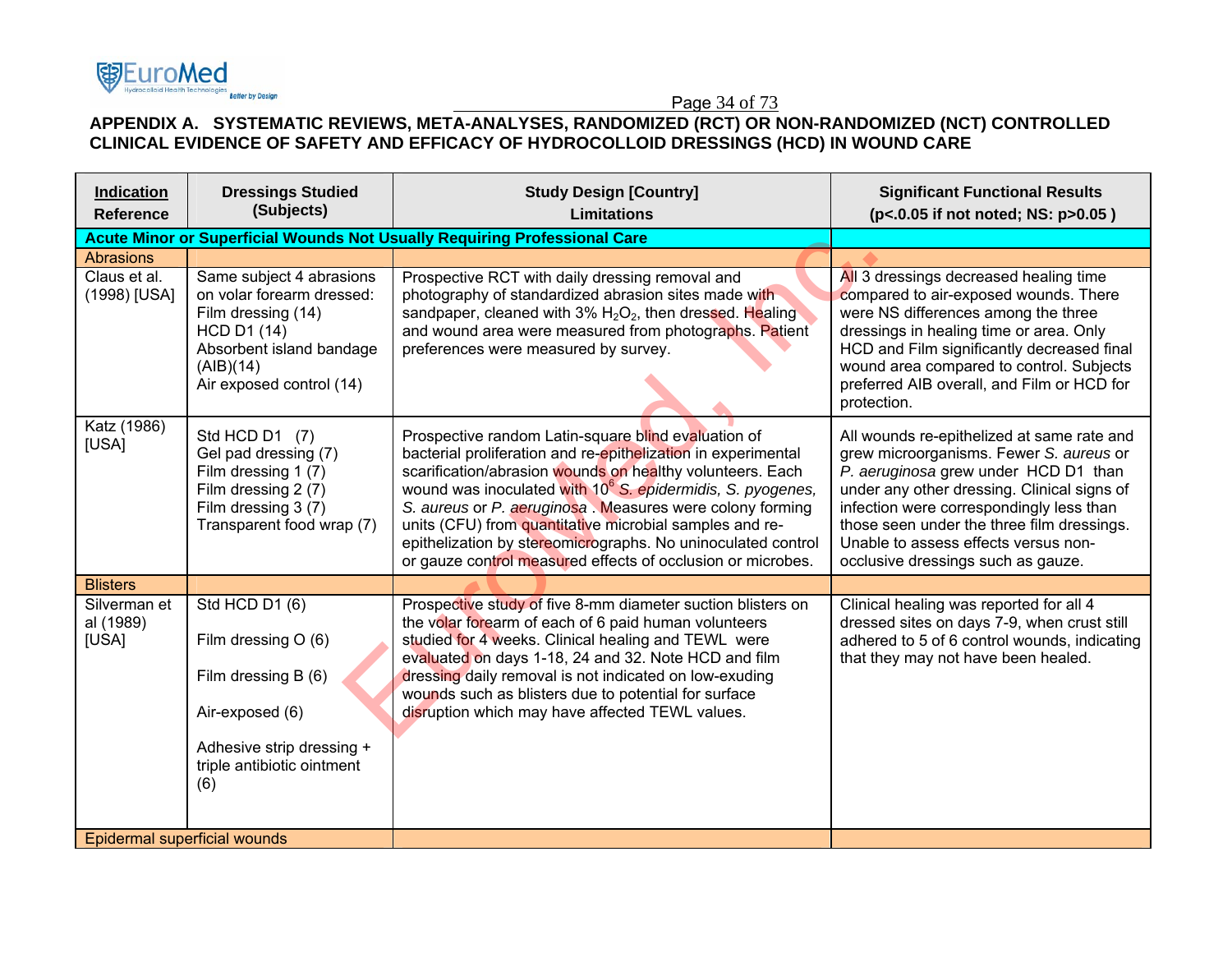| (的EuroMed                               |                         |
|-----------------------------------------|-------------------------|
| <b>Hydrocolloid Health Technologies</b> | <b>Better by Design</b> |

## Page 35 of 73

| <b>Indication</b><br><b>Reference</b> | <b>Dressings Studied</b><br>(Subjects)                                                                                                                                                               | <b>Study Design [Country]</b><br><b>Limitations</b>                                                                                                                                                                                                                   | <b>Significant Functional Results</b><br>(p<.0.05 if not noted; NS: p>0.05)                                                                                                                                                                                                           |
|---------------------------------------|------------------------------------------------------------------------------------------------------------------------------------------------------------------------------------------------------|-----------------------------------------------------------------------------------------------------------------------------------------------------------------------------------------------------------------------------------------------------------------------|---------------------------------------------------------------------------------------------------------------------------------------------------------------------------------------------------------------------------------------------------------------------------------------|
| Goetze et al.<br>(2006)<br>[Germany]  | Std HCD H (8)<br>Control (8): antimicrobial<br>cream + adhesive non-<br>woven polyester fabric                                                                                                       | Prospective RCT of 16 subjects 8-80 years of age<br>experiencing 2 <sup>nd</sup> intention healing of superficial seborrheic<br>keratosis excision sites. Wound healing was evaluated blind<br>to treatment at 7 and 10 days then daily until healed.                 | HCD-dressed wounds healed in 8.5 days<br>compared to 10 days for control (p<0.05).<br>NS differences in histology on 7 of the 16<br>subjects.                                                                                                                                         |
| Khatri et al<br>(2007) [USA]          | HCD $H^{\dagger}$ on $\frac{1}{2}$ of laser skin<br>resurfacing wounds with<br>other half left open (10)                                                                                             | Open side cleaned 4 times per day according to standard<br>practice, HCD was replaced if dislodged. Participants and a<br>blinded professional rated healing one month after wounding                                                                                 | 8 of 10 subjects rated HCD side better<br>healing at 1 month, remaining 2, equal.<br>Professional rated HCD better on 6 of 10.                                                                                                                                                        |
| Intact skin sites                     |                                                                                                                                                                                                      |                                                                                                                                                                                                                                                                       |                                                                                                                                                                                                                                                                                       |
| Dykes (2007)<br>[UK]                  | Soft silicone dressing,<br>non-adherent gauze, one<br>adhesive and one non-<br>adhesive foam dressing,<br>Std HCD C, Std HCD D<br>(each applied to intact<br>dorsal skin on 30 normal<br>volunteers) | Standard Repeat Insult Patch Testing methods were used,<br>applying each dressing to the same site 6 times during 14<br>days. Measures were cumulative irritation score (CIS) and<br>transepidermal water loss (TEWL) on days 3, 5, 8, 10, 12<br>and 15 of the study. | CIS and TEWL were lower for the three<br>non-adhesive products than for the<br>adhesive products, including Std HCD C<br>and Std HCD D. Neither of the HCD is<br>indicated for such frequent removal on non-<br>exuding skin sites. This may have caused<br>skin stripping artifacts. |
|                                       | <b>Acute Wounds Requiring Professional Care</b>                                                                                                                                                      |                                                                                                                                                                                                                                                                       |                                                                                                                                                                                                                                                                                       |
| <b>Amputation sites</b>               |                                                                                                                                                                                                      |                                                                                                                                                                                                                                                                       |                                                                                                                                                                                                                                                                                       |
| Charpentier<br>(1988)<br>[France]     | HCD D1 (17)<br>Gauze (21)                                                                                                                                                                            | Prospective randomized study of protection and healing of<br>amputation sites in patients with arterial insufficiency                                                                                                                                                 | Wounds contracted faster with HCD, with<br>fewer dressing changes than with gauze                                                                                                                                                                                                     |
| <b>Biopsy excisions</b>               |                                                                                                                                                                                                      |                                                                                                                                                                                                                                                                       |                                                                                                                                                                                                                                                                                       |
| Nemeth<br>(1991) [USA]                | HCD D2 (56)<br>Antibiotic ointment gauze<br>(78)                                                                                                                                                     | Prospective randomized study of healing and pain relief of<br>unsutured partial-thickness shave biopsy sites and full-<br>thickness punch biopsy sites dressed for 3 weeks or to<br>healing, whichever came first.                                                    | Less intense and shorter duration pain on<br>both shave and punch biopsies dressed<br>with HCD. Shave biopsies healed faster<br>than those dressed with gauze. Patients<br>preferred HCD 3 to 1 compared to gauze.                                                                    |
| <b>Burns</b>                          |                                                                                                                                                                                                      |                                                                                                                                                                                                                                                                       |                                                                                                                                                                                                                                                                                       |
| Cassidy et<br>al. (2005)<br>[USA]     | <b>HCD D1 (36)</b><br>Biobrane (36)                                                                                                                                                                  | Prospective RCT of pediatric burn patients with intermediate<br>depth burns covering <10% of body surface area. Measures<br>included healing, pain and dressing costs.                                                                                                | Pain and healing were NS different for the<br>two dressings. Management with HCD cost<br>significantly less than with Biobrane.                                                                                                                                                       |

f HCD H is Avery H2460, Avery Dennison, Turnhout, Belgium)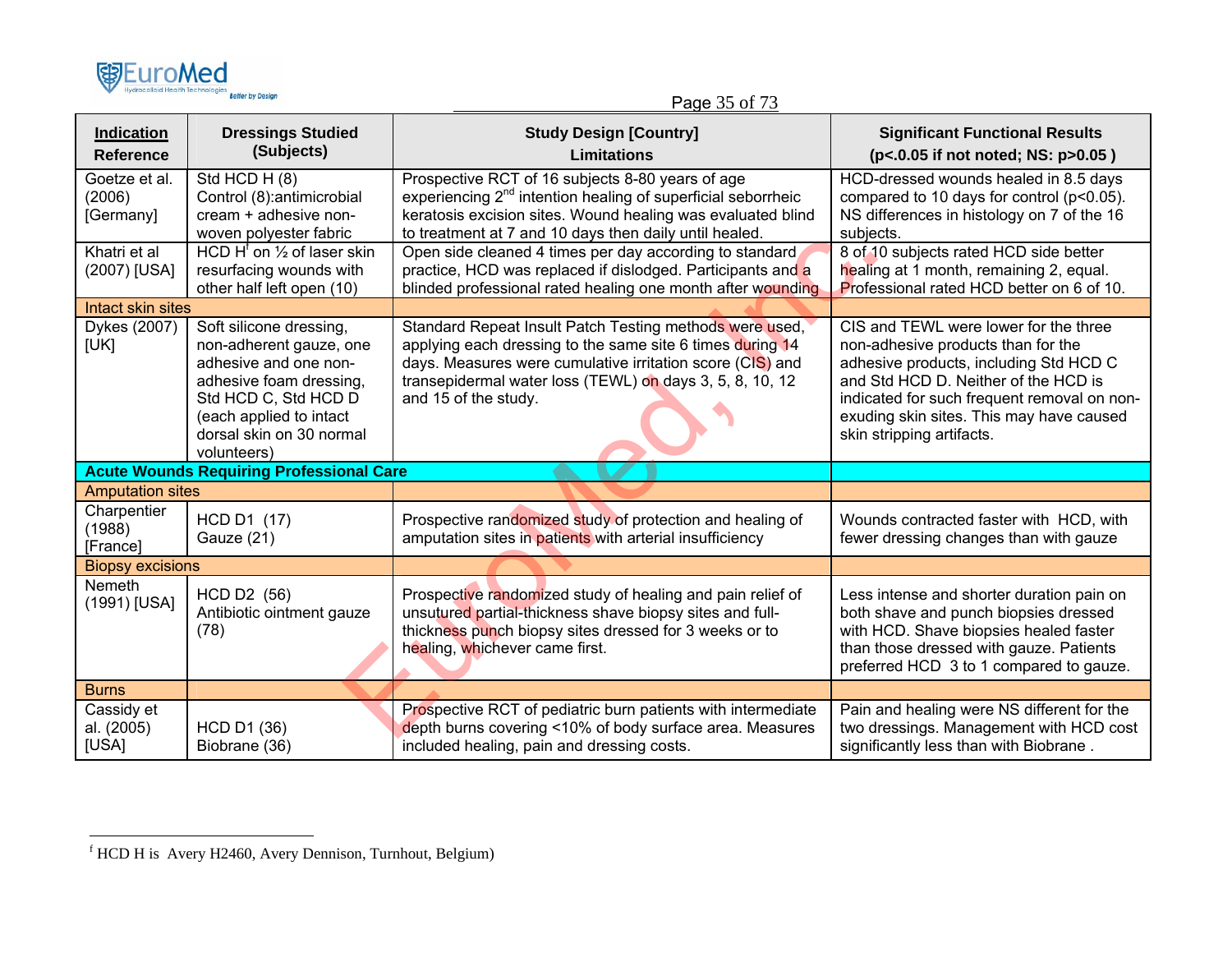| <b>国EuroMed</b>                            | <b>Better by Design</b>                                                                                                                                 | Page 36 of 73                                                                                                                                                                                                                                                                     |                                                                                                                                                                                                                             |
|--------------------------------------------|---------------------------------------------------------------------------------------------------------------------------------------------------------|-----------------------------------------------------------------------------------------------------------------------------------------------------------------------------------------------------------------------------------------------------------------------------------|-----------------------------------------------------------------------------------------------------------------------------------------------------------------------------------------------------------------------------|
| <b>Indication</b><br><b>Reference</b>      | <b>Dressings Studied</b><br>(Subjects)                                                                                                                  | <b>Study Design [Country]</b><br><b>Limitations</b>                                                                                                                                                                                                                               | <b>Significant Functional Results</b><br>(p<.0.05 if not noted; NS: p>0.05)                                                                                                                                                 |
| <b>Hermans</b><br>(1987)<br>[Scandinavia   | HCD D1 (Shallow PT 42;<br>Deep PT 25) silver<br>sulfadiazine 1%SSD<br>Cream/gauze: (Shallow PT<br>3; Deep PT 2) Allograft:<br>(Shallow PT 7; Deep PT 4) | Prospective controlled study on patients with mean 2.1%<br>TBSA burns excluding 2 HCD patients who became infected<br>and 1 a mis-diagnosed epidermolysis bullosa patient. Burns<br>were classified as shallow partial-thickness (SPT) or deep<br>partial thickness (DPT)         | HCD-dressed SPT burns healed in 8 days<br>vs 11 days with SSD gauze or 12.5 days<br>with Allograft (p<0.001). HCD-dressed DPT<br>burns healed in 12.5 days vs 19.5 days<br>with SSD or 16.5 days with Allograft<br>(p<0.01) |
| Hermans &<br><b>Hermans</b><br>(1984) [NL] | HCD D1 (66)<br>Silver sulfadiazine (3)<br>(1%SSD Cream/gauze)<br>Human allografts (6)(HA)                                                               | Prospective controlled study on patients with burns ranging<br>from superficial to deep partial thickness: studied to healing.                                                                                                                                                    | Superficial burns healed in 8 days dressed<br>with HCD or 10 with SSD or 12 with HA.<br>Deep partial-thickness burns healed in 12.5<br>days dressed with HCD or 19.5 days with<br>SSD or 16.5 days with HA                  |
| Hermans &<br>Chedorge<br>(1987) [FR]       | HCD D1 (61); Autografts<br>(10 of above 61); 1% SSD<br>Cream/gauze (5 of above<br>61)                                                                   | Prospective open label study of superficial and deep burns<br>and donor sites until healing.                                                                                                                                                                                      | Faster healing of deep and shallow burns<br>and faster re-harvesting of donor sites; also<br>greater comfort with HCD. No infections<br>were seen.                                                                          |
| Madden et<br>al. (1989)<br>[USA]           | HCD D1 (23 burns;20<br>with mirror image donor<br>sites) 1% SSD fine mesh<br>gauze (23 burns;20 with<br>mirror image donor sites)                       | Prospective randomized study of dressing's effect on burn<br>and donor site healing and effect of growth factors in the<br>wound fluid on human keratinocyte proliferation.                                                                                                       | Burns and donor sites dressed with HCD<br>healed faster and with less pain than<br>gauze. HCD wound fluid stimulated human<br>keratinocyte proliferation more than<br>controls, similar to growth factor effects.           |
| Reig et al<br>(1991)<br>[Spain]            | HCD D2 (10 burns) with<br>half of each wound<br>dressed with a transparent<br>film dressing (TFD)                                                       | Prospective comparative study of healing and complications<br>of HCD vs TFD, using split-half wound experimental and<br>control second degree burn sites and skin graft donor sites<br>from same patients. Donor site results are reported in "Skin<br>graft donor site section." | Burns: HCD-dressed sides healed in 7.4 d<br>vs 13.8 d for TFD. HCD-dressed wound<br>sections healed with less pain, fewer<br>dressing changes and less than half the<br>infection rate than if TFD-dressed.                 |
| Wright et al.<br>(1993) [UK]               | HCD D2 (34)<br>Ointment gauze tulle gras<br>(28)                                                                                                        | Prospective open-label, randomized parallel group study of<br>healing and dressing performance on partial-thickness burns<br>in a UK Emergency Dept.                                                                                                                              | Quality of healing, and patient ratings were<br>better with HCD.                                                                                                                                                            |
| Wyatt et al.<br>(1990) [USA]               | HCD D2 (22)<br>1% Silver sulphadiazine<br>cream (SSD) in Gauze<br>(20)                                                                                  | Prospective controlled randomized study of burn healing,<br>scarring, pain, cost effectiveness                                                                                                                                                                                    | HCD-dressed burns healed faster, with less<br>erythema in scars, half the pain, with less<br>cost and fewer dressing changes than<br>those dressed with SSD gauze.                                                          |
| Cryosurgery wounds                         |                                                                                                                                                         |                                                                                                                                                                                                                                                                                   |                                                                                                                                                                                                                             |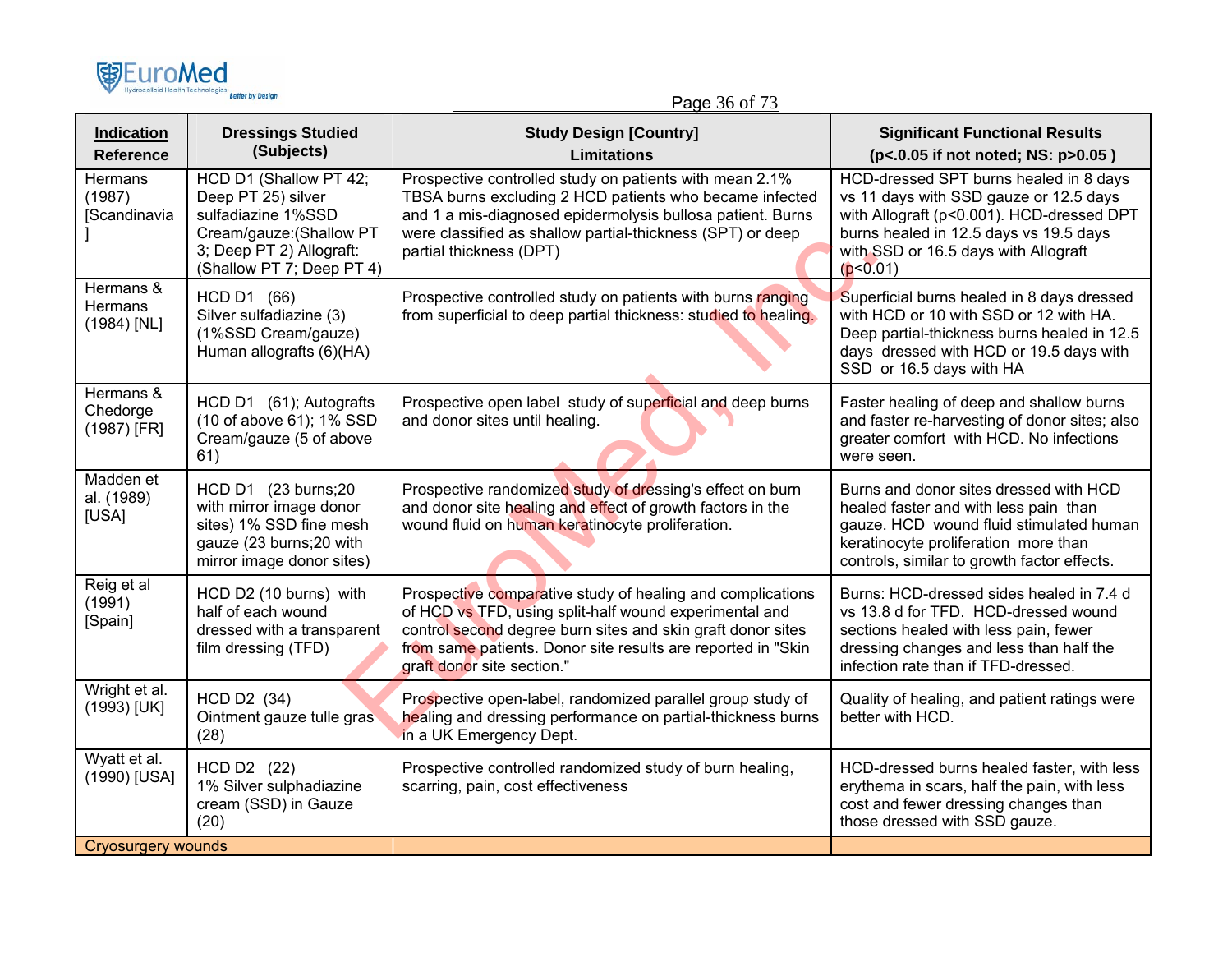

## Page 37 of 73

| <b>Indication</b><br><b>Reference</b>          | <b>Dressings Studied</b><br>(Subjects)                                                                                                                         | <b>Study Design [Country]</b><br>Limitations                                                                                                                                                                                                                                                                                                     | <b>Significant Functional Results</b><br>(p<.0.05 if not noted; NS: p>0.05)                                                                                                                                                                                                                                                                                                     |
|------------------------------------------------|----------------------------------------------------------------------------------------------------------------------------------------------------------------|--------------------------------------------------------------------------------------------------------------------------------------------------------------------------------------------------------------------------------------------------------------------------------------------------------------------------------------------------|---------------------------------------------------------------------------------------------------------------------------------------------------------------------------------------------------------------------------------------------------------------------------------------------------------------------------------------------------------------------------------|
| Hoffman et al<br>(1995)<br>[Germany]           | Std HCD D2 changed<br>once daily (40)<br>Paraffin gauze covered<br>with sterile compression<br>bandage fixed with<br>adhesive tape changed<br>twice daily (37) | Prospective RCT study of planimetrically measured healing<br>time, treatment time, sonography to measure basiloma<br>penetration depth, clinical wound infections and wound pH.<br>All patients had cryosurgically treated basiloma on the face<br>or neck.                                                                                      | Mean duration of treatment was 15.8 days<br>for HCD and 20.4 days in gauze group<br>(p=0.0001) Sonography showed reduction<br>in lesion depth by day 21 post cryosurgery<br>for HCD group (p=0.0009, but not the<br>gauze group. Planimetry showed more<br>reduction in surface area for HCD group<br>than gauze group (p=0.0004). There were<br>2 HCD infections, 9 for gauze. |
|                                                | Catheter or drainage tube insertion sites                                                                                                                      |                                                                                                                                                                                                                                                                                                                                                  |                                                                                                                                                                                                                                                                                                                                                                                 |
| Alsbjorn et<br>al. (1990)<br>[Denmark]         | Std HCD D1 (21)<br>Petrolatum gauze (21)                                                                                                                       | Prospective randomized bilateral controlled study of<br>pericardial drainage tube removal sites                                                                                                                                                                                                                                                  | Ten days post tube removal more wounds<br>were healed using HCD than using gauze,<br>without an increase in infection rate.                                                                                                                                                                                                                                                     |
| Nikoletti,<br>1999<br>[Australia]              | Thin HCD C2 (62)<br><b>Transparent Film Dressing</b><br>(63)                                                                                                   | RCT of adult patients requiring insertion of a multilumen<br>chronic venous catheter in intensive care. Outcomes<br>measured were blood cultures, catheter tip, and hub and<br>skin colonization. Blood cultures represented were mostly<br>"potential contaminants" not meeting CDC definition of a<br>Catheter Related Blood Stream Infection. | Skin and hubs were not significantly<br>colonized. The HCD had higher levels of<br>colonization than the film<br>dressing $(p=0.048)$ but these were<br>accompanied by a lower infection rate than<br>the polyurethane film dressing as indicated<br>by fewer positive blood cultures (p=0.03).                                                                                 |
| Haffejee et<br>al. (1992)<br>[South<br>Africa] | Transparent HCD D2 (8)<br>Polyurethane transparent<br>film dressing (TFD) (8)                                                                                  | Prospective randomized study of microflora and infections<br>at central venous catheter insertion sites with dressings<br>changed every 3 days during first month, every 5 days<br>during second month                                                                                                                                           | Fewer normal and pathogenic<br>microorganisms grew under HCD than<br>TFD. When dressing was changed every 5<br>days, HCD sites had more microbe-free<br>cultures. No infections were seen.                                                                                                                                                                                      |
| <b>Circumcisions</b>                           |                                                                                                                                                                |                                                                                                                                                                                                                                                                                                                                                  |                                                                                                                                                                                                                                                                                                                                                                                 |
| Murharyo<br>(1996)<br>[Singapore]              | Std or Thin HCD D2 (32)<br>Non-adherent gauze (30).                                                                                                            | Prospective RCT study of healing, pain during and between<br>dressing changes, adherence of dressing to wound, ease of<br>use, cosmetic aspect of dressing and overall comfort on<br>circumcision patients old enough to report pain.                                                                                                            | HCD-dressed patients reported significantly<br>less pain and better (P<0.01) ratings on<br>healing, ease of use, dressing aspect and<br>adherence to wound and overall comfort.                                                                                                                                                                                                 |
| <b>Dermabrasions</b>                           |                                                                                                                                                                |                                                                                                                                                                                                                                                                                                                                                  |                                                                                                                                                                                                                                                                                                                                                                                 |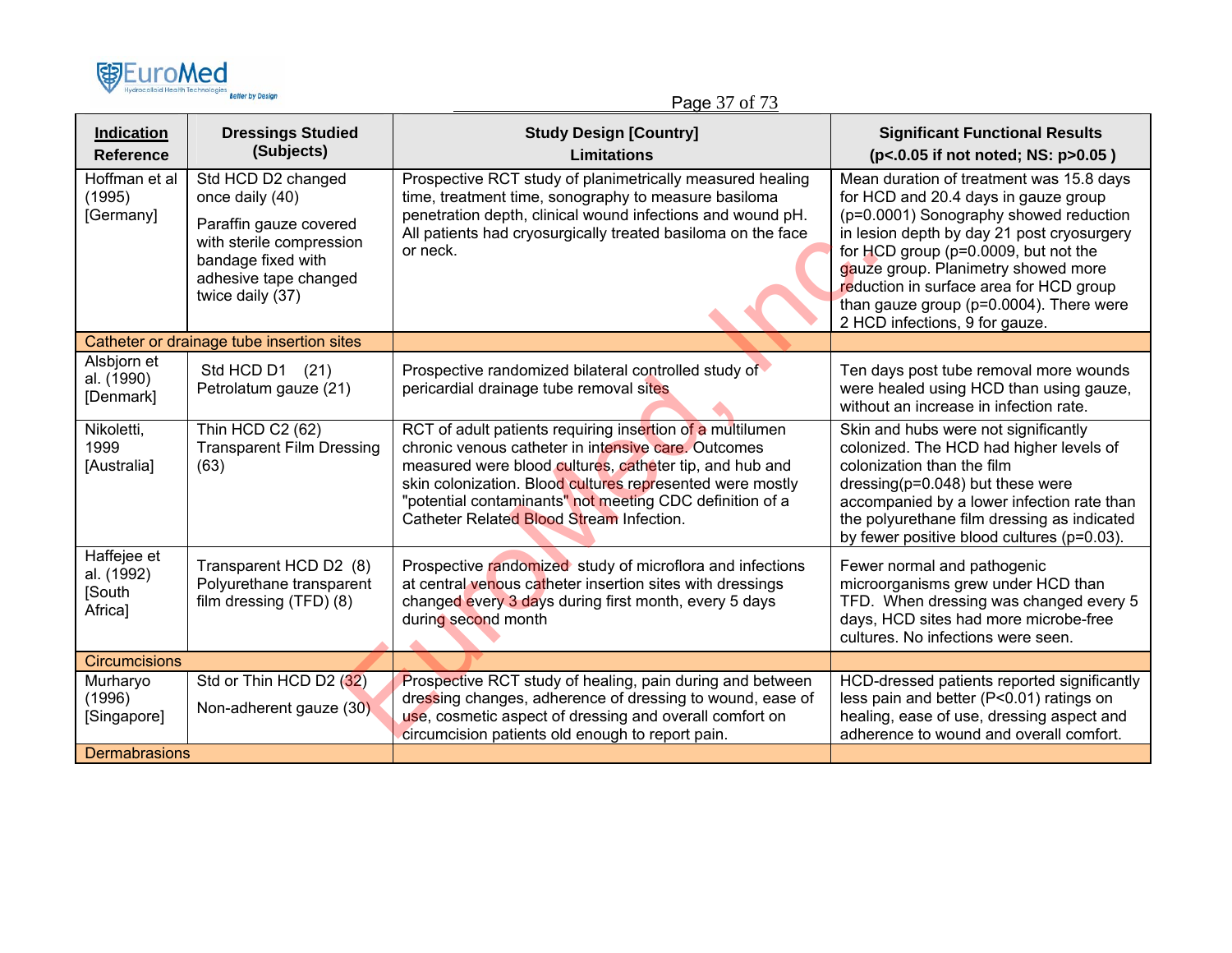

Page 38 of 73

| <b>Indication</b><br><b>Reference</b>                                    | <b>Dressings Studied</b><br>(Subjects)                                                                                                         | <b>Study Design [Country]</b><br><b>Limitations</b>                                                                                                                                                                                                                                                   | <b>Significant Functional Results</b><br>(p<.0.05 if not noted; NS: p>0.05)                                                                                                                                                                                                                           |
|--------------------------------------------------------------------------|------------------------------------------------------------------------------------------------------------------------------------------------|-------------------------------------------------------------------------------------------------------------------------------------------------------------------------------------------------------------------------------------------------------------------------------------------------------|-------------------------------------------------------------------------------------------------------------------------------------------------------------------------------------------------------------------------------------------------------------------------------------------------------|
| Ulrich &<br>Kunhe<br>(1995)<br>[Germany]                                 | Std HCD D2 or Tulle gras<br>gauze (25 patients with<br>tattoo-removal<br>dermabrasion wounds<br>same-patient controls)                         | Prospective RCT of outpatients experiencing demabrasion<br>for tattoo removal. Measures were healing time, pain,<br>bleeding, burning, clinical infections and patient dressing<br>performance ratings.                                                                                               | HCD-dressed sites experienced healing in<br>13.4 days, gauze: 17days (p = 0.0137).<br>Less pain, bleeding, burning with HCD,<br>which was also rated higher by patients on<br>being water tight, having good adhesion<br>and appearance. One infection was<br>reported in the tulle gras gauze group. |
| Neurovascular corns                                                      |                                                                                                                                                |                                                                                                                                                                                                                                                                                                       |                                                                                                                                                                                                                                                                                                       |
| Petersen et<br>al. (1991)<br>[Denmark]                                   | Std HCD D1 + Curettage<br>(15)<br>Curettage alone (15)                                                                                         | Prospective randomized controlled study of 30 consecutive<br>patients with neurovascular corns treated 6 times during 12<br>weeks with follow-up 3 months after the last treatment.<br>Measures were corn size, discomfort, and overall judgment<br>of the trial.                                     | HCD provided no benefit of occlusion for<br>symptoms of neurovascular corns. HCD-<br>dressed patients were generally more<br>satisfied with the trial than the control<br>group.                                                                                                                      |
| <b>Skin Graft Donor Sites</b>                                            |                                                                                                                                                |                                                                                                                                                                                                                                                                                                       |                                                                                                                                                                                                                                                                                                       |
| Biltz et al.<br>(1985)<br>[Germany]                                      | Std HCD D1 (12); Saline<br>gauze (12 similar cancer<br>or leg ulcer patients.)                                                                 | Prospective randomized controlled clinical study of wound<br>healing, healing time, pain and clinical practicability. Study<br>duration was to complete healing                                                                                                                                       | HCD-dressed wounds healed faster (7.2)<br>days vs 13.5 days for gauze) and with less<br>pain (p<0.01).                                                                                                                                                                                                |
| <b>Brotherston</b><br>& Lawrence<br>(1993)<br><b>[United</b><br>Kingdom] | Std HCD D2 alone (10) or<br>over silver sulphadiazine<br>(SSD) cream (13); Tulle<br>gras beneath absorbent<br>wool, secured with crepe<br>(12) | Prospective randomized study of healing and infection with<br>colony-forming units (CFU) measured by quantitative swab<br>before dressing application. Dressings were changed on<br>leakage or on the 10 <sup>th</sup> postoperative day. Dressing<br>performance and patient opinions were recorded. | No wounds became infected despite $>10^5$<br>CFU colonization. HCD-dressed wounds<br>healed in a mean of 13 days or 12.5 days<br>in the SSD HCD group. Wounds dressed<br>with the non-medicated tulle gras healed in<br>a mean of 15.1 days.                                                          |
| Champsaur<br>et al (1988)<br>[France]                                    | Std HCD D2 (20)<br>Tulle gras (20)                                                                                                             | Prospective randomized study of healing, reinjury, pain, and<br>time to re-harvest donor sites in a French burn unit                                                                                                                                                                                  | Healing time was 6.8 days with HCD or<br>10.4 days with tulle gras; re-harvest times<br>respectively 10 or 15 days. 3.6 HCD were<br>used or 1 tulle gras. More re-injury and<br>pain with tulle gras. No infections observed.                                                                         |
| <b>Demetriades</b><br>& Psaras<br>(1992)<br>[South<br>Africa]            | Std HCD D2 (10)<br>Tulle gras (10)                                                                                                             | Prospective, randomized same-patient control study of<br>wound healing time and patient comfort                                                                                                                                                                                                       | Donor sites dressed with HCD healed<br>faster and with more comfort than those on<br>the same patient dressed tulle gras.                                                                                                                                                                             |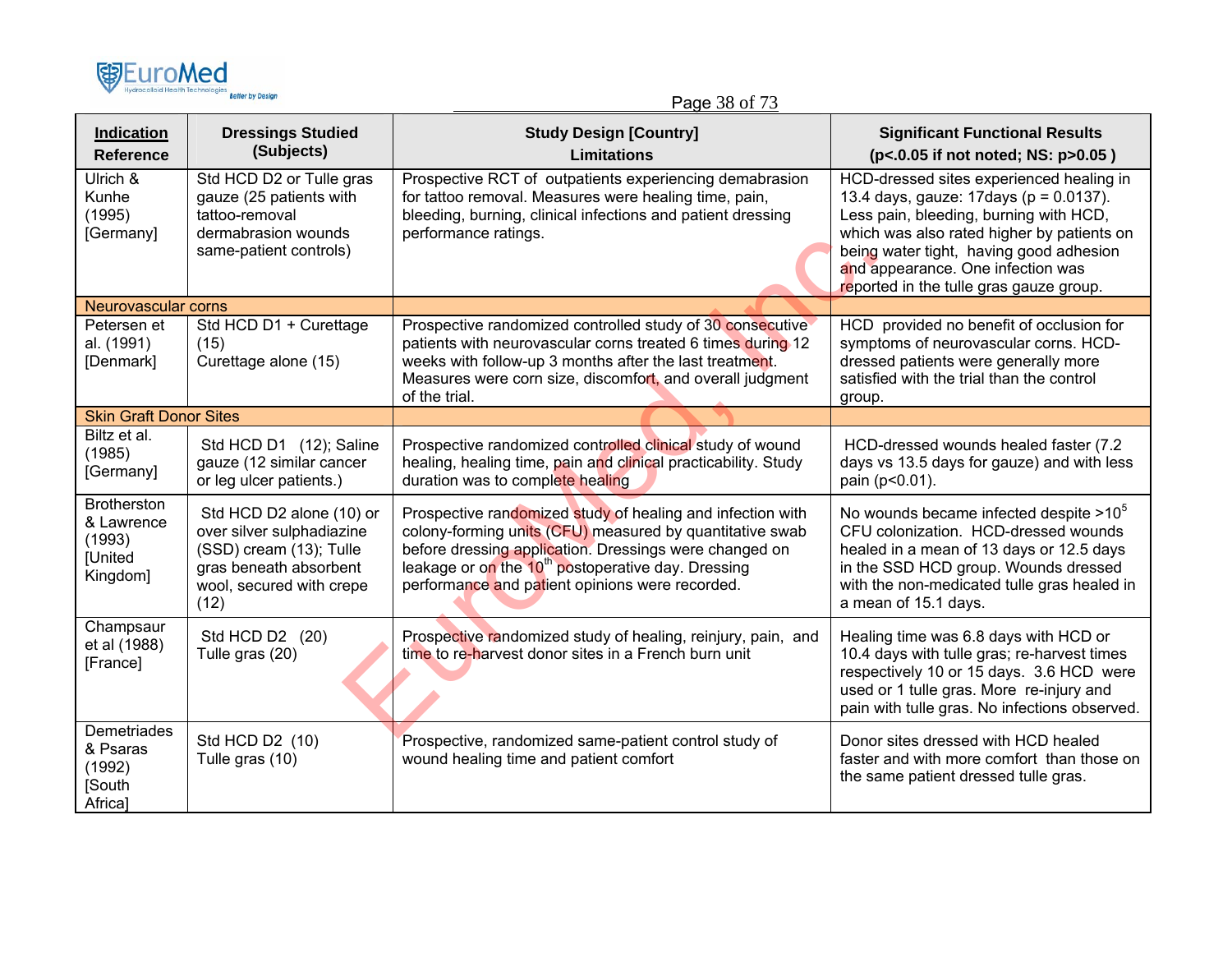

Page 39 of 73

| <b>Indication</b><br><b>Reference</b>       | <b>Dressings Studied</b><br>(Subjects)                                                                                                      | <b>Study Design [Country]</b><br><b>Limitations</b>                                                                                                                                                                                                                               | <b>Significant Functional Results</b><br>(p<.0.05 if not noted; NS: p>0.05)                                                                                                                                                                                  |
|---------------------------------------------|---------------------------------------------------------------------------------------------------------------------------------------------|-----------------------------------------------------------------------------------------------------------------------------------------------------------------------------------------------------------------------------------------------------------------------------------|--------------------------------------------------------------------------------------------------------------------------------------------------------------------------------------------------------------------------------------------------------------|
| Foyatier<br>(1992)<br>[France]              | Std HCD D2 (34)<br>Paraffin gauze (34)                                                                                                      | Prospective randomized open-label study of healing, pain,<br>scarring in mirror image donor sites dressed once weekly                                                                                                                                                             | Faster healing with HCD (7.7 days versus<br>gauze (13 days) and less pain. Scars were<br>more moist and supple allowing earlier<br>reharvest with HCD.                                                                                                       |
| Mathwick &<br>van Rijswijk<br>(1996) [USA]  | <b>Std HCD (49)</b><br>Film dressing (33)<br>Dry gauze (40)<br>Impregnated gauze (114)<br>Composite dressing (52)                           | Meta-analysis of 10 prospective controlled clinical studies<br>reporting time to heal, clinical infections reported and donor<br>site pain at rest and while ambulating.                                                                                                          | HCD-dressed donor sites healed fastest (in<br>an average of 9 days), similar to other<br>moisture-retentive dressings, with = fewer<br>infections (0%) compared to dry or<br>impregnated gauze (15%) and less pain at<br>rest and ambulating.                |
| Mitra &<br>Spears<br>(1990) [Italy]         | Std HCD D2 (33)<br>Bismuth tribromophenate<br>ointment in gauze (33)                                                                        | Prospective, alternate assignment study of healing, pain,<br>dressing adherence and cosmetic result                                                                                                                                                                               | HCD-dressed donor sites healed with less<br>pain and fewer days (8.6 days vs 13.5 days<br>for gauze) but with more dressing changes.                                                                                                                         |
| Porter (1991)<br><b>[United</b><br>Kingdom] | Std HCD D2 (31)<br>Alginate (34) applied dry,<br>held in place with layers of<br>dry gauze, plaster wool<br>and crepe.                      | Review of literature reporting healing times of split-thickness<br>skin graft donor sites dressed with hydrocolloid and/or<br>alginate dressings plus original study prospective RCT<br>results reporting healing and pain in a United Kingdom<br>Plastic Surgery and Burns Unit. | Review: hydrocolloid or alginate dressings<br>accelerate donor site healing compared to<br>fine mesh cotton gauze. RCT results:<br>Mean time to heal for HCD was 10.0 days<br>and for alginate was 15.5 days (p<0.05).<br>No significant difference in pain. |
| Reig et al<br>(1991)<br>[Spain]             | HCD D2 (13 donor sites<br>on same patients as burn<br>study cited). Half of each<br>wound dressed with a TFD<br>(transparent film dressing) | Prospective comparative study of healing and complications<br>of HCD or TFD, using split-half wound experimental and<br>control skin graft donor sites.                                                                                                                           | Donor sites healed in 7.1 days with HCD or<br>14.3 days for TFD. HCD-dressed wound<br>sections healed with less pain, fewer<br>dressing changes and less than half the<br>infection rate than those dressed with TFD.                                        |
| Rohrich &<br>Pittman<br>(1991) [USA]        | Std HCD D2(9)<br>Transparent film dressing<br>(TFD)(9)                                                                                      | Prospective randomized study of pain, healing, and exudate<br>management on skin graft donor sties                                                                                                                                                                                | HCD-dressed donor sites reported less<br>pain, (p<.001) improved wound healing,<br>greater ease of application and superior<br>wearing comfort. TFD contained exudate<br>better, needed fewer dressing changes,<br>and was easier to clean.                  |
| Wiechula<br>(2003)<br>[Global<br>review]    | Moist dressings<br>Mainly HCD D or Films<br>Non-moist dressings<br>Mainly impregnated gauze                                                 | Cochrane review of all major databases and Dissertation<br>Abstracts for studies objectively reporting healing, infection<br>or pain. Analyses compared moist to non-moist dressings<br>and if data were adequate moist to moist dressings.                                       | HCD were significantly more effective than<br>non-moist dressings in improving healing<br>rates, infection and pain and decreased<br>days to healing compared to other moist<br>dressings.                                                                   |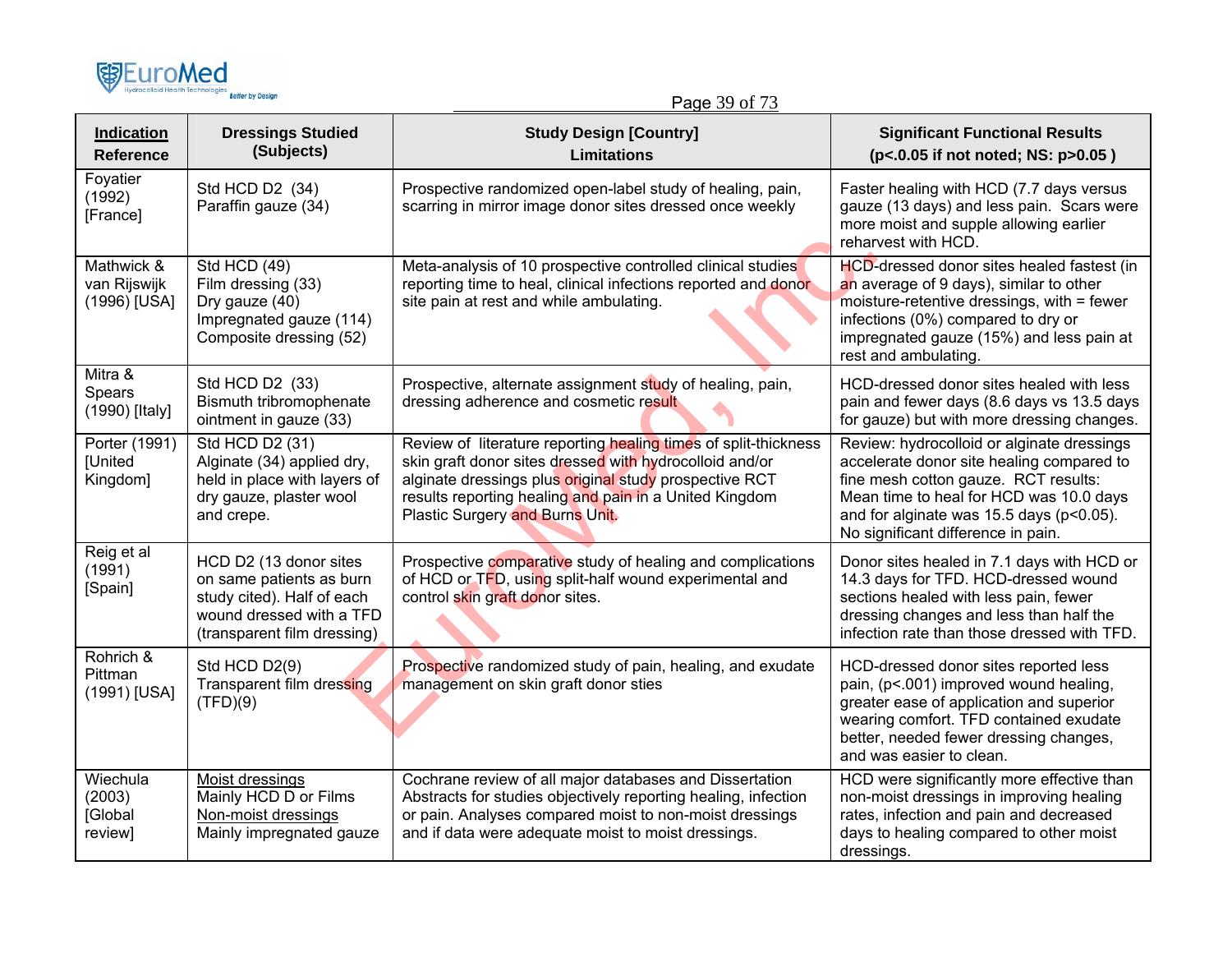

Page 40 of 73

| <b>Indication</b><br><b>Reference</b>                                                               | <b>Dressings Studied</b><br>(Subjects)                                                                                                                                | <b>Study Design [Country]</b><br><b>Limitations</b>                                                                                                                                                                                                                           | <b>Significant Functional Results</b><br>(p<.0.05 if not noted; NS: p>0.05)                                                                                                                                                                                                                                                                                                                                                                                                                                              |
|-----------------------------------------------------------------------------------------------------|-----------------------------------------------------------------------------------------------------------------------------------------------------------------------|-------------------------------------------------------------------------------------------------------------------------------------------------------------------------------------------------------------------------------------------------------------------------------|--------------------------------------------------------------------------------------------------------------------------------------------------------------------------------------------------------------------------------------------------------------------------------------------------------------------------------------------------------------------------------------------------------------------------------------------------------------------------------------------------------------------------|
| <b>Surgical Incisions</b><br><b>Burrows</b><br>(2000)<br>[Australia,<br>Denmark,<br>Sweden,<br>USA] | Thin HCD D2 (77) vs<br>gauze (92); Thin HCD D2<br>(40 wounds other half<br>gauze dressed; Thin HCD<br>C (36) vs gauze dressing<br>(37)                                | Systematic review of prospective RCTs from 1990 to June<br>2000 comparing infection rates of surgical cardiac surgery,<br>plastic surgery or clean abdominal surgery wounds dressed<br>with HCD dressings compared to non-occlusive dressings                                 | Sweden cardiac surgery: NS difference in<br>infection rates between HCD and gauze.<br>Denmark abdominal surgery: 3% HCD<br>infection rate; 14% gauze infection rate-<br>underpowered for statistical significance of<br>this difference. USA plastic surgery: no<br>infections reported with HCD or gauze.                                                                                                                                                                                                               |
| <b>Decaillet</b><br>(1990)<br>[France]                                                              | Carpal tunnel surgery<br>patients: Thin HCD D2<br>(15); Antibiotic tulle (15)<br>Hemostatic and gauze<br>compresses were stacked<br>over both dressings.              | RCT evaluating healing, scarring, patient comfort, activities<br>of daily living, ease of use and evaluation of wound.                                                                                                                                                        | Healing appeared equivalent with "perfect"<br>scars in 6 patients who stayed on protocol<br>using 1 HCD Ease of use, wound<br>evaluation, patient comfort and ability to<br>use and wash hands, lightness & size of<br>dressing were better for HCD. Early<br>bleeding: pooled under HCD in 9 cases<br>causing maceration but no pathology.                                                                                                                                                                              |
| Mitchie &<br><b>Hugill (1994)</b><br>[USA]                                                          | Thin HCD D2 (28)<br>Bismuth tribromophenate<br>ointment tulle gauze (28)                                                                                              | Prospective, randomized, split-wound, blinded evaluated<br>controlled study of scarring and preferences. 40 surgical<br>incisions on 28 patients                                                                                                                              | HCD contained exudate, protected the<br>wound and facilitated personal hygiene and<br>mobility, while producing more even,<br>supple, normally colored scars than the tulle<br>gauze.                                                                                                                                                                                                                                                                                                                                    |
| Murharyo<br>(1996)<br>[Singapore]                                                                   | Thin HCD D2 held in place<br>30 seconds (32)<br>Tulle gauze (TG) taped in<br>place.(30)<br>Surgical circumcision<br>wounds dressed<br>immediately post<br>operatively | RCT of circumcision wounds. Measures included:<br>demographics, surgical information, whether patient bathed,<br>dressing frequency and ease of removal, pain of removal (4-<br>point scale) wound cosmetics 5 days post-op, dressing<br>performance from medical perspective | Mean patient age: 9.03 yrs both groups (4-<br>13 range). 31% bathed with HCD in place<br>vs 17% of TG patients who reported that<br>dressings became wet. 41% HCD leakage<br>vs 3% ST. At 5 d 31% DDET and 17% TG<br>reported healed. HCD adhered to<br>surrounding skin 59% (7% TG) but not<br>wound in 81% (40% TG in which 5 bled on<br>removal ( $\alpha$ <0.01). Pain was rated as<br>minimal by 81% of HCD and 0% of TG<br>patients ( $\alpha$ <0.01). Final wound evaluation<br>better for HCD ( $\alpha$ <0.01). |
| Rasmussen<br>et al. (1993)<br>[Denmark]                                                             | Std HCD D1 (49 children)<br>Sterile strip adhesive<br>dressings (39 children)                                                                                         | Prospective, alternate day assignment study of pain and<br>complications in covering post-operative incisions.                                                                                                                                                                | Better quality of life, no infections and less<br>pain on removal of HCD than was reported<br>using strip adhesive dressings.                                                                                                                                                                                                                                                                                                                                                                                            |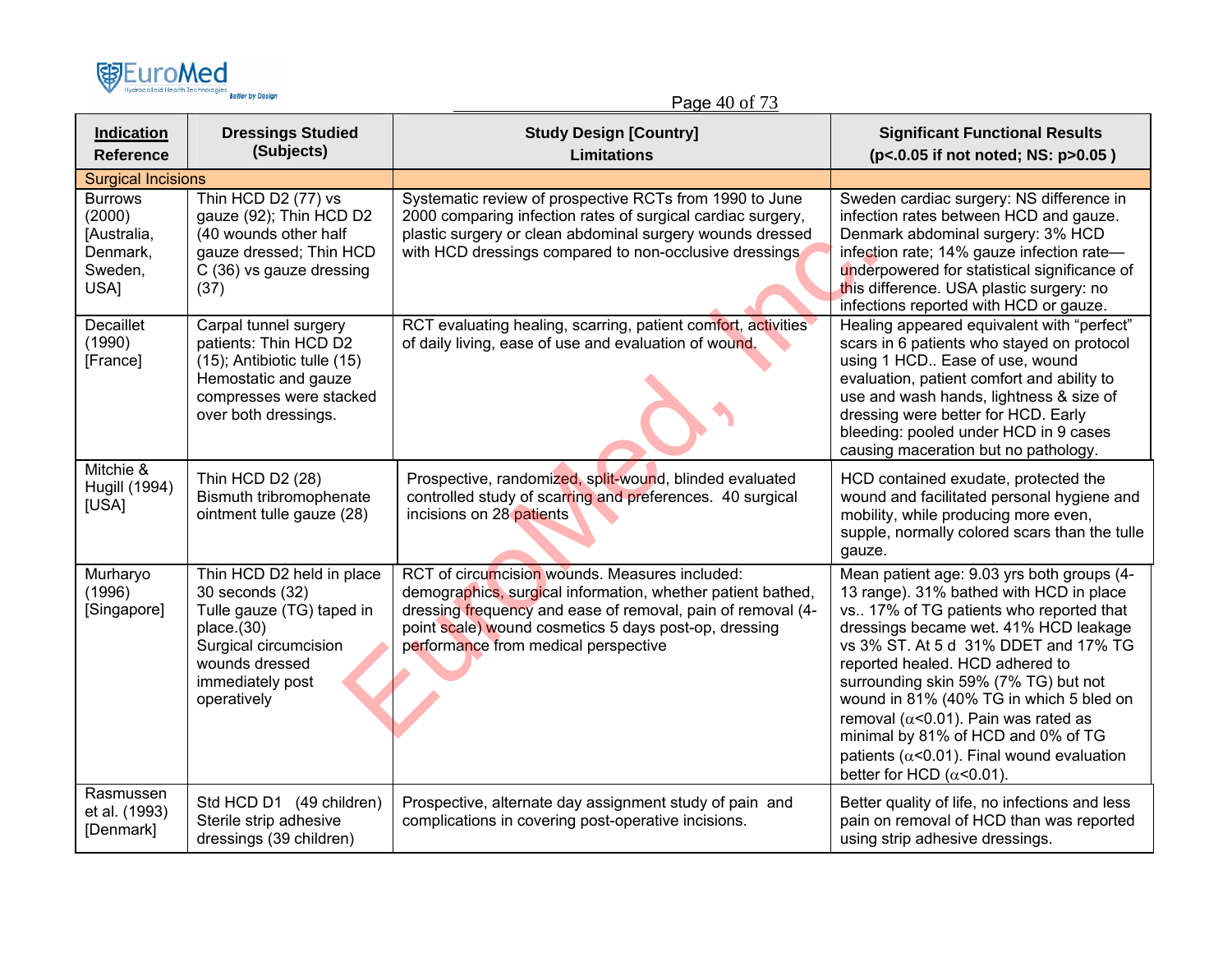

## Page 41 of 73

| Indication<br><b>Reference</b>                     | <b>Dressings Studied</b><br>(Subjects)                                                                                                                                            | <b>Study Design [Country]</b><br><b>Limitations</b>                                                                                                                                                                                                                                                                                                                                                                                                                                     | <b>Significant Functional Results</b><br>(p<.0.05 if not noted; NS: p>0.05)                                                                                                                                                                                                                                                                                                                                                                                                                     |
|----------------------------------------------------|-----------------------------------------------------------------------------------------------------------------------------------------------------------------------------------|-----------------------------------------------------------------------------------------------------------------------------------------------------------------------------------------------------------------------------------------------------------------------------------------------------------------------------------------------------------------------------------------------------------------------------------------------------------------------------------------|-------------------------------------------------------------------------------------------------------------------------------------------------------------------------------------------------------------------------------------------------------------------------------------------------------------------------------------------------------------------------------------------------------------------------------------------------------------------------------------------------|
| Schmitt et al.<br>(1996)<br>[France]               | Thin HCD D2 (85)<br>Hypoallergenic adhesive<br>Tape (85) (microporous<br>non-woven strips<br>reinforced with polyester<br>fibers, covered by<br>protective adhesive film<br>spray | Prospective RCT studying ease of use, dressing application<br>time, duration of wear, patient bathing healing at $8+2$ days<br>after plastic, digestive, urogenital, orthopaedic or thoracic<br>surgery (mostly urogenital: 26 HCD, 25 Tape), maceration,<br>infection or other adverse events, and scarring at $90 + 7$ d,<br>1 year                                                                                                                                                   | Similar healing: 89% of HCD, 95% Tape.<br>HCD was easier to apply (p=0.003). HCD<br>application time 20 sec vs 1.25 min<br>(p=0.001) HCD stayed in place between<br>dressing changes in 81% vs 45% for Tape.<br>68% of children had > 1 baths or showers<br>during the 8-days post-op vs 32% for Tape.<br>Scars had more pruritis (p=0.049) and were<br>2.5 mm wide at 90 d with HCD vs 1.8 mm<br>Tape ( $p=0.02$ ). 1 year: no pruritis in either<br>group and 1 mm scar width in both groups. |
| Wynne et al.<br>(2004)<br>[Australia]              | Dry absorbent dressing<br>(243); Thin HCD D1 (267);<br>Transparent film (227)                                                                                                     | Prospective RCT of closed sternotomy wounds dressed in<br>the operating theater and assessed days 1-5 post-<br>operatively and followed up on successive wards and at 4<br>weeks by telephone survey. Measures compared surgical<br>wound infection (SWI), healing, dressing cost (not including<br>labor) and patient satisfaction and comfort in the three<br>groups. Increased surgery duration and day1-5 exudate was<br>associated with increased dressing frequency in HCD group. | NS healing difference. No deep SWI in<br>HCD-dressed; other groups: 2% each<br>(p=0.056). Despite increased discomfort if<br>HCD had to be removed day 1, patients<br>were more satisfied with HCD days 1 and 2<br>than other dressings (p<0.03). HCD had<br>fewer dressing changes overall, but higher<br>costs.                                                                                                                                                                               |
| Young &<br>Weston-<br><b>Davies</b><br>(1985) [UK] | HCD D1 (28)<br>Conventional gauze island<br>dressing (26)                                                                                                                         | Prospective randomized, open-label controlled study of<br>healing, convenience, quality of life and adverse events on<br>post-surgical incisions in UK University hospital                                                                                                                                                                                                                                                                                                              | All wounds healed normally without<br>infection except two unrelated adverse<br>events. HCD was easier to apply,<br>especially to difficult wounds, and permitted<br>bathing, enhancing quality of life.                                                                                                                                                                                                                                                                                        |
| <b>Traumatic Wounds</b>                            |                                                                                                                                                                                   |                                                                                                                                                                                                                                                                                                                                                                                                                                                                                         |                                                                                                                                                                                                                                                                                                                                                                                                                                                                                                 |
| Heffernan &<br>Martin (1994)<br>[Denmark]          | Thin HCD D2 (48)<br>Conventional gauze<br>dressing (48)                                                                                                                           | Prospective randomized, controlled study of abrasions,<br>lacerations and sutured incisions measuring pain, quality of<br>life as capability to engage in activities of daily living, healing<br>time, ease of suture removal of minor wounds in an<br>accident and emergency department.                                                                                                                                                                                               | Patients dressed with HCD experienced<br>less pain, required less anesthesia and<br>were better able to carry out activities of<br>daily living than those dressed with<br>conventional gauze. Also sutures were<br>easier to remove. No difference in healing<br>time.                                                                                                                                                                                                                         |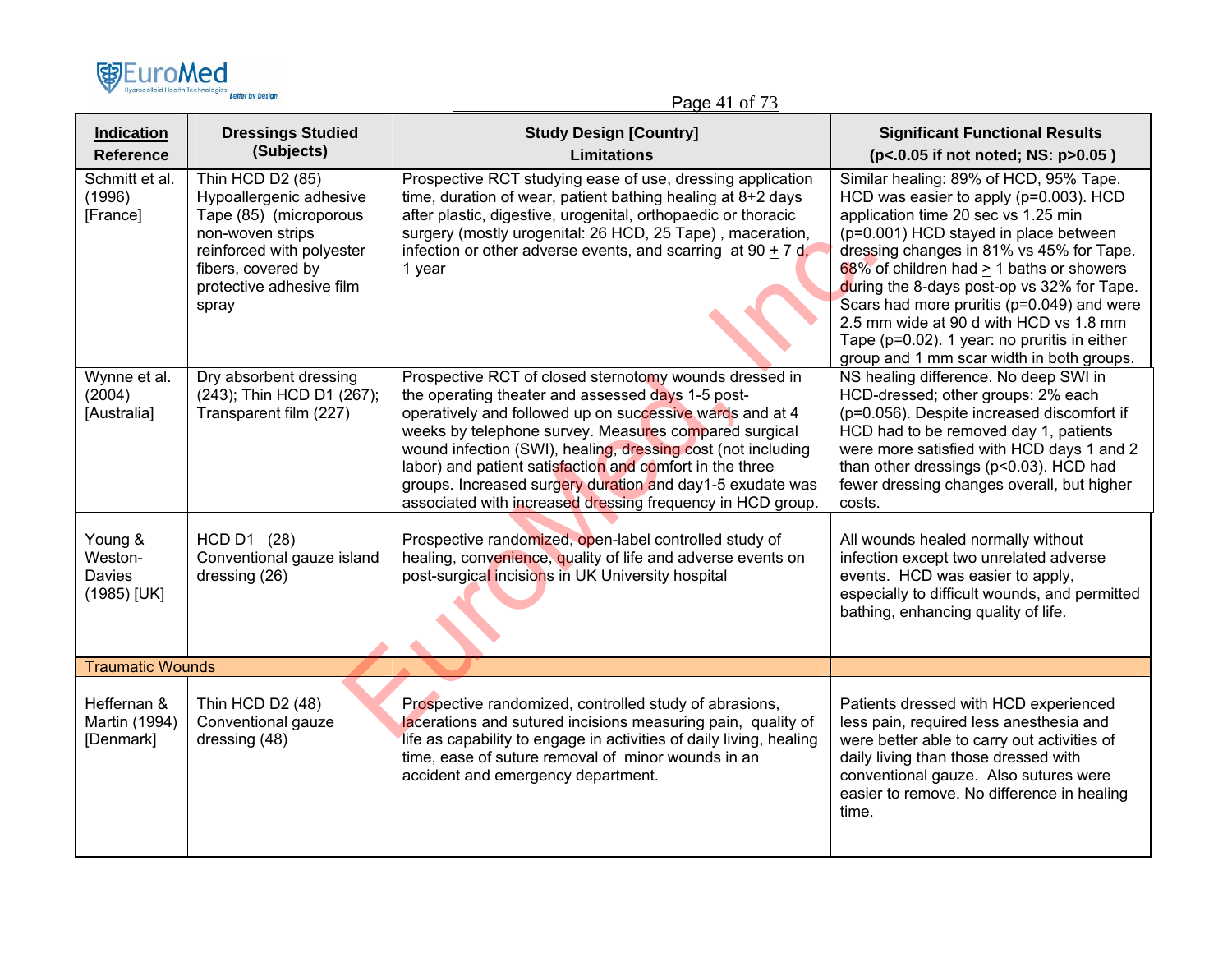

Page 42 of 73

| Indication<br><b>Reference</b>     | <b>Dressings Studied</b><br>(Subjects)                                                                                                                                                                                                                                                                                                                     | <b>Study Design [Country]</b><br><b>Limitations</b>                                                                                                                                                                                                              | <b>Significant Functional Results</b><br>(p<.0.05 if not noted; NS: p>0.05)                                                                                                                                                                                                                                                             |
|------------------------------------|------------------------------------------------------------------------------------------------------------------------------------------------------------------------------------------------------------------------------------------------------------------------------------------------------------------------------------------------------------|------------------------------------------------------------------------------------------------------------------------------------------------------------------------------------------------------------------------------------------------------------------|-----------------------------------------------------------------------------------------------------------------------------------------------------------------------------------------------------------------------------------------------------------------------------------------------------------------------------------------|
| Hermans<br>(1991)<br>[Netherlands] | HCD D2 Std (39)<br>Ointment impregnated<br>gauze tulle gras (41)                                                                                                                                                                                                                                                                                           | Open label prospective randomized study of healing, pain<br>relief and wear time on cyclists' abrasions studied until<br>healed.                                                                                                                                 | Wounds dressed with HCD D2 healed<br>faster (5.6 days vs 8.9 days for tulle), with<br>less pain and longer average wear time<br>(2.4 days vs 0.7 days for tulle) and no<br>infections vs 10% infected wounds for tulle.                                                                                                                 |
| Sayers &<br>Porter (1988)<br>[UK]  | Std HCD D1 (20)<br>Tulle Gras (20)                                                                                                                                                                                                                                                                                                                         | Prospective alternately assigned consecutive patients with<br>finger tip injuries in Emergency Room. Measures were pain<br>on dressing change, treatment cost, healing time and patient<br>and professional preferences.                                         | Similar healing rates for HCD and tulle-<br>gras. HCD-dressed group experienced less<br>painful dressing changes with overall lower<br>treatment costs. HCD was preferred by<br>both patients and staff.                                                                                                                                |
|                                    | <b>Chronic Wounds or Conditions</b>                                                                                                                                                                                                                                                                                                                        |                                                                                                                                                                                                                                                                  |                                                                                                                                                                                                                                                                                                                                         |
| <b>Diabetic Foot Ulcers</b>        |                                                                                                                                                                                                                                                                                                                                                            |                                                                                                                                                                                                                                                                  |                                                                                                                                                                                                                                                                                                                                         |
| Laing (1994)<br>[UK, USA]          | - Debrided HCD D1, TCC<br>(36 diabetic 10 non-<br>diabetic)<br>-Homologous platelet<br>releasate moist gauze (49)<br>and (21) gauze both no<br>total contact cast (TCC)<br>-Debrided, no TCC,<br>various dressings (80 with<br>severe vascular disease)<br>-Debrided + TCC (33)<br>-Debrided, TCC (30 with<br>forefoot and 25 with non-<br>forefoot ulcers | Review of studies reporting diabetic neuropathic foot ulcer<br>(DNFU) healing using TCC or no TCC for off-loading the<br>affected foot. Measures were % healed and mean or median<br>healing time. Each entry beginning with a dash (-)<br>represents one study. | No TCC<br>-Platelet releasate: 59% healed in 140<br>days; gauze: 31% healed in 140 days<br>-Debridement: 38% healed in120 days<br><b>TCC</b><br>Debrided: 82% healed in 43 days<br>Debrided, HCD on DNFU:79% in 42 days;<br>on non-diabetic NFU:90% in 49 days<br>Debrided forefoot median heal time 5<br>weeks; non-forefoot, 6 weeks. |
| <b>Pilonidal cyst excisions</b>    |                                                                                                                                                                                                                                                                                                                                                            |                                                                                                                                                                                                                                                                  |                                                                                                                                                                                                                                                                                                                                         |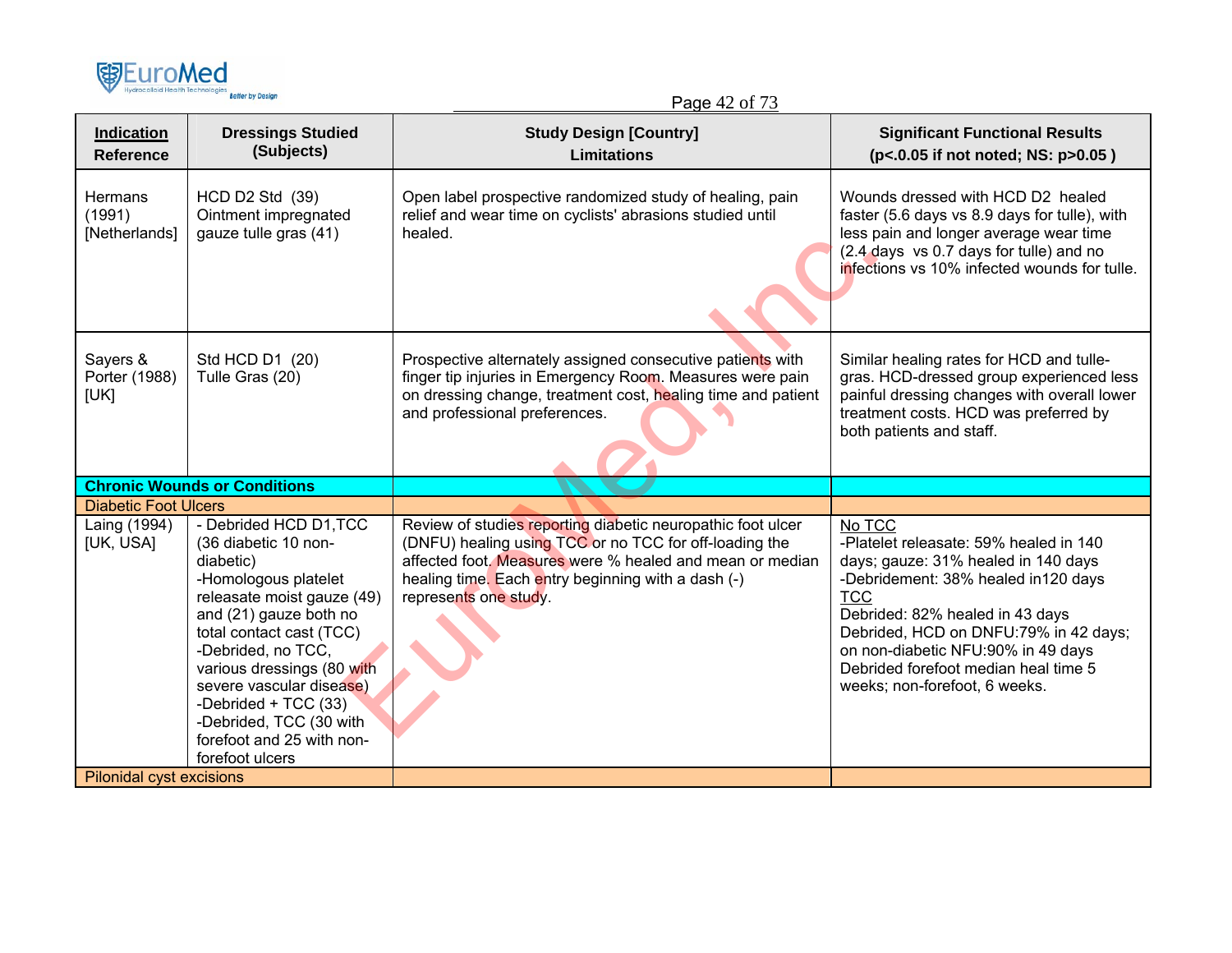

Page 43 of 73

| <b>Indication</b><br>Reference                        | <b>Dressings Studied</b><br>(Subjects)                                                                                                                                                                                             | <b>Study Design [Country]</b><br><b>Limitations</b>                                                                                                                                                                                                                                                                                                                                 | <b>Significant Functional Results</b><br>(p<.0.05 if not noted; NS: p>0.05)                                                                                                                                                                                                                                                                                                           |
|-------------------------------------------------------|------------------------------------------------------------------------------------------------------------------------------------------------------------------------------------------------------------------------------------|-------------------------------------------------------------------------------------------------------------------------------------------------------------------------------------------------------------------------------------------------------------------------------------------------------------------------------------------------------------------------------------|---------------------------------------------------------------------------------------------------------------------------------------------------------------------------------------------------------------------------------------------------------------------------------------------------------------------------------------------------------------------------------------|
| Viciano et al.<br>(2000)<br>[Spain]                   | Std HCD D1(12)<br>Std HCD C (11)<br>Gauze (15)                                                                                                                                                                                     | Prospective RCT of chronic pilonidal sinus excisions healing<br>by second intention dressed to healing and followed for 74<br>months. Measures were healing, infection, intolerance, pain,<br>comfort, ease of management, leakage and recurrence.                                                                                                                                  | Median healing time 65 days (range 40-<br>137) for both HCD and 68 days (33-168) for<br>gauze. 1/3 of gauze-dressed cultures grew<br>pathogens and 1/23 of HCD-dressed<br>$(p=0.03)$ . Less pain weeks 1-4 with both<br>HCD dressing than with gauze dressings.                                                                                                                       |
| <b>Pressure Ulcers</b>                                |                                                                                                                                                                                                                                    |                                                                                                                                                                                                                                                                                                                                                                                     |                                                                                                                                                                                                                                                                                                                                                                                       |
| Bouza et al.<br>(2005)<br>[Spain]                     | Hydrocolloid (239) or<br>conventional (233) or other<br>advanced dressings                                                                                                                                                         | Meta-analysis of wound dressings with published healing<br>outcomes on pressure ulcers.                                                                                                                                                                                                                                                                                             | There was sufficient evidence to conclude<br>that only HCD showed greater efficacy<br>compared to conventional dressings.                                                                                                                                                                                                                                                             |
| <b>Burgos</b><br>(2000)<br>[Spain-7<br>centers]       | Std HCD D2 with optional<br>paste applied once every 3<br>days or more often if<br>needed (19) Iruxol<br>Collagenase [C]<br>prescription ointment<br>applied under gauze once<br>daily 1-2 mm thick layer to<br>wound surface (18) | Prospective RCT of patients at least 55 years of age with a<br>Stage III PU of less than 1 year duration. Measures were<br>ulcer area, percent of wound covered with granulation<br>tissue, exudate, odor, necrotic tissue removal and pain<br>outcomes, reported at 1-week intervals as well as calculated<br>cost effectiveness, cost of care.                                    | NS difference in percent healed at 12<br>weeks (16% HCD, 17% C), efficacy<br>measured as mean cm <sup>2</sup> reduction in ulcer<br>area, efficiency, i.e. cost to heal each $cm2$<br>of ulcer area or adverse events. Staff time<br>per patient per day was less for HCD<br>subjects (p=0.03) resulting in a lower<br>portion of overall costs attributable to staff<br>$(p=0.0001)$ |
| Colwell<br>(1993)<br>[USA]                            | Std HCD D2 (33) vs<br>Wet/wet saline gauze (37)<br>remoistened every 4 hours<br>to prevent drying                                                                                                                                  | Prospective RCT in a university hospital setting studied cost<br>effectiveness (materials & labor) and healing of Stage II and<br>III pressure ulcers, dressed for at least 8 days.                                                                                                                                                                                                 | Lower materials and labor costs for HCD of<br>\$3.55/day vs \$12.26/day with gauze. Faster<br>healing with HCD may have resulted from<br>random assignment of fewer Stage III PU<br>to HCD than to gauze group.                                                                                                                                                                       |
| Cullum &<br>Petherick<br>(2006)<br>[Global<br>review] | Systematic review includes<br>Bradley (1999)<br>Bouza (2005)<br>Hollisaz (2005)                                                                                                                                                    | Systematic review of two systematic reviews, one of 5<br>RCTs covering 396 wounds and one of 6 RCTs including 4<br>RCTs covering 286 people) and one RCT (Hollisaz,<br>reviewed below). One trial did not explore a wafer type<br>hydrocolloid dressing pertinent to the subject of this literature<br>review. One trial included HCD sequentially used with<br>alginate dressings. | Reviewers found some limited evidence<br>that HCD improved ulcer healing compared<br>to gauze soaked in saline, hypochlorite, or<br>povidone iodine at up to 12 weeks. An<br>added RCT found NS difference between<br>HCD and standard dressings in pressure<br>ulcer healing.                                                                                                        |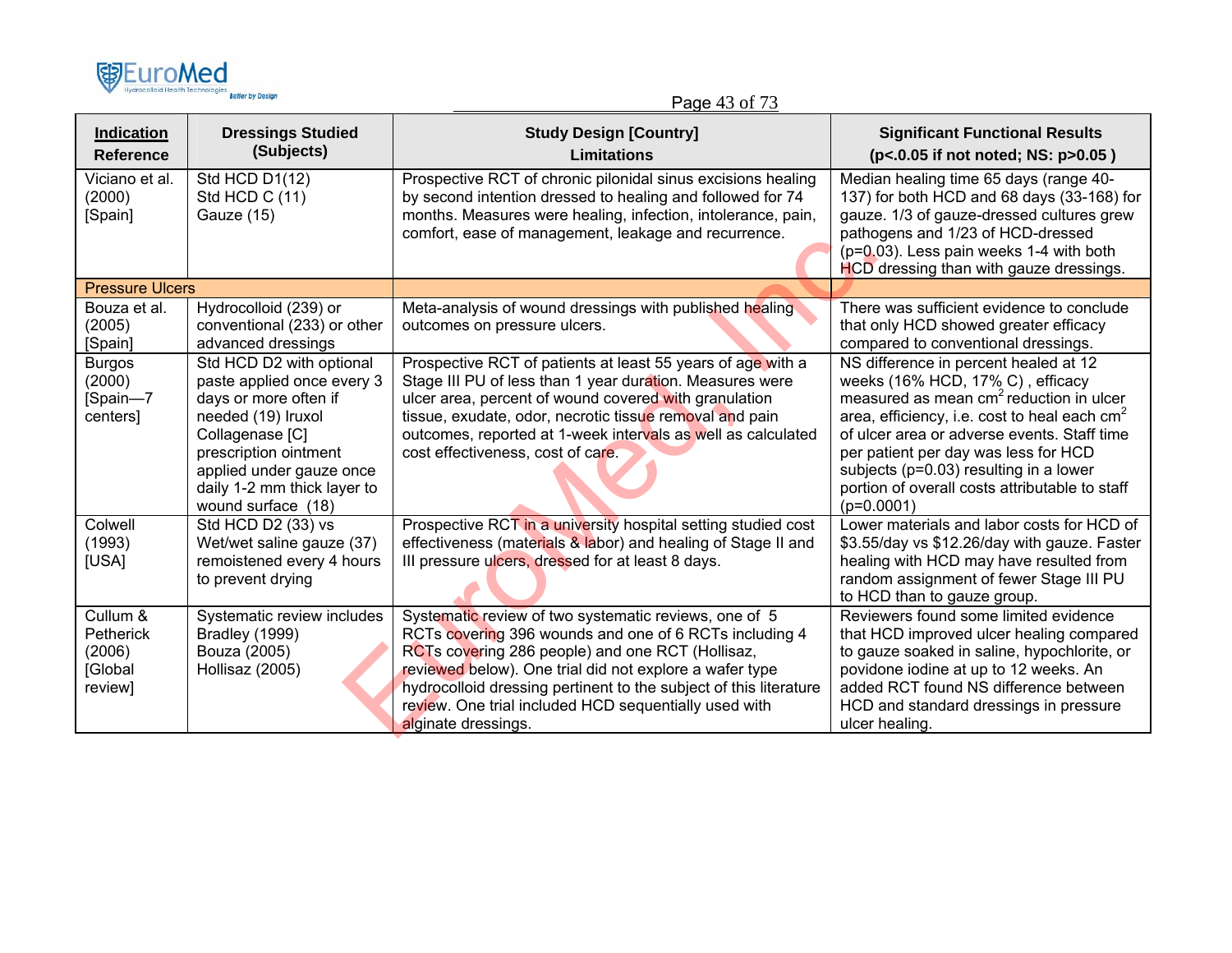| <b>图EuroMed</b>                  |                         |  |
|----------------------------------|-------------------------|--|
| Hydrocolloid Health Technologies | <b>Better by Design</b> |  |

#### Page 44 of 73

| <b>Indication</b><br><b>Reference</b>                                                 | <b>Dressings Studied</b><br>(Subjects)                                                                                  | <b>Study Design [Country]</b><br>Limitations                                                                                                                                                                                            | <b>Significant Functional Results</b><br>(p<.0.05 if not noted; NS: p>0.05)                                                                                                                                   |
|---------------------------------------------------------------------------------------|-------------------------------------------------------------------------------------------------------------------------|-----------------------------------------------------------------------------------------------------------------------------------------------------------------------------------------------------------------------------------------|---------------------------------------------------------------------------------------------------------------------------------------------------------------------------------------------------------------|
| Day et al.<br>(1995)<br>$IUSA - 8$<br>acute care<br>hospitals]                        | <b>Triangular Bordered</b><br>(BRD) HCD D2 (52) vs<br>Standard (STD) Oval<br>bevelled HCD $T19$ (51)                    | Prospective RCT of patients >18 years of age with a NPUAP<br>Stage II or III sacral PU. Measures were wear time, healing<br>and dressing performance on sacral pressure ulcers and<br>dressing positioning for 6 dressing changes.      | BRD-dressed patients had higher rate and<br>percent ulcer healing, less pain and fewer<br>adverse events than STD. Longer wear<br>with triangle point down of BRD.                                            |
| de Laat et al<br>(2005)<br>Global<br>review                                           | All wound care modalities<br>reporting measured effects<br>of dressings on pain, odor<br>or exudate management.         | Systematic review of pressure ulcer outcomes dealing with<br>pain, odor and exudate management.                                                                                                                                         | HCD may positively influence healing time<br>because the absorption of exudate is more<br>effective. Two topical anesthetics manage<br>pain.                                                                  |
| Dobrzanski<br>et al (1990)<br>[2 <sub>UK</sub> ]<br>hospitals]                        | Std HCD D1 (11) versus a<br>more cohesive Std HCD<br>D2 (16). Both with optional<br><b>HCD</b> paste                    | Prospective RCT of patients with a full-thickness PU<br>measuring dressing wear time until leakage for up to 8<br>dressing changes                                                                                                      | More cohesive Std HCD stayed in place<br>without leaking 0.6-1.5 days longer than<br>Std HCD; adding HCD paste shortened<br>wear time                                                                         |
| Fellin (1984)<br>[USA]                                                                | <b>HCD D1 (2) vs</b><br>Wet-to-dry gauze (2)                                                                            | Prospective crossover study of daily costs to dress pressure<br>ulcers.                                                                                                                                                                 | Daily dressing cost with the HCD was<br>lower $(\$1.09)$ than for gauze $(\$7.89)$                                                                                                                            |
| Flam (1991)<br>[USA]                                                                  | HCD D2 Thin (7)                                                                                                         | Prospective study of sheet friction and sheer levels of<br>dressings applied to sacral skin of healthy volunteers                                                                                                                       | HCD protected skin from both friction and<br>sheer forces without being dislodged.                                                                                                                            |
| Gorse &<br>Messner,<br>1987 [USA<br>hospital]                                         | Std HCD (76 ulcers, 26<br>patients) Dakins wet-to-dry<br>gauze (52 ulcers, 26<br>patients)                              | Prospective randomized study of weekly costs and healing<br>of Stage II and III pressure ulcers studied to healing, hospital<br>discharge, or treatment failure.                                                                        | More Std HCD-dressed ulcers healed (87%<br>vs 69% for gauze), with lower weekly cost<br>of supplies (\$6.20 vs \$52.50 for gauze).                                                                            |
| Graumlich et<br>al, 2003 [11<br><b>USA nursing</b><br>homes]                          | Medifil BioCore Collagen<br>$(35)$ daily<br>Std HCD (30) twice per<br>week                                              | Prospective randomized controlled trial of ulcer healing<br>during 8 weeks topical care of residents in 11 nursing homes<br>in central Illinois.                                                                                        | Mean healing times and area healed per<br>day were similar in the two groups.<br>"Collagen was more expensive and offered<br>no major benefits to patients otherwise<br>eligible for hydrocolloid treatment." |
| Harding et al,<br>2000 [EU<br>Review]<br>Kerstein et<br>al. 2001 [US<br><b>Review</b> | Std HCD $Dh$ (9 studies:<br>281 ulcers) Std HCD C'(3<br>studies; 136 ulcers)<br>Saline gauze (6 studies;<br>102 ulcers) | Retrospective literature review of weekly costs, healing and<br>costs to heal Stage II and III pressure ulcers studied to<br>healing, hospital discharge, or treatment failure. Cost models<br>generated by expert European panel input | More Std HCD D-dressed ulcers healed by<br>12 weeks (61% vs 51% for gauze or 48%<br>for Std HCD C), with lower cost to heal<br>each wound for both HCD than with gauze.                                       |

<sup>『</sup> HCD T: Tegasorb® (T1) later replaced by Tegasorb® Hydrocolloid Dressing (T2), 3M Health Care, St. Paul, MN, USA.<br><sup>h</sup> HCD D: DuoDERM® (D1) or DuoDERM® CGF (D2) including Extra Thin and Transparent versions or SignaDre Signal (DS) Dressings, ConvaTec, Skillman, NJ, USA. DuoDERM and DuoDERM CGF are registered trademarkes of E. R. Squibb & Sons, L.L.C.,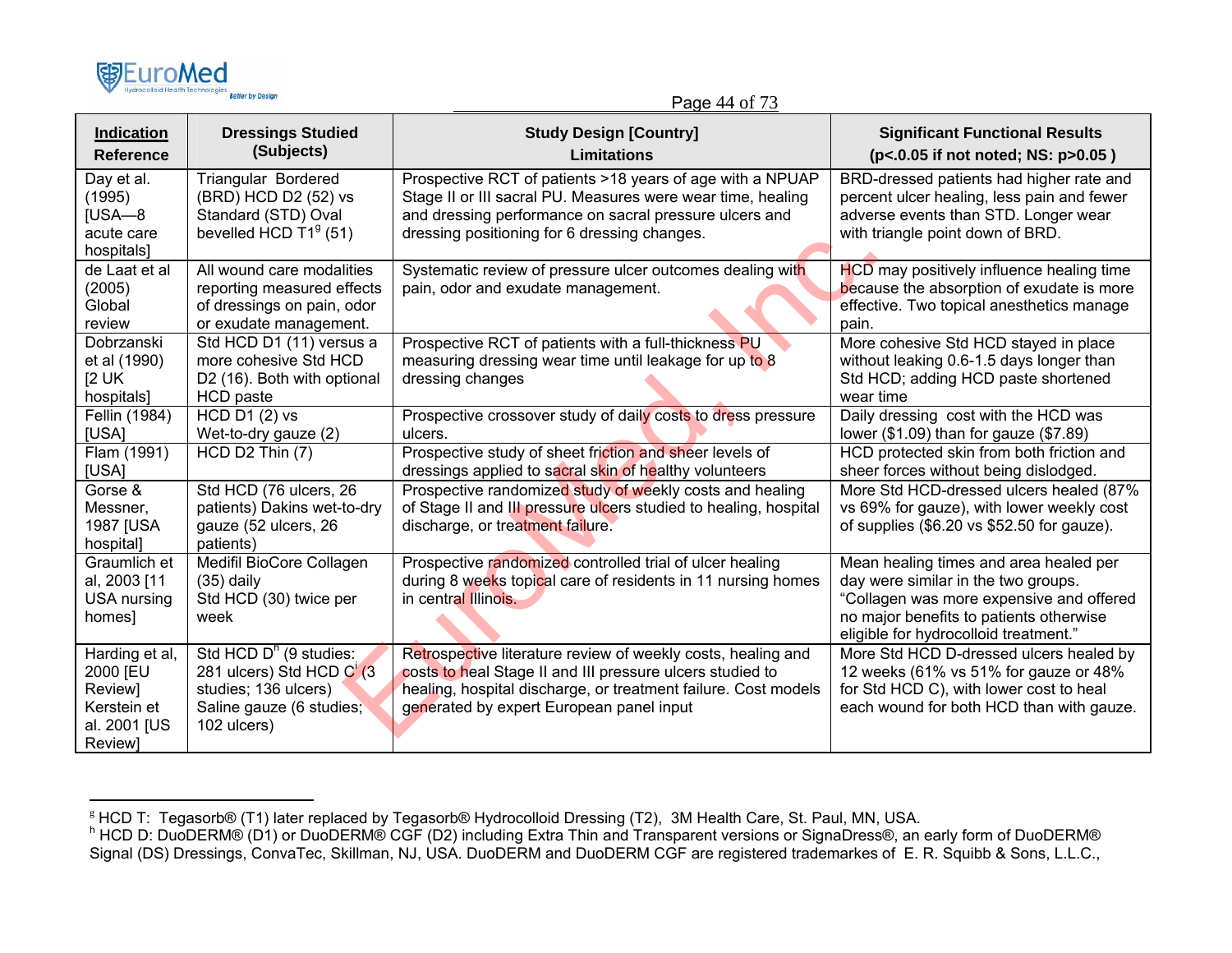| 国EuroMed                         |                         |
|----------------------------------|-------------------------|
| Hydrocolloid Health Technologies | <b>Better by Design</b> |

| Page 45 of 73 |  |  |
|---------------|--|--|
|               |  |  |

| Indication<br><b>Reference</b>                                          | <b>Dressings Studied</b><br>(Subjects)                                                                  | <b>Study Design [Country]</b><br>Limitations                                                                                                                                                                                      | <b>Significant Functional Results</b><br>(p<.0.05 if not noted; NS: p>0.05)                                                                                                            |
|-------------------------------------------------------------------------|---------------------------------------------------------------------------------------------------------|-----------------------------------------------------------------------------------------------------------------------------------------------------------------------------------------------------------------------------------|----------------------------------------------------------------------------------------------------------------------------------------------------------------------------------------|
| Hollisaz et al.<br>(2004) [Iran]                                        | Std HCD D (31 ulcers)<br>Phenytoin cream (PC: 30)<br>Simple gauze (SG: 31)                              | Prospective RCT of 83 young paraplegic men with Stage I or<br>Il pressure ulcers dressed for 8 weeks in long term care<br>units. Measure was percent healed at 8 weeks.                                                           | Regardless of site or stage, HCD healed<br>more than other groups. HCD:75%; PC:<br>40% (p<0.01) and SD 27% (p<0.005).                                                                  |
| Hondé et al.<br>(1994)<br>[France]                                      | STD HCD C (84)<br>Copolymer membrane (84)                                                               | Prospective multicenter 8-week RCT of patients hospitalized<br>with a Shea Stage II to IV pressure ulcer measuring percent<br>healed and Kaplan-Meier estimates of healing time.                                                  | NS difference in % healed. Healing time<br>was 32 days for membrane or 38 days for<br>$HCD$ C (p=0.044)                                                                                |
| Ohura (2005)<br>[Japan]                                                 | STD HCD D2 (7)<br>Hydropolymer (7)<br>Hydrofoam (7)                                                     | Prospective in-vitro study measured coefficient of friction<br>between the outer dressing layer and fabric, adhesiveness<br>between the inner dressing layer and skin, as well as<br>transmission of shear force by the dressing. | Lowest coefficient of static friction for HCD<br>$(0.48)$ ; or 1.01 for hydropolymer, 0.72 for<br>hydrofoam. Lowest shear transmission for<br>hydrofoam.                               |
| Seaman et<br>al, 2000.<br>[USA, home<br>care]                           | Std HCD D2 with signal for<br>dressing change (17)<br>versus Std bevelled HCD<br>C+ without signal (18) | Prospective study of healing and ease of teaching, ease of<br>use of treatments on Stage II and III pressure ulcers in home<br>care patients for 5 dressing changes or until healing<br>occurred.                                 | 35% of HCD D2 protocol wounds healed<br>versus 6% of HCD C+ wounds ( $\alpha$ <0.04).<br>Both were rated high on ease of use and<br>ease of teaching non-professional<br>caregivers.   |
| Seeley et al<br>(1999) [USA]                                            | Std HCD D2 (20)<br>Adhesive Hydrocellular<br>foam $(20)$                                                | Prospective controlled study of healing, pain, odor, speed of<br>dressing changes and ease of dressing use on patients with<br>Stage II or III pressure ulcers                                                                    | Median healing time was 17 days for HCD<br>and 32 days for foam. Greater ease of use<br>and speed of dressing change for foam.                                                         |
| Shannon &<br><b>Miller, 1988</b><br><b>IUSA</b><br>hospital]            | HCD D1 (2) versus<br>Gauze + A&D Ointment®<br>(2)                                                       | Prospective study of healing and costs per week of<br>treatments on matched pressure ulcers on spinal cord-injury<br>patients hospitalized for 3 or 6 weeks.                                                                      | Healing rates were similar, but there was<br>less recurrence and lower costs per week<br>with HCD (\$6.46 vs \$18.46 for gauze.                                                        |
| Xakellis &<br>Chrischilles,<br>1992 [USA<br>long-term<br>care facility] | HCD D2 (18) versus<br>wet-to-moist gauze (21)                                                           | Prospective university-based randomized parallel-group<br>study of healing, skin condition and cost of 6 months<br>treatment in a long term care facility                                                                         | Median time to healing 9 days for HCD vs<br>11 days for gauze (p<0.12). Less total cost<br>to endpoint for HCD, for which p=0.04 if<br>calculations used appropriate national<br>wages |
|                                                                         | Psoriasis or other inflammatory conditions                                                              |                                                                                                                                                                                                                                   |                                                                                                                                                                                        |
|                                                                         |                                                                                                         |                                                                                                                                                                                                                                   |                                                                                                                                                                                        |

Princeton, NJ, USA. DuoDERM and DuoDERM CGF are also respectively called Granuflex and Granuflex E or DuoActive and DuoActive E in some countries.

<sup>i</sup> HCD C: Comfeel® Ulcus (C1) or Comfeel® Ulcer Dressing (C2) also marketed as RepliCare® in some countries or Comfeel® Plus (C+) Dressings. Comfeel is a trademark of Coloplast Corp, Humlebaek, Denmark. RepliCare is a trademark of T.J. Smith & Nephew, Inc, Hull, UK.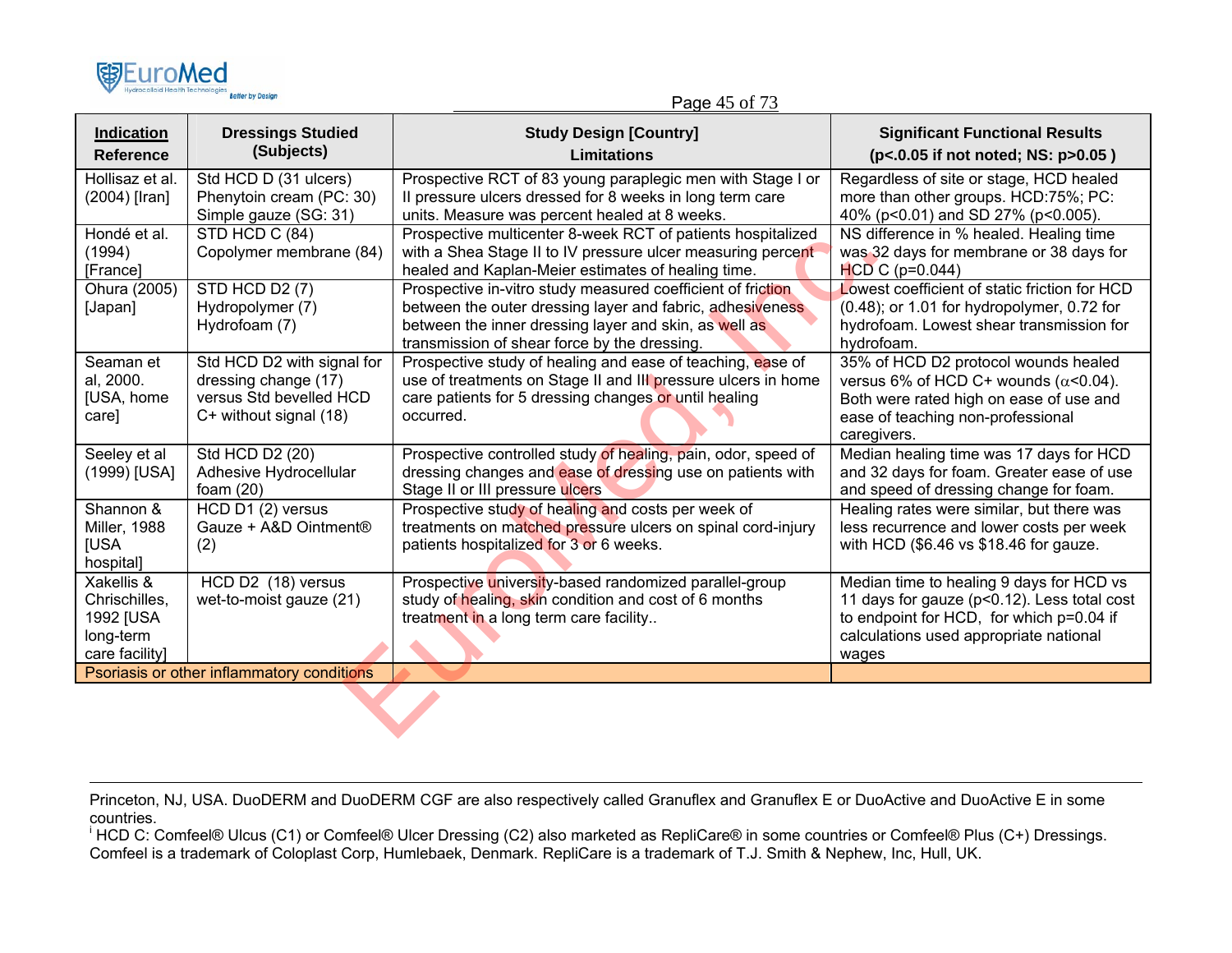| 嘲EuroMed                                            | <b>Retter by Design</b>                                                                                                                   | Page 46 of 73                                                                                                                                                                                                                                                                                             |                                                                                                                                                                                                                                                                                                         |
|-----------------------------------------------------|-------------------------------------------------------------------------------------------------------------------------------------------|-----------------------------------------------------------------------------------------------------------------------------------------------------------------------------------------------------------------------------------------------------------------------------------------------------------|---------------------------------------------------------------------------------------------------------------------------------------------------------------------------------------------------------------------------------------------------------------------------------------------------------|
| <b>Indication</b><br><b>Reference</b>               | <b>Dressings Studied</b><br>(Subjects)                                                                                                    | <b>Study Design [Country]</b><br><b>Limitations</b>                                                                                                                                                                                                                                                       | <b>Significant Functional Results</b><br>(p<.0.05 if not noted; NS: p>0.05)                                                                                                                                                                                                                             |
| Gottlieb et al.<br>(1990) [USA]                     | Thin HCD D2 (10);<br>UVB(6)<br>Methotrexate® (1);<br>Anthralin <sup>®</sup> (1);<br>Etretinate/psoralin/UVA (2)                           | Prospective blinded same-patient Thin HCD site for all 10<br>patients receiving the last 4 treatments elsewhere on the<br>patient's body with similar plaque. Thickness, scale and<br>erythema of psoriatic plaques were rated blind to treatment.<br>weekly for 10 weeks of treatment.                   | After 2 weeks the scale and thickness of<br>psoriatic plaques dressed with the HCD<br>was reduced and remained so for the rest<br>of the study. Also hyperproliferative cell<br>markers were reduced versus controls.                                                                                   |
| Kragballe &<br>Larson<br>(1991)<br>[Netherlands]    | Thin HCD D2 (every 3rd<br>day: 19); Thin HCD D2+1%<br>triamcinolone acetonide<br>(TACA) (19)<br>Clobetasol propionate<br>twice daily (19) | Prospective randomized open study of localized palmo-<br>plantar pustulosis treated for 4 weeks                                                                                                                                                                                                           | More complete clearance of the psoriasis<br>with HCD + TACA (63%) every third day<br>than with Clobetasol propionate .05%<br>cream twice daily.                                                                                                                                                         |
| Van de<br>Kerkhof et al.<br>(1994)<br>[Netherlands] | Std HCD D2 (40)<br>Std HCD D2 + 1% TACA<br>(40)<br>Porous transparent film +<br>1% TACA (40)<br>1% TACA lotion (40)                       | Prospective blinded weekly comparison of psoriasis<br>symptom intensity; scaling, induration, and erythema, with all<br>four treatments applied to matched sites on each patient for<br>6 weeks.                                                                                                          | HCD with or without triamcinolome<br>acetonide (TACA) were the only two<br>treatments which reduced all 3 measures of<br>psoriasis from week 1 onward. The porous<br>transparent film failed to reduce scaling.                                                                                         |
|                                                     | Radiation induced hyperkeratosis                                                                                                          |                                                                                                                                                                                                                                                                                                           |                                                                                                                                                                                                                                                                                                         |
| Petersen et<br>al. (1991)<br>[Denmark]              | Curettage + HCD D1 (14)<br>Curettage alone (15)                                                                                           | Prospective randomized blind evaluation of pain and efficacy<br>in reducing radiation-induced plantar hyperkeratoses.                                                                                                                                                                                     | Curettage + HCD reduced pain and<br>hyperkeratosis size vs Curettage alone.<br>Total healing occurred in 86% of wounds<br>dressed with HCD vs 47% without (p<.07).                                                                                                                                      |
| <b>Scars</b>                                        |                                                                                                                                           |                                                                                                                                                                                                                                                                                                           |                                                                                                                                                                                                                                                                                                         |
| Phillips et al,<br>(1996) [USA]                     | Thin HCD D2 (10)<br>Moisturizing cream (10).<br>(9 hypertrophic scars and<br>1 keloid in each group)                                      | Prospective RCT evaluating scar size, volume, color ratings<br>on Vancouver scale, patient reported pain and itching on<br>Visual Analog Scale, transcutaneous oxygen tension during<br>8 weeks of treatment and at 1 month after last treatment.<br>Evaluating physician was blinded to treatment group. | Scar itching ( $p=0.03$ ) and pain ( $p=0.08$ )<br>decreased and pliability increased 10%<br>during two months use of both topical<br>modalities. There was no change in<br>physical parameters of the scars in either<br>group. Effects of both modalities were NS<br>different on any scar parameter. |
| Scleroderma ulcers                                  |                                                                                                                                           |                                                                                                                                                                                                                                                                                                           |                                                                                                                                                                                                                                                                                                         |
| Milburn et al.<br>(1989) [UK]                       | Std HCD D1(10) matched<br>sites to: Dry gauze, daily<br>soaks (10)                                                                        | Prospective paired-comparison study of matched, same<br>patient scleroderma ulcers of the hand                                                                                                                                                                                                            | Faster healing and more pain relief in the<br>HCD - dressed ulcers versus dry gauze<br>dressings with daily soaks.                                                                                                                                                                                      |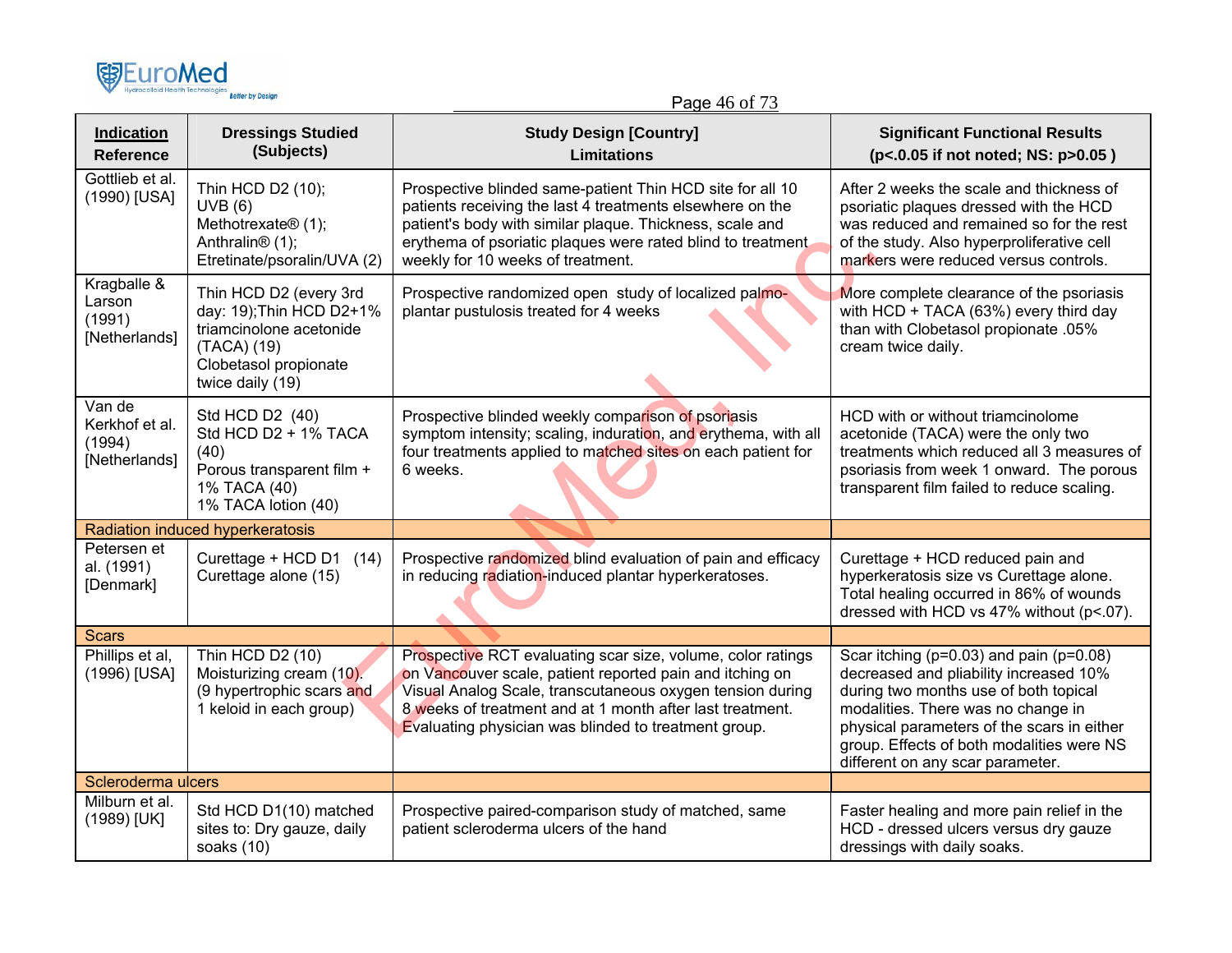

Page 47 of 73

| <b>Indication</b><br><b>Reference</b>      | <b>Dressings Studied</b><br>(Subjects)                                                                                                                                         | <b>Study Design [Country]</b><br><b>Limitations</b>                                                                                                                                                                                       | <b>Significant Functional Results</b><br>(p<.0.05 if not noted; NS: p>0.05)                                                                                                                                                                                                          |
|--------------------------------------------|--------------------------------------------------------------------------------------------------------------------------------------------------------------------------------|-------------------------------------------------------------------------------------------------------------------------------------------------------------------------------------------------------------------------------------------|--------------------------------------------------------------------------------------------------------------------------------------------------------------------------------------------------------------------------------------------------------------------------------------|
| <b>Venous ulcers</b>                       |                                                                                                                                                                                |                                                                                                                                                                                                                                           |                                                                                                                                                                                                                                                                                      |
| Arnold &<br>Stanley<br>(1994) [USA,<br>UK1 | Std HCD D2 (35)<br>Bismuth tribromophenate<br>ointment-impregnated<br>gauze (35)                                                                                               | Prospective, randomized, blind evaluation, controlled<br>comparison of dressings under compression on venous leg<br>ulcers in United States and United Kingdom leg ulcer clinic<br>settings                                               | More pain relief with HCD-dressed ulcers.<br>71% of HCD group healed and 43% of<br>gauze group, both during an average of 7.2<br>weeks (NS). Mean HCD time to healing<br>was 7.1 weeks or 8.2 weeks for gauze (NS)                                                                   |
| <b>Burton</b><br>(1994) [US,<br>UK]        | Std HCD D1 or D2 (5<br>studies: 181 subjects)<br>Std HCD C (1 study: 30<br>subjects)<br>Gauze or Unna's boot (3<br>studies: 54 subjects)                                       | Review of venous ulcer studies using compression and<br>reporting healing times and/or % wound contraction per<br>week and summary of protocol of care and infection rates<br>experienced in Duke University ambulatory leg ulcer clinic. | Infections noted at 1% of weekly dressing<br>changes despite heavy colonization.<br>Healing review:<br>HCD D family: 50% healed in 12 weeks to<br>82% healed in 50 days.<br>HCD C: 43% healed in 12 weeks<br>Gauze/Unna's boot: 23-43% healed in 12<br>weeks.                        |
| Caprio et al.<br>(1994) [Italy]            | Std HCD D2 (49)<br>Collagen Dressing (49)                                                                                                                                      | Multicenter, prospective randomized controlled, blind<br>evaluation study of venous leg ulcers in Italy conducted in<br>1992                                                                                                              | Std HCD D2 was associated with 50%<br>faster healing and 48% longer wear time<br>than collagen; and was more cost effective                                                                                                                                                          |
| Charles et al<br>(2002) [UK]               | Std HCD D2<br>Std HCD C<br>Foam dressing                                                                                                                                       | Prospective RCT of venous ulcer patients treated for 12<br>weeks with accompanying compression short-stretch<br>bandage. Pain, healing and ease of use were measured.                                                                     | NS differences among dressing groups on<br>any measure.                                                                                                                                                                                                                              |
| Cordts et al,<br>(1992) [USA]              | Std HCD D2 + a self-<br>adherent compression<br>wrap $(30)$<br>Unna Boot (30)                                                                                                  | Prospective, randomized, blind evaluation, controlled study<br>of well-documented venous leg ulcers dressed in an<br>outpatient clinic for 12 weeks.                                                                                      | HCD primary dressing under compression<br>permitted 2.5 times faster reduction in %<br>wound area, NS due to large variance in<br>Unna Boot subjects. Patients rated HCD<br>protocol higher on comfort, cosmesis and<br>adhesion than Unna's Boot compression.                       |
| Greguric et<br>al. (1994)<br>[Croatia]     | Std HCD D2 + two layers<br>of tubular compression<br>bandages (55)<br>Conventional magnesium<br>sulfate paste with gauze +<br>double layer elastic<br>compression bandage (55) | Open controlled, prospective parallel group study of venous<br>ulcers for 10 dressing changes at 2 dermatology hospital<br>clinics                                                                                                        | HCD-dressed ulcers healed 32 sq mm/d or<br>21 sq mm/d for gauze. 50% epithelization<br>was achieved in 6 visits for HCD or in 10<br>visits for gauze. 3 healed in HCD group, 0<br>in gauze group. HCD permitted less<br>discomfort and longer intervals between<br>dressing changes. |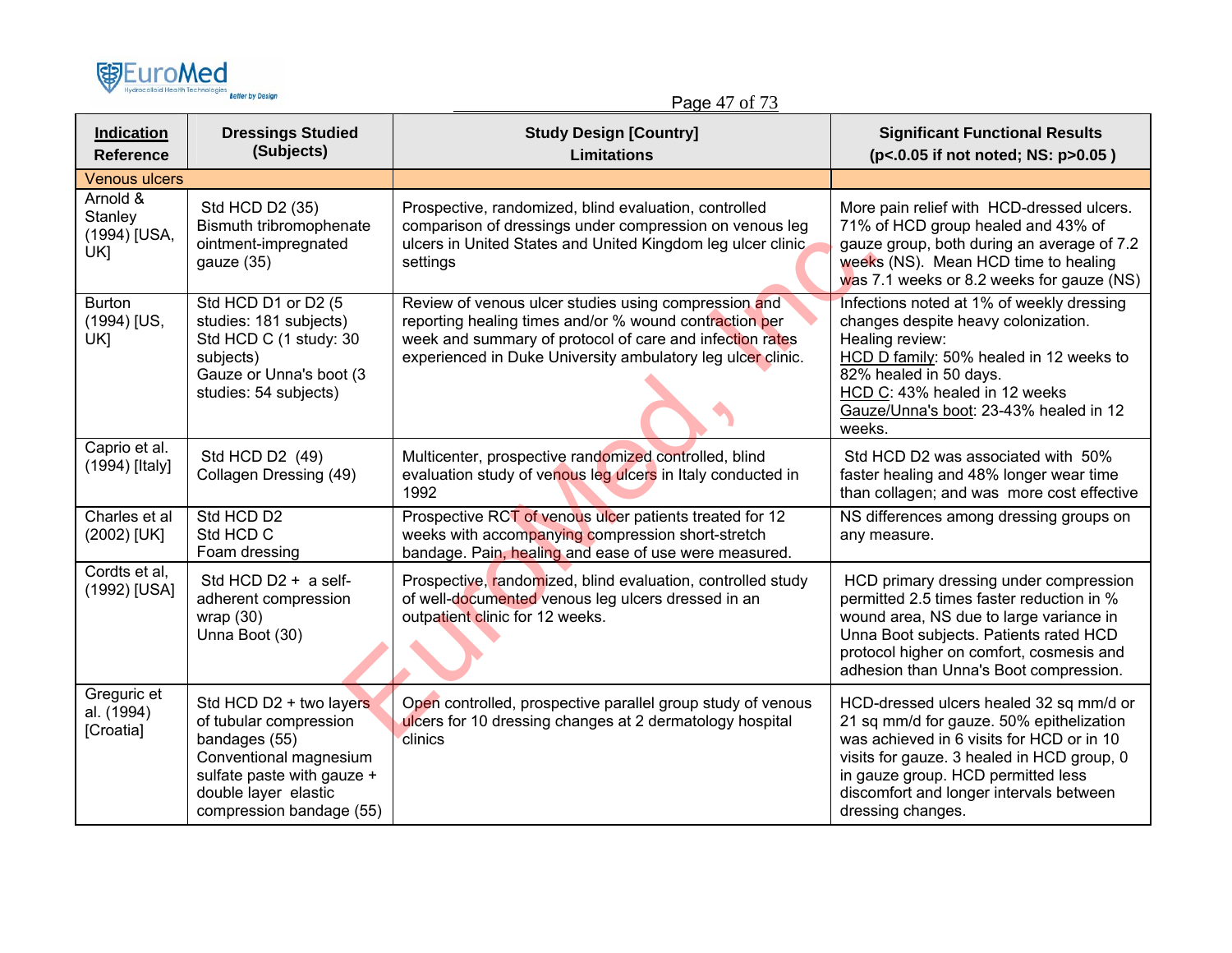

Page 48 of 73

| <b>Indication</b><br><b>Reference</b>            | <b>Dressings Studied</b><br>(Subjects)                                                                                                                                                                               | <b>Study Design [Country]</b><br><b>Limitations</b>                                                                                                                                                                                                                                                                                                            | <b>Significant Functional Results</b><br>(p<.0.05 if not noted; NS: p>0.05)                                                                                                                                                                           |
|--------------------------------------------------|----------------------------------------------------------------------------------------------------------------------------------------------------------------------------------------------------------------------|----------------------------------------------------------------------------------------------------------------------------------------------------------------------------------------------------------------------------------------------------------------------------------------------------------------------------------------------------------------|-------------------------------------------------------------------------------------------------------------------------------------------------------------------------------------------------------------------------------------------------------|
| Handfield-<br>Jones et al<br>(1988) [UK]         | Std HCD D1 (8 patients<br>with 10 ulcers randomly<br>assigned to start with<br>either HCD or paraffin<br>gauze then crossed over.                                                                                    | Prospective randomized cross-over study for 3 weeks, with<br>cross over to other dressing for 3 weeks. Measures were<br>area reduction, clinical infection or bacterial counts.                                                                                                                                                                                | HCD group had 22% ulcer area<br>reduction/week compared with 17% for<br>gauze: NS. Higher bacterial counts with<br>HCD were not associated with delayed<br>healing. No clinical infections were seen.                                                 |
| Koksal &<br><b>Bozkurt</b><br>(2003)<br>[Turkey] | STD HCD C + medical<br>elastic compression<br>stocking (30)<br>Unna's Boot (30)                                                                                                                                      | Prospective controlled study of venous ulcer patients visiting<br>an ambulatory clinic. Measures included healing rate, time<br>and patient-reported pain during wear and on dressing<br>removal, ease of use and time spent changing dressings.                                                                                                               | HCD+ elastic stocking was rated better on<br>pain during application and at home and<br>ease of use. NS difference in healing or<br>other parameters.                                                                                                 |
| Kreuger et<br>al. (1995)<br>[USA]                | Std HCD D2 (7)<br>Std HCD C (7)                                                                                                                                                                                      | Prospective blind evaluation, controlled study of venous<br>ulcers randomized to either dressing for 2 weeks then 2-<br>week cross over to other dressing                                                                                                                                                                                                      | HCD D exudate significantly increased<br>proliferation of human keratinocytes<br>showing that it contained natural growth<br>factors. HCD C exudate did not.                                                                                          |
| Lindholm<br>(1995)<br>[Sweden]                   | Std HCD D1 (changed<br>when needed or once a<br>week (15); or wet-to-dry<br>saline gauze changed<br>twice a day (15)                                                                                                 | Prospective RCT comparing wound pain and all costs to<br>reduce wound area by 1 percent for the two dressing<br>groups during 6 weeks treatment (1234 dressing changes) in<br>the primary care setting.                                                                                                                                                        | There was less pain ( $p < .0.003$ ) at a lower<br>total cost of care (p<0.009) and a lower<br>cost to achieve each percent reduction of<br>leg ulcer area in the HCD group (p=0.026)<br>than in subjects dressed with gauze.                         |
| Lyon et al<br>(1998) [USA]                       | Oral 250 mg/day (TxA2l)<br>thromboxane-A2 inhibitor<br>(83) or Placebo (81)<br>HCD D2 dressing, plus<br>alginate primary if needed<br>to manage high exudate.<br>Compression: Unna boot<br>with added elastic layer. | Multicenter, prospective blind RCT for 12 weeks of chronic<br>long duration (27 month average duration) venous ulcers in<br>outpatient clinics. Subjects visited the ambulatory care clinic<br>for their once weekly dressing and compression changes.<br>Primary measures were percent healed at 12 weeks and<br>time to heal.                                | At 12 weeks 55% of TxA2I and 54% of<br>placebo patients healed. Median time to<br>healing 9.6 weeks for Ifetroban patients,<br>11.0 weeks for placebo. (NS).                                                                                          |
| Moffat (1992)<br>[UK]                            | Std HCD C (30)<br>Nonadherent gauze (30)<br>Both with compression                                                                                                                                                    | Prospective RCT of chronic non-healing leg ulcers studied to<br>healing or 12 weeks, whichever came first. Primary measure<br>was % of patients healed in 12 weeks                                                                                                                                                                                             | HCD: 43% healed in 12 weeks<br>Gauze: 23% healed in 12 weeks                                                                                                                                                                                          |
| Mulder et al.<br>(1993) [US,<br>UK]              | Std HCD D1 under Unna<br>Boot plus an elastic<br>compression wrap (9)<br>Same treatment without<br>the HCD $(10)$                                                                                                    | Randomized blind evaluated, prospective controlled study of<br>venous ulcers evaluated in an outpatient clinic before and<br>after one week with dressing and compression in place.<br>Autolysis was rated histologically as pericapillary fibrin cuff<br>thickness. Angiogenesis was rated as capillary frequency in<br>appropriately stained ulcer biopsies. | Reduction of deep and shallow pericapillary<br>fibrin cuffs was seen in 40% of the group<br>without HCD or 89% of the group with HCD<br>(p<0.04). There were no other histological<br>differences or differences in healing<br>measured by planimetry |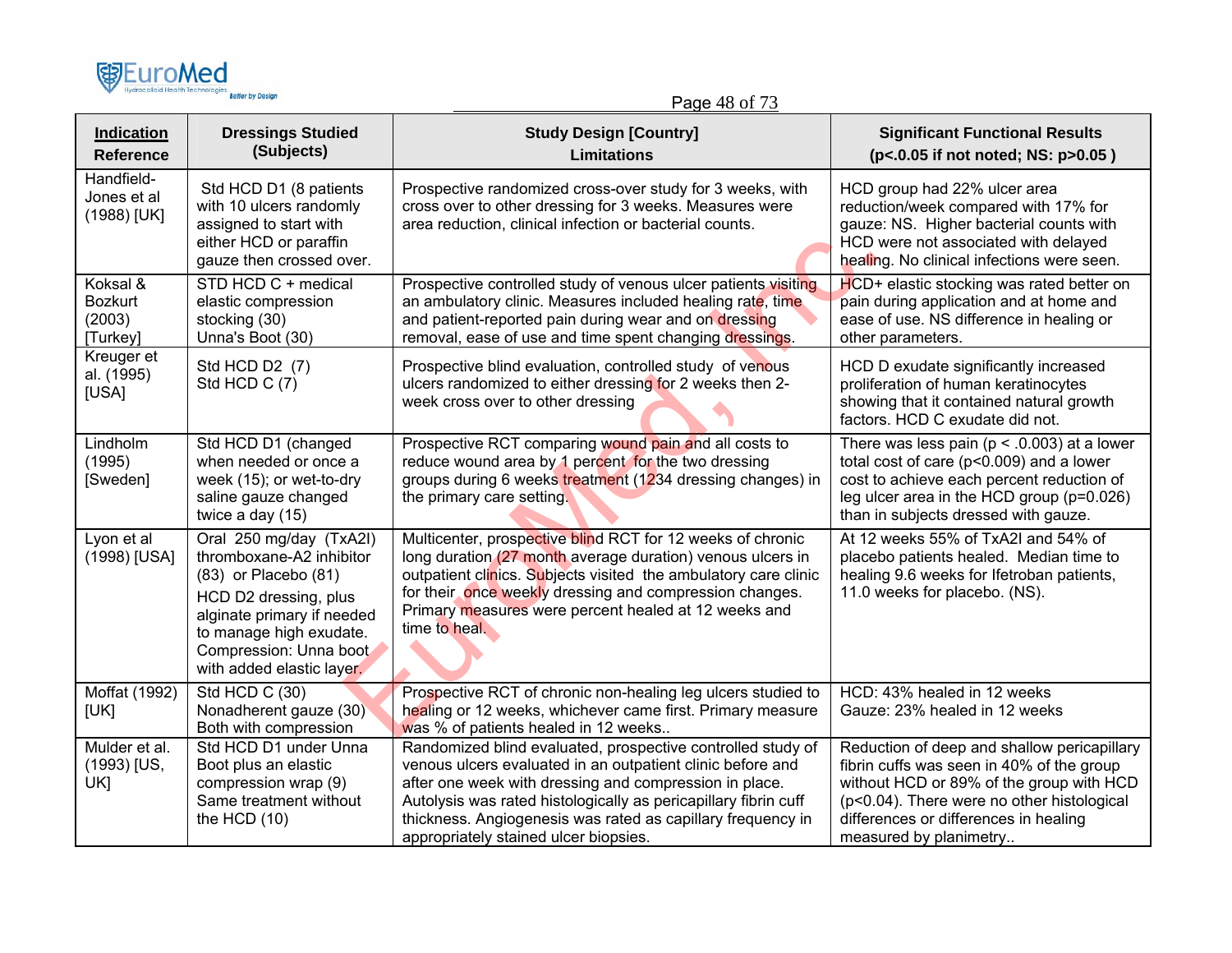

Page 49 of 73

| <b>Indication</b><br><b>Reference</b>           | <b>Dressings Studied</b><br>(Subjects)                                                                                                                                                                      | <b>Study Design [Country]</b><br>Limitations                                                                                                                                                                                                                                                                                            | <b>Significant Functional Results</b><br>(p<.0.05 if not noted; NS: p>0.05)                                                                                                                                                                                                                                                                                                            |
|-------------------------------------------------|-------------------------------------------------------------------------------------------------------------------------------------------------------------------------------------------------------------|-----------------------------------------------------------------------------------------------------------------------------------------------------------------------------------------------------------------------------------------------------------------------------------------------------------------------------------------|----------------------------------------------------------------------------------------------------------------------------------------------------------------------------------------------------------------------------------------------------------------------------------------------------------------------------------------------------------------------------------------|
| Nelson et al.<br>(2007) [UK]                    | 1. 1-layer Adhesive<br>Compression Bandage (100)<br>2. 4-layer: orthopedic wool,<br>crepe, and elastic bandage<br>Within groups 1 and 2 HCD<br>or knitted viscoses were<br>randomized primary<br>dressings. | RCT using a 2 x 3 factorial design. Single-layer versus multi-layer<br>compression combined with comparisons of hydrocolloid versus<br>knitted viscose dressing and Pentoxifylline versus placebo. Healing<br>was measured from tracings every 4 weeks, which may not have<br>been able to detect subtle healing differences.           | 49% healed in 6 months in group 1 as compared<br>to 67% in group 2 ( $p = 0.009$ ). No interaction<br>between drug, compression bandages and<br>dressings. Viscose healed 58%; hydrocolloid<br>dressing healed 57% ( $p = 0.88$ ). Pentoxifylline<br>healed 62% vs 53% for placebo. Significant only<br>with Cox regression analysis: relative risk of<br>healing $1.4$ (CI = 1.0-2.0) |
| O'Donnell<br>(2006)<br>[Global<br>review]       | Systematic review<br>including: HCD studies by:<br>Charles, Limova, Koksal,<br>Thomas                                                                                                                       | A review of 20 RCTs involving 1820 VU included trials too<br>heterogeneous for a meta-analysis on dressings (8 trials,<br>867 patients)                                                                                                                                                                                                 | Two dressing studies, including one<br>comparison of 2 HCDs, led to author's<br>conclusion that HCD dressings may<br>significantly affect healing.                                                                                                                                                                                                                                     |
| Ohlsson et<br>al. (1994)<br>[Sweden]            | Std HCD D1 + short<br>stretch compression<br>bandage (15); Saline<br>gauze + short stretch<br>compression bandage (15)                                                                                      | Prospective, randomized, comparative study of venous leg<br>ulcers in a Swedish primary health care center, measuring<br>healing, pain and costs of care during 6 weeks.                                                                                                                                                                | Area reduction was 51% for HCD D1 or<br>19% for gauze-dressed ulcers (p= 0.16)<br>(NS). HCD D1 reduced ulcer pain vs<br>gauze. Daily wound care costs with HCD<br>D1 were less than half those with gauze.                                                                                                                                                                             |
| Palfreyman<br>et al. (2007)<br>Global<br>review | Std HCD (397)<br>Low adherent dressings<br>(mainly hydrogels,<br>alginates, foams (395)                                                                                                                     | Systematic review of 9 trials comparing HCD dressings to<br>advanced dressings for effects on venous ulcer healing.<br>Gauze dressings were not compared to HCD for venous<br>ulcer healing effects.                                                                                                                                    | Current evidence does not show HCD more<br>effective than low adherent dressings used<br>beneath compression (46% healed with<br>HCD; 44.5% with low-adherent dressings)                                                                                                                                                                                                               |
| Phillips et al.<br>(1994) [USA]                 | Std HCD D1 or D2 (12<br>chronic wound patients<br>dressed for mean of 10<br>weeks)<br>Non-hydrocolloid, e.g.<br>gauze, alginate (10 similar<br>patients)                                                    | Retrospective histological evaluation of routine biopsies<br>including margin and base of chronic wound beds, stained<br>with eosin and hematoxylin. Epidermal, dermal and<br>subcutaneous tissues were rated by two<br>dematophathologists blinded to dressing for inflammation,<br>foreign body reactions, scar, edema or inclusions. | No differences were seen between<br>hydrocolloid and non-hydrocolloid dressed<br>wounds. Granulation tissue, seen in all<br>specimens contained no cavities,<br>eosinophilic inclusions, polarizable material<br>or multinucleated giant cells. NS histology<br>difference was seen between the groups.                                                                                |
| Robinson<br>(1988) [UK]                         | Std HCD D1 (72)<br>Zinc paste bandage (61)<br>Both groups compressed<br>with an elastic shaped<br>tubular bandage                                                                                           | Prospective, randomized controlled study of only dressing<br>costs per square cm of venous ulcer healing in the<br>community setting in the UK.                                                                                                                                                                                         | At each dressing change the HCD healed<br>63 cm <sup>2</sup> at a cost of £4.42/cm <sup>2</sup> or 43 cm <sup>2</sup> for<br>zinc paste ( $p<0.05$ ) at a cost of £3.75 (NS).<br>Allergic reactions forced withdrawal of 4<br>zinc-paste bandage patients and none for<br>the HCD group                                                                                                |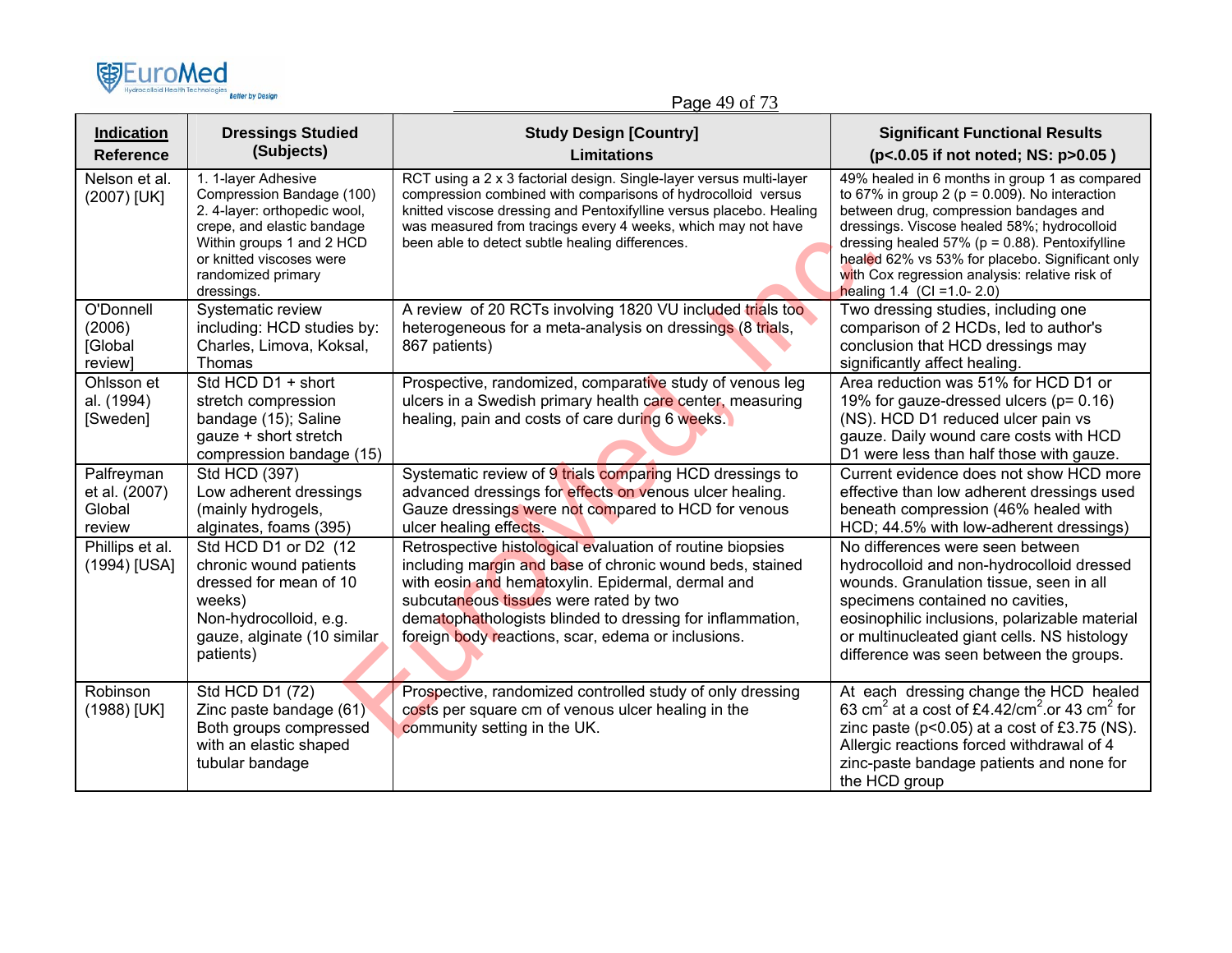

## Page 50 of 73

| Indication<br><b>Reference</b>                     | <b>Dressings Studied</b><br>(Subjects)                                                                                                        | <b>Study Design [Country]</b><br><b>Limitations</b>                                                                                                                                                                                                                | <b>Significant Functional Results</b><br>(p<.0.05 if not noted; NS: p>0.05)                                                                                                                                                                                                                                                        |
|----------------------------------------------------|-----------------------------------------------------------------------------------------------------------------------------------------------|--------------------------------------------------------------------------------------------------------------------------------------------------------------------------------------------------------------------------------------------------------------------|------------------------------------------------------------------------------------------------------------------------------------------------------------------------------------------------------------------------------------------------------------------------------------------------------------------------------------|
| Robinson<br>(1992) [UK]                            | Std HCD D2 (26)<br>Std HCD D1 (30)<br>(both with compression)                                                                                 | Prospective, randomized, comparative study of healing and<br>cost effectiveness (dressing costs to heal each cm <sup>2</sup> of area<br>of venous ulcers dressed in a community clinic in the UK.                                                                  | HCD D2 had longer wear time, lower cost<br>and healed more ulcer area per day of<br>treatment than HCD D1. More withdrawals<br>due to leakage for HCD D1.                                                                                                                                                                          |
|                                                    | <b>Acute or Chronic: Varying Etiologies</b>                                                                                                   |                                                                                                                                                                                                                                                                    |                                                                                                                                                                                                                                                                                                                                    |
| <b>Baxter</b><br>(2000) [UK]                       | Thin HCD D2<br>Thin HCD T                                                                                                                     | Prospective comparative evaluation of ease of application,<br>removal, conformability, patient comfort and safety on all<br>wound care patients.                                                                                                                   | Pain reduction was reported in pressure<br>ulcers and trauma wounds.                                                                                                                                                                                                                                                               |
| Bolton et al.<br>(1996) [USA,<br>Sweden<br>Review] | Review of RCTs that<br>compared HCD D2 versus<br>gauze on pressure ulcers,<br>burns and leg ulcers                                            | Literature summary includes basic definitions of direct (e.g.<br>materials and labor) and indirect costs and cost<br>effectiveness in wound care calculated from published<br>controlled studies                                                                   | HCD was more cost effective compared to<br>gauze-based protocols of care in pressure<br>ulcers, burns and leg ulcers.                                                                                                                                                                                                              |
| Bolton (2007;<br>2000<br>[Global<br>review]        | Review tabulating results<br>of HCD, foam, film, gauze<br>dressings                                                                           | Review of controlled studies comparing healing rates of<br>pressure or venous ulcers and acute wounds dressed with<br>dressings of different moisture transmission rates.                                                                                          | HCD use was associated with fastest<br>healing. Within the category HCD, healing<br>rates differed.                                                                                                                                                                                                                                |
| Bradley et<br>al. (1999)                           | Pressure ulcers<br>HCD D or C (205)<br>Gauze (191)<br>Venous ulcers<br>HCD vs Gauze (9 trials)<br>Surgical wounds<br>No HCD results reported. | MEDLINE, EMBASE and CINAHL databases and derivative<br>references were reviewed for controlled studies reporting<br>healing efficacy and cost effectiveness of dressing effects on<br>venous or pressure ulcers or surgical wounds healing by<br>second intention. | The only statistically significant HCD<br>difference reported was 50% pressure ulcer<br>healing with HCD or 31% healed with<br>gauze. NS differences reported between<br>HCD and low adherent dressings for<br>venous ulcers or in cost effectiveness. No<br>other dressings reported an advantage<br>over HCD for any indication. |
| Chaby et al.<br>(2007)<br>[Global<br>review]       | Acute or chronic wounds<br>All modern dressings<br>including HCDs, alginates,<br>films, hydrofiber or gauze                                   | Review of MEDLINE, EMBASE and Cochrane databases<br>1990-2006 and derivative references for studies reporting<br>wound healing, pain, infection or dressing exudate<br>management, and trauma on removal or ease of use.                                           | 11 RCTs and 3 meta-analyses led to<br>conclusion that HCD were only form of<br>dressing with strong evidence of healing<br>advantage over impregnated gauze                                                                                                                                                                        |
| Fonder et al<br>(2008) [USA<br>costs]              | Std HCD D<br>Std HCD C+<br>Std HCD T                                                                                                          | Review of dressings used chronic wound care management,<br>describing advantages, disadvantages, indications and<br>estimating dressing costs to manage a 5 cm x 5 cm wound<br>for 1 week assuming dressing changes every 4 days.                                  | Estimated dressing costs ranged from \$13-<br>\$19, similar in range to foams, hydrogels or<br>alginates and higher than films.                                                                                                                                                                                                    |
| Friedman &<br>Su (1984)<br>[USA]                   | Std HCD D1 (22, 7 with<br>>1 ulcer)<br>Wet 1:32 Sweitzer's<br>Gauze (another ulcer on 7<br>of above patients)                                 | Prospective paired-comparison controlled study of 7 venous,<br>diabetic or arthritic ulcers, plus an added 15 leg ulcers<br>dressed with Std HCD D1.                                                                                                               | NS difference in healing for two treatments;<br>greater comfort with HCD, which was<br>changed once for every 10-15 gauze<br>dressing changes.                                                                                                                                                                                     |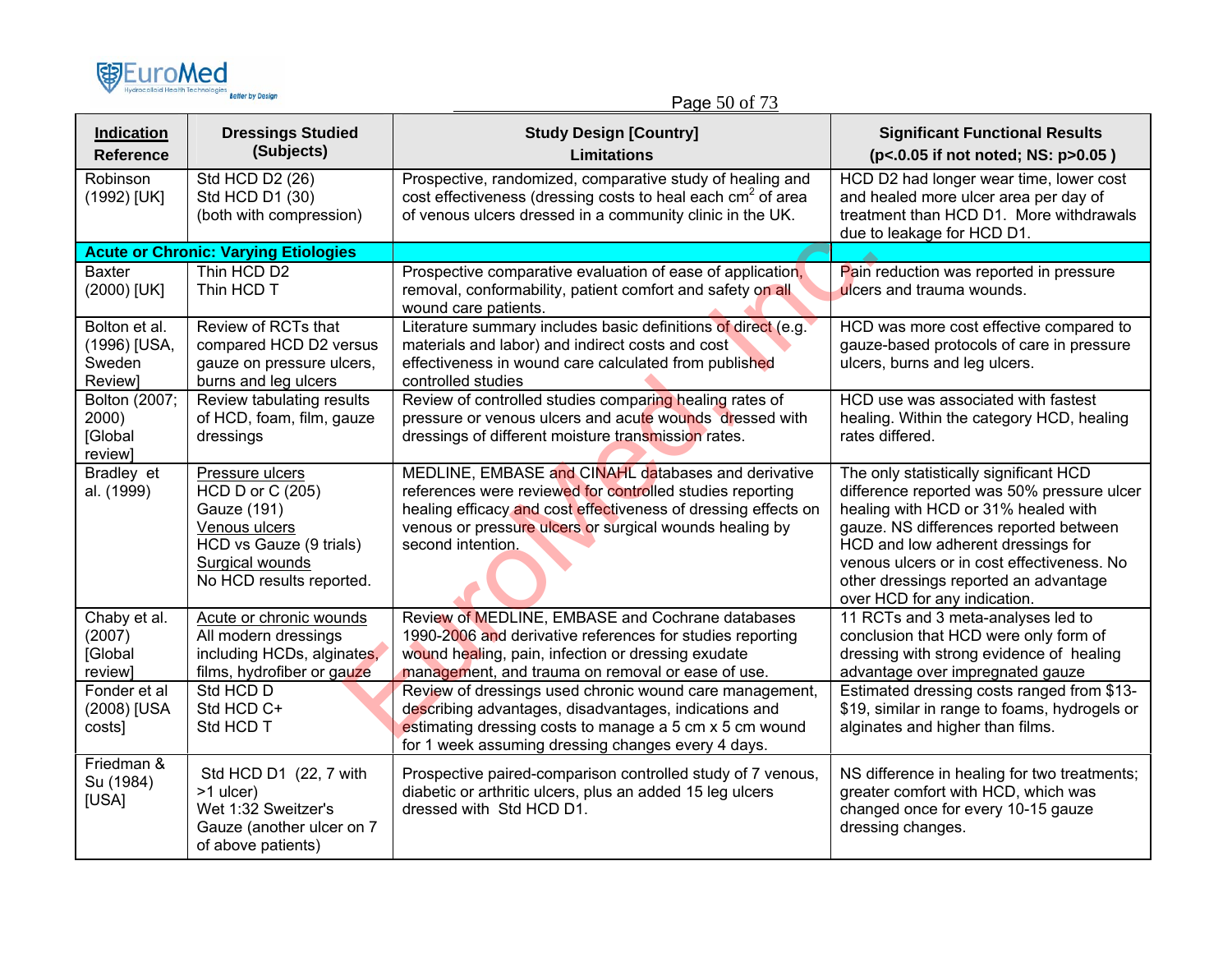

Page 51 of 73

| Indication<br><b>Reference</b>                                  | <b>Dressings Studied</b><br>(Subjects)                                                                                                                                                                                                                                | <b>Study Design [Country]</b><br><b>Limitations</b>                                                                                                                                                                                                                                                                                              | <b>Significant Functional Results</b><br>(p<.0.05 if not noted; NS: p>0.05)                                                                                                                                                                                                                                                                                                                                                        |
|-----------------------------------------------------------------|-----------------------------------------------------------------------------------------------------------------------------------------------------------------------------------------------------------------------------------------------------------------------|--------------------------------------------------------------------------------------------------------------------------------------------------------------------------------------------------------------------------------------------------------------------------------------------------------------------------------------------------|------------------------------------------------------------------------------------------------------------------------------------------------------------------------------------------------------------------------------------------------------------------------------------------------------------------------------------------------------------------------------------------------------------------------------------|
| Harding et al,<br>(2000)<br>[Europe]                            | Std HCD D (12 studies:<br>509 leg ulcers; 9 studies,<br>281 pressure ulcers) Std<br>HCD C (3 studies: 136<br>pressure ulcers); Human<br>skin construct (1 study;<br>278 leg ulcers); Tulle<br>gauze (4 studies; 205 leg<br>ulcers; 6 studies, 102<br>pressure ulcers) | Literature review and summary with analysis of healing<br>times and costs to heal venous ulcers with appropriate<br>compression or pressure ulcers with appropriate pressure off<br>loading, studied to healing or treatment failure. Cost<br>effectiveness analysis was based on a Delphi panel for<br>parameters of European clinical practice | Significantly lower costs to heal each<br>pressure ulcer with HCD D (£422) than with<br>HCD C (£643) or gauze (£2548). Similarly<br>significant results for venous ulcers: HCD D<br>(£342); gauze (£541) or Human skin<br>construct (£6741).                                                                                                                                                                                       |
| Hutchinson &<br>Lawrence<br>(1991)<br>[Global<br>review]        | Occlusive dressings: HCD,<br>films, foams or hydrogels<br>(all occlusive: 50<br>controlled studies 2064<br>wounds)<br>Gauze or impregnated<br>gauze (50 controlled<br>studies 1787 wounds)                                                                            | Systematic literature review of all controlled studies<br>comparing occlusive to non-occlusive gauze dressings that<br>reported clinical infection rates as defined by the clinical<br>signs of infection.                                                                                                                                       | HCD: 29 studies with 823 gauze-dressed<br>wounds, 1104 hydrocolloid dressed. Films:<br>16 studies with 754 gauze-dressed and<br>743 film-dressed. Foams/hydrogels: 5<br>studies: 210 gauze-dressed; 217<br>occlusively dressed. Infection rates: 5.37%<br>for gauze $3.25$ occlusive ( $p<0.001$ ).<br>Greatest differences were for ulcers or<br>donor sites. For dressing types, HCD<br>lowest: 1.9%; film: 4.4%; foam/gel: 6.0% |
| Hutchinson &<br><b>McGuckin</b><br>(1990)<br>[Global<br>review] | HCD (1351; 35 studies);<br>Occlusive films (1021; 28<br>studies); Foams (617; 12<br>studies); Non-occlusive<br>dressings (1085; 36<br>studies)                                                                                                                        | Retrospective review and meta-analysis of published<br>controlled and uncontrolled studies reporting clinically<br>infected wounds from 1962 to 1990 on occlusive dressings<br>(hydrocolloids, foams, films, gel dressings) vs non-occlusive<br>dressings (gauze or alginates)                                                                   | Infection rates were: 1.3% for HCD, 4.5%<br>for occlusive films, 2.4% for foams and<br>7.1% for non-occlusively dressed wounds<br>(p<0.001 for HCD vs non-occlusive). This<br>trend was significant for ulcers, donor sites<br>and surgical/other wounds, but not burns.                                                                                                                                                           |
| Hutchinson<br>(1994) [UK,<br>USA, NL]                           | HCD D2 (34 burns; 37<br>donor sites;37venous<br>ulcers); Impregnated<br>gauze (39 burns; 46 donor<br>sites; 41 venous ulcers);<br>SSD + HCD D2 (29 burns<br>13 donor sites; 16 venous<br>ulcers)                                                                      | Prospective randomized blind evaluated study of wound<br>microorganisms harvested at dressing application by<br>quantitative swab and clinical infections defined by the<br>classic clinical signs and symptoms of infection in donor<br>sites, venous ulcers and burns.                                                                         | Seven gauze-dressed wounds (5.38%),<br>developed clinical infections as did two<br>(1.9%) in those dressed with HCD and<br>none in the SSD + HCD group.                                                                                                                                                                                                                                                                            |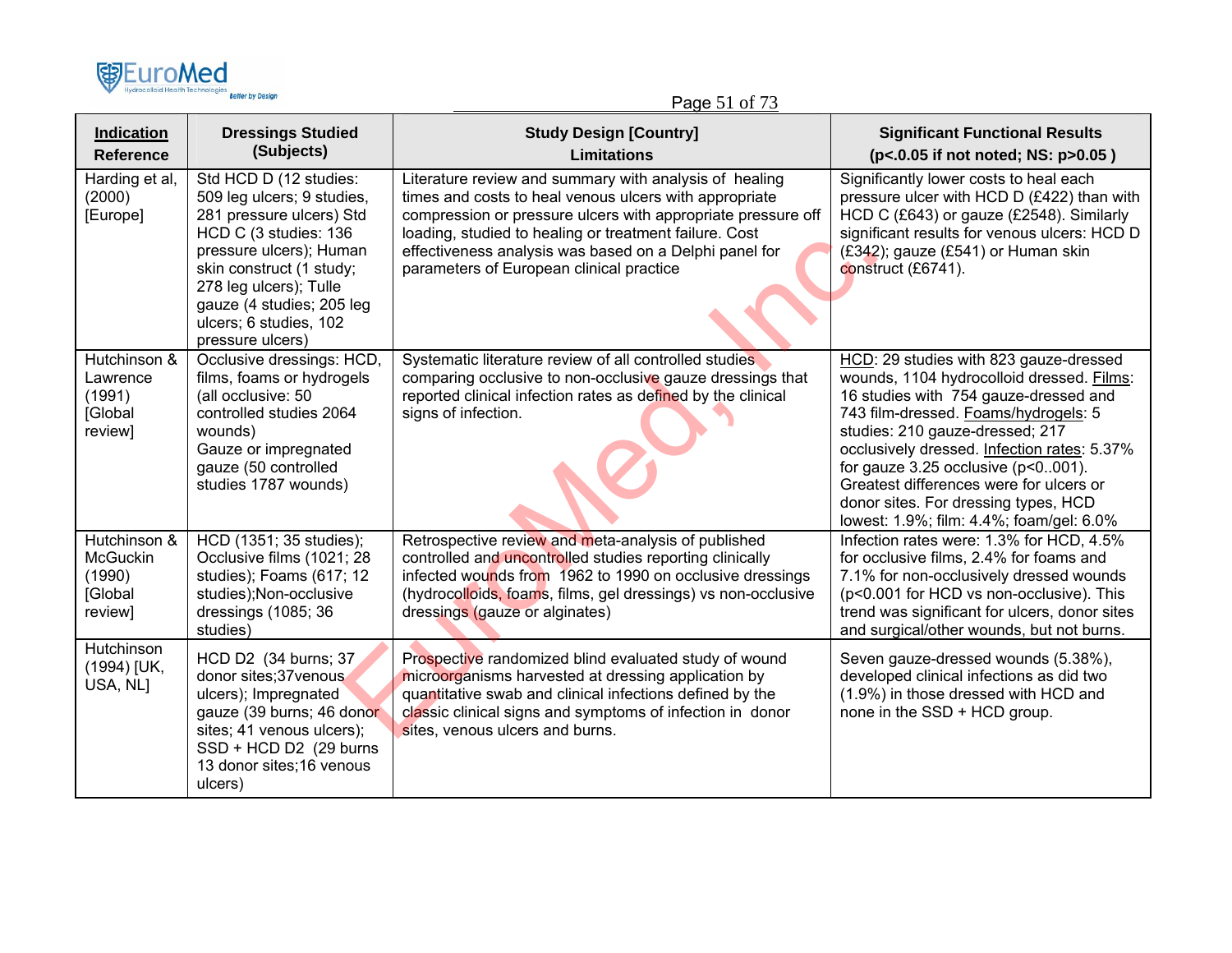

Page 52 of 73

| <b>Indication</b><br><b>Reference</b>                              | <b>Dressings Studied</b><br>(Subjects)                                                                                                                                                                                                                                                                   | <b>Study Design [Country]</b><br><b>Limitations</b>                                                                                                                                                                                                                                                                                                                                                                                                                                                                                    | <b>Significant Functional Results</b><br>(p<.0.05 if not noted; NS: p>0.05)                                                                                                                                                                                                                                                                                                                                                                                                                                                                            |  |
|--------------------------------------------------------------------|----------------------------------------------------------------------------------------------------------------------------------------------------------------------------------------------------------------------------------------------------------------------------------------------------------|----------------------------------------------------------------------------------------------------------------------------------------------------------------------------------------------------------------------------------------------------------------------------------------------------------------------------------------------------------------------------------------------------------------------------------------------------------------------------------------------------------------------------------------|--------------------------------------------------------------------------------------------------------------------------------------------------------------------------------------------------------------------------------------------------------------------------------------------------------------------------------------------------------------------------------------------------------------------------------------------------------------------------------------------------------------------------------------------------------|--|
| Kerstein et<br>al. (2001)<br>[Global<br>review, USA<br>cost basis] | Venous ulcers:<br>HCD D1 or D2 (12 studies:<br>530 ulcers); Human skin<br>construct (1 study; 130<br>ulcers); Impregnated<br>gauze (5 studies; 223<br>ulcers)<br>Pressure ulcers:<br>HCD D (9 studies: 281<br>ulcers); HCD C (3 studies;<br>136 ulcers); Impregnated<br>gauze (6 studies; 102<br>ulcers) | Retrospective literature review and summary with analysis of<br>healing times and United States-based clinical practice costs<br>to heal each type of ulcer derived from a Delphi panel of<br>chronic wound care experts estimated as the cost to<br>manage venous or pressure ulcers to healing or until<br>treatment failure. Only modalities with at least 100 subjects<br>were included in the meta-analysis on which to base cost<br>model assumptions in order to assure adequate sample size<br>for general clinical relevance. | Venous ulcers: more hydrocolloid-dressed<br>VU healed by 8 weeks (34.7%) than those<br>dressed with gauze (25.6%; p<0.05) with<br>human skin construct intermediate. HCD<br>cost least (\$1873) to heal each wound;<br>followed by gauze (\$2239) then human skin<br>construct (\$15053).<br>Pressure ulcers: More HCD D-dressed PU<br>healed at 8 or 10 weeks than gauze-<br>dressed PU or than HCD C-dressed PU at<br>12 weeks (p<0.05). HCD D cost least<br>(\$910) to heal each PU; followed by HCD C<br>(\$1267) then impregnated gauze (\$2179). |  |
| Meaume &<br>Gemmen<br>(2002)<br>[France]                           | Pressure ulcer (519) and<br>venous ulcer (843)<br>outcomes from 15 studies.                                                                                                                                                                                                                              | Literature review of clinical outcomes described in Harding<br>et al. A Delphi panel approach was applied to derive cost per<br>ulcer healed based on assumptions clinically relevant to<br>pressure and venous ulcer care in France.                                                                                                                                                                                                                                                                                                  | HCD D1 was more cost effective per<br>pressure or venous ulcer healed than<br>saline gauze, in spite of the lower cost per<br>dressing for gauze.                                                                                                                                                                                                                                                                                                                                                                                                      |  |
| Singh et al.<br>(2004)<br>[Global<br>review]                       | Combined meta-analysis<br>of Std HCD D or C-<br>dressed (431 ulcers) or<br>gauze- or conventionally<br>dressed (388 ulcers)<br>pressure or venous ulcers<br>or pilonidal cyst excisions.                                                                                                                 | A MEDLINE search to 2001 and derivative references<br>identified 83 studies comparing HCD to conventional<br>dressings on chronic wounds. Of these 12 RCTs met<br>inclusion criteria of studies published in English which<br>included only chronic wounds and clearly described time to<br>healing. Higher quality trials are encouraged with clearer<br>measures of time to healing.                                                                                                                                                 | During 12 weeks, 51% of HCD-dressed or<br>38% of conventionally-dressed wounds<br>healed (p=0.02) in a combined analysis of<br>5 pressure ulcer studies, 6 venous ulcer<br>studies and 1 pilonidal cyst excision study.<br>Odds ratio (fixed effects) of healing was<br>1.72-so 72% more ulcers completely<br>healed with HCD than with gauze dressing.                                                                                                                                                                                                |  |
|                                                                    |                                                                                                                                                                                                                                                                                                          |                                                                                                                                                                                                                                                                                                                                                                                                                                                                                                                                        |                                                                                                                                                                                                                                                                                                                                                                                                                                                                                                                                                        |  |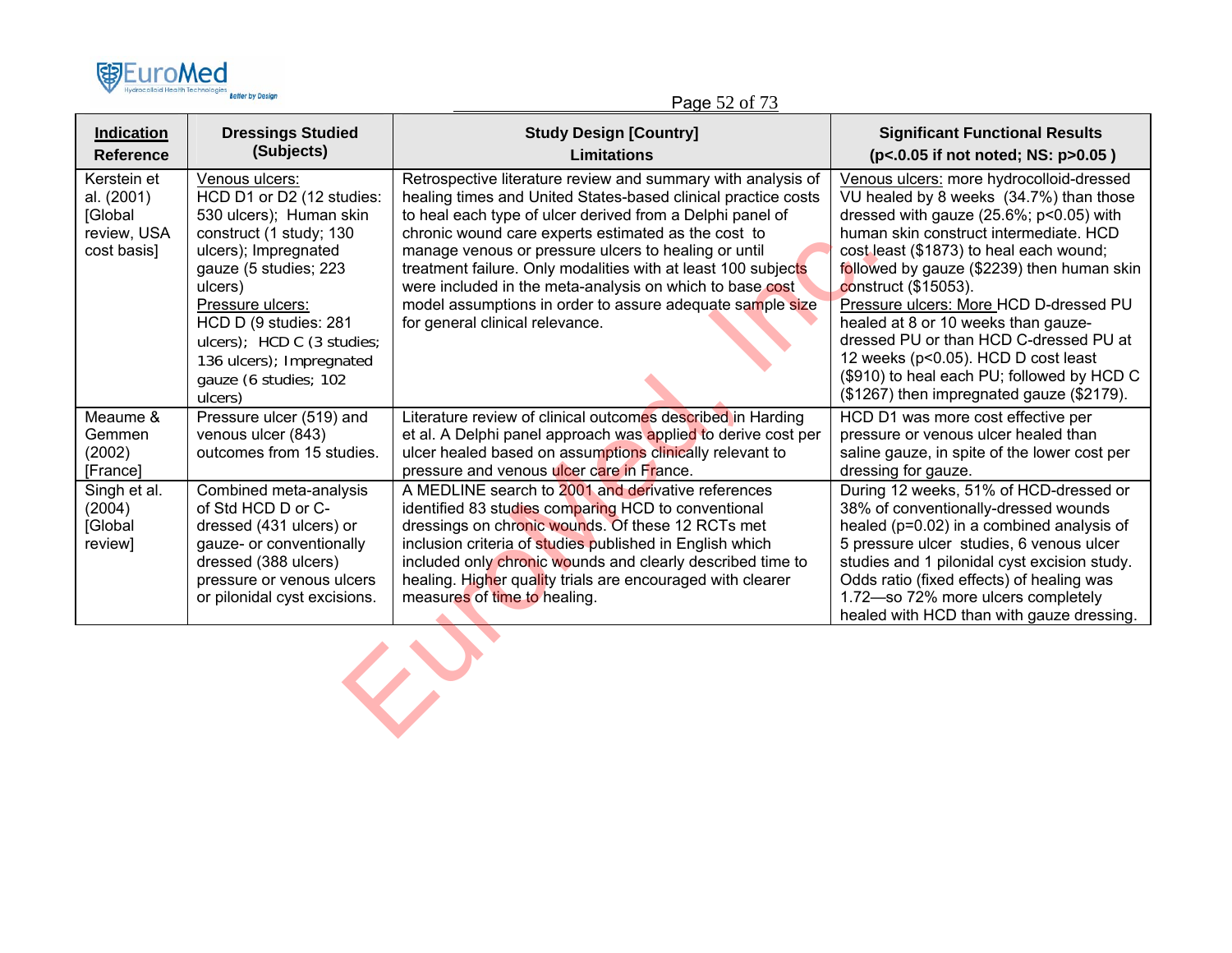## Page 53 of 73

## **APPENDIX B. SUPPLEMENTAL UNCONTROLLED CLINICAL EVIDENCE OF SAFETY AND CLINICAL OUTCOMES USING HYDROCOLLOID DRESSINGS ON ACUTE AND CHRONIC WOUNDS**

| Indication<br><b>Reference</b>    | <b>Dressings Studied</b><br>(Subjects)                                                                              | <b>Study Design [Country]</b><br><b>Limitations</b>                                                                                                                                                                                                                                                                      | <b>Significant Risk or Benefit Results</b><br>(p<.0.05 if not noted; NS: p>0.05)                                                                                                                                                                                         |
|-----------------------------------|---------------------------------------------------------------------------------------------------------------------|--------------------------------------------------------------------------------------------------------------------------------------------------------------------------------------------------------------------------------------------------------------------------------------------------------------------------|--------------------------------------------------------------------------------------------------------------------------------------------------------------------------------------------------------------------------------------------------------------------------|
| <b>Acute</b><br><b>Wounds</b>     |                                                                                                                     |                                                                                                                                                                                                                                                                                                                          |                                                                                                                                                                                                                                                                          |
| Epidermolysis bullosa             |                                                                                                                     |                                                                                                                                                                                                                                                                                                                          |                                                                                                                                                                                                                                                                          |
| Eisenberg<br>(1986) [USA]         | Std HCD D1 compared<br>with non-adherent gauze or<br>paraffin gauze tulle gras on<br>3 children with 44 sites total | Prospective open-label study of healing of epidermolysis bullosa<br>blisters dressed daily for 1 week, then weekly                                                                                                                                                                                                       | HCD-dressed sites reached 50%<br>healing faster than sites dressed with<br>the other two dressings, without<br>adverse effects                                                                                                                                           |
| <b>Fracture blisters</b>          |                                                                                                                     |                                                                                                                                                                                                                                                                                                                          |                                                                                                                                                                                                                                                                          |
| Johnson<br>(1986) [USA]           | Std HCD D1 primary<br>dressing (3)                                                                                  | Case series of 3 patients with lower leg fracture blisters caused by<br>pressure, friction or edema during early cast wear without HCD                                                                                                                                                                                   | "Almost total re-epithelization by days<br>19 and 22 days" after HCD application.<br>HCD discontinued on $3rd$ patient due to<br>excess exudate from infected laceration                                                                                                 |
| Laser resurfacing                 |                                                                                                                     |                                                                                                                                                                                                                                                                                                                          |                                                                                                                                                                                                                                                                          |
| Liu (2000)<br>[China]             | HCD D1 (27) with optional<br>alginate or non-adhering<br>gauze days 1 and 2                                         | Case series of 12 patients receiving laser resurfacing for wrinkles<br>and 15 for acne scars. Healing and cosmetic results were<br>evaluated.                                                                                                                                                                            | Wrinkle cases healed by 7 days; acne<br>scars by 10 days. Non-adhering gauze<br>left fewer fibers in wound than alginate.                                                                                                                                                |
| <b>Radiation skin reactions</b>   |                                                                                                                     |                                                                                                                                                                                                                                                                                                                          |                                                                                                                                                                                                                                                                          |
| Hamburg et<br>al. (1997)<br>[USA] | Thin HCD D2 primary<br>dressing on moist<br>desquamation (320)                                                      | Prospective 3-year case series of out-patients at an oncology<br>center. Standardized measures were healing, infection, bolus<br>effect and patient-reported pain during 1994, 1995, 1996                                                                                                                                | 90% of patients healed within 14 days<br>after irradiation; 15 patients healed<br>during radiation. 98% of patients<br>reported immediate pain relief as HCD<br>was applied. No bolus effect was<br>reported. <1% required a break in<br>radiation due to skin reaction. |
| Ohrsted<br>(1989)<br>[Canada]     | Std HCD D1, edges fixed.<br>with tape (1 patient with<br>erythema, moist and dry<br>desquamation sites)             | Case study of breast-lumpectomy patient after completing 5<br>weeks of postoperative radiation therapy. Patient complained of<br>pain and drainage and was treated in a hospital ostomy clinic.<br>Experience led to HCD use in similar patients who were capable<br>of adhering to protocol and had continuity of care. | "Relief" was experienced after HCD<br>application. Leakage required removal<br>days 3, 6 (as an outpatient), 7, 9,11,14<br>then twice in home care, with complete<br>healing at day 22 after initiation.                                                                 |
| <b>Surgical wounds</b>            |                                                                                                                     |                                                                                                                                                                                                                                                                                                                          |                                                                                                                                                                                                                                                                          |

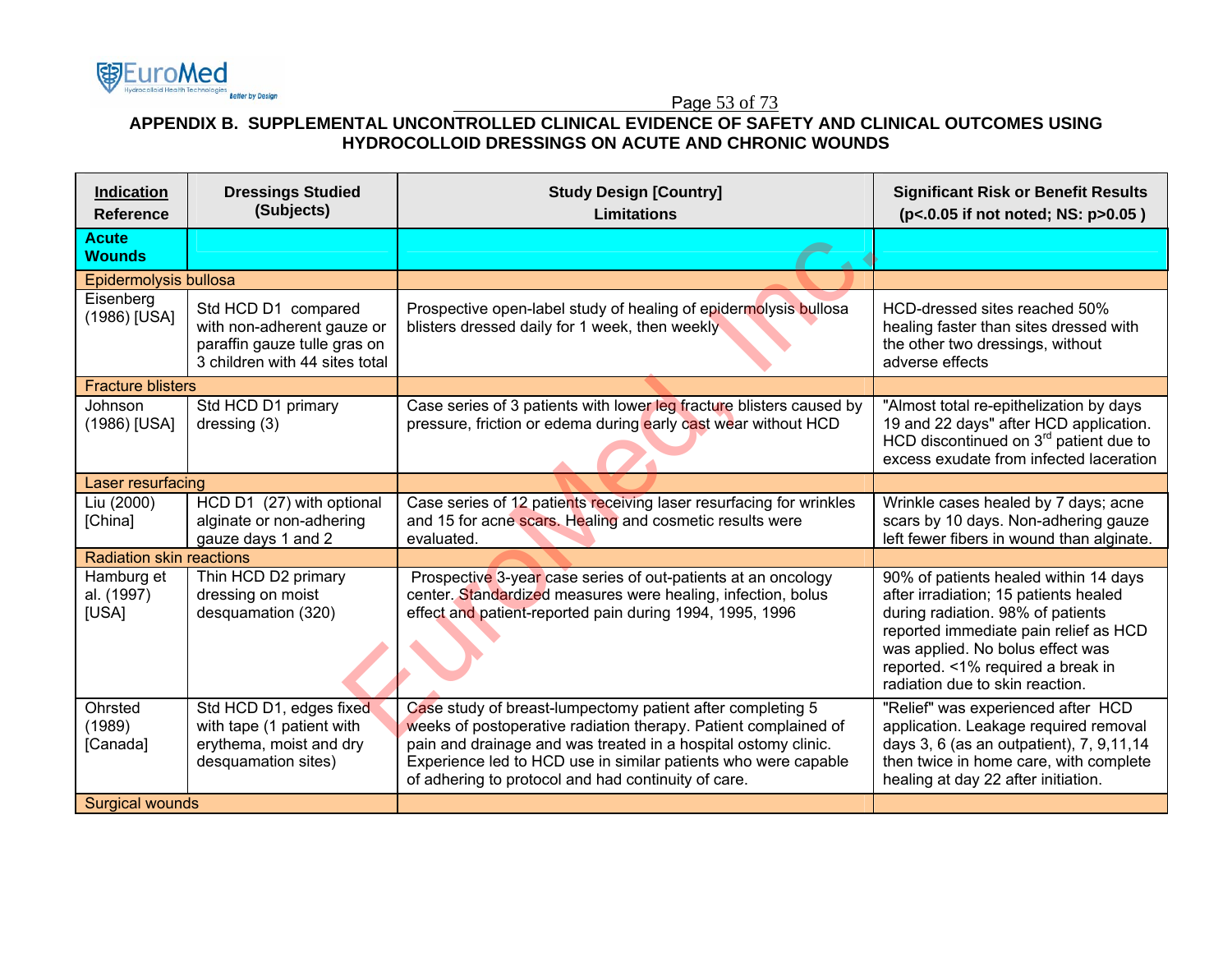

|                                                    |                                                                                                                                                            | $P_4 = 34$ OI 13                                                                                                                                                                                                                                                                                                |                                                                                                                                                                                                                                                                                                                                                           |
|----------------------------------------------------|------------------------------------------------------------------------------------------------------------------------------------------------------------|-----------------------------------------------------------------------------------------------------------------------------------------------------------------------------------------------------------------------------------------------------------------------------------------------------------------|-----------------------------------------------------------------------------------------------------------------------------------------------------------------------------------------------------------------------------------------------------------------------------------------------------------------------------------------------------------|
| Hulten<br>(1994)<br>[South<br>Africa]              | Std HCD D1 or D2 (340)<br>consecutive patients during<br>January 1982-January<br>1992)                                                                     | Open-label prospective, historically controlled cohort study of<br>patient comfort and quality of life for subjects with incisions<br>following colorectal surgery.                                                                                                                                             | Using the HCD increased patient<br>comfort. Quality of life improved<br>because there were fewer dressing<br>changes with HCD, which facilitated<br>personal hygiene. The 8% infection rate<br>using HCD was below that reported in<br>the literature for similar procedures.                                                                             |
| Ogawa et al.<br>(2005)<br>[Japan]                  | Thin HCD $K^J$ (147 cardiac<br>surgery patients dressed<br>with HCD K for first 7 days<br>post-op, immediately<br>switched to gauze if a<br>problem arose) | Prospective cohort study of post-surgical incisions on patients<br>undergoing cardiac surgery in a Japan hospital from August 2001-<br>August, 2002. During first 7 days after surgery, all incisions were<br>dressed with HCD K. Healing, infections and complications were<br>reported.                       | 128 (87%) patients used only HCD<br>days 1-7; 19 (13%) were switched to<br>gauze. 3 experienced chest wound<br>infections unrelated to dressing: 2 with<br>fat necrosis; 1 with electrocautery burn<br>injury. HCD was deemed safe and able<br>to reduce staff work load.                                                                                 |
| <b>Chronic wounds</b>                              |                                                                                                                                                            |                                                                                                                                                                                                                                                                                                                 |                                                                                                                                                                                                                                                                                                                                                           |
| <b>Diabetic Foot Ulcers</b>                        |                                                                                                                                                            |                                                                                                                                                                                                                                                                                                                 |                                                                                                                                                                                                                                                                                                                                                           |
| Boulton et al<br>(1999) [UK<br>diabetic<br>clinic] | Std HCD D2 used at least<br>once (107 ulcers). Gauze<br>only (143 ulcers) 250 ulcers<br>on 121 patients                                                    | Retrospective chart review from January 1998-June 1999<br>recording dressing use and presence of clinical infection. Protocol<br>included appropriate off-loading.                                                                                                                                              | 2.5% of HCD-dressed diabetic foot<br>ulcers became infected. 6% of those<br>dressed solely with gauze became<br>infected ( $p$ < 0.02)                                                                                                                                                                                                                    |
| Laing et al,<br>(1991) [UK<br>diabetic<br>clinic]  | Std HCD D1 or D2 on<br>36 Diabetic foot ulcers<br>$\bullet$<br>10 Hansen's disease<br>foot ulcers                                                          | Prospective convenience sample measuring healing of diabetic<br>and non-diabetic neuropathic foot ulcers. Protocol included HCD<br>primary dressing on ulcer with total contact cast off-loading.<br>Patients visited clinic once weekly to change cast and dressings.                                          | 90% of Hansen's disease ulcers healed<br>in a median of 7 weeks. 79% of diabetic<br>neuropathic foot ulcers healed in a<br>median of 6 weeks.                                                                                                                                                                                                             |
| Pressure ulcers (PU)                               |                                                                                                                                                            |                                                                                                                                                                                                                                                                                                                 |                                                                                                                                                                                                                                                                                                                                                           |
| Jones &<br>Fennie<br>(2007)                        | 114 subjects with pressure<br>ulcers managed with any<br>types of dressings.                                                                               | Retrospective structured data abstraction of cohorts of subjects in<br>skilled nursing facilities (SNF) or other long term care or home<br>care settings including 82 with 6 months of continuous care for<br>which variables favoring healing were analyzed for their<br>association with healing by 6 months. | Topical care variables associated with<br>6-month healing were: dressing type<br>constant; use of HCD, modern, or<br>exudate management dressings;<br>avoiding gauze, non-silver antiseptics<br>or mechanical debridement and failure<br>to debride slough. % healed at 3-6<br>months were Stage 2: 27.3-76.5%;<br>Stage 3:10.2-33.3%; Stage 4: 2.5-13.3% |

Page 54 of  $73$ 

<sup>&</sup>lt;sup>j</sup> HCD K is Karayahesive, a transparent karaya-containing hydrocolloid dressing marketed by Alcare, Inc, Japan.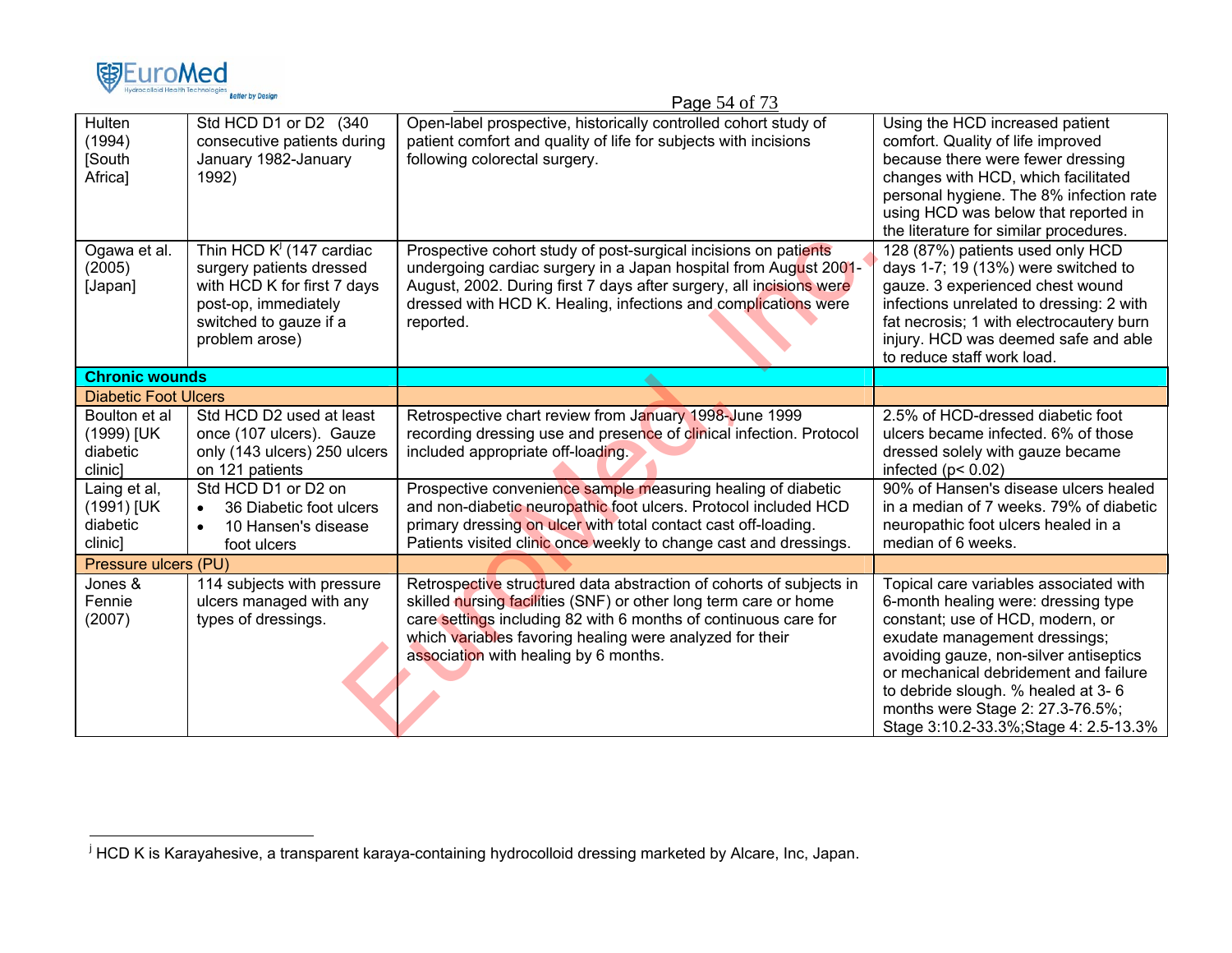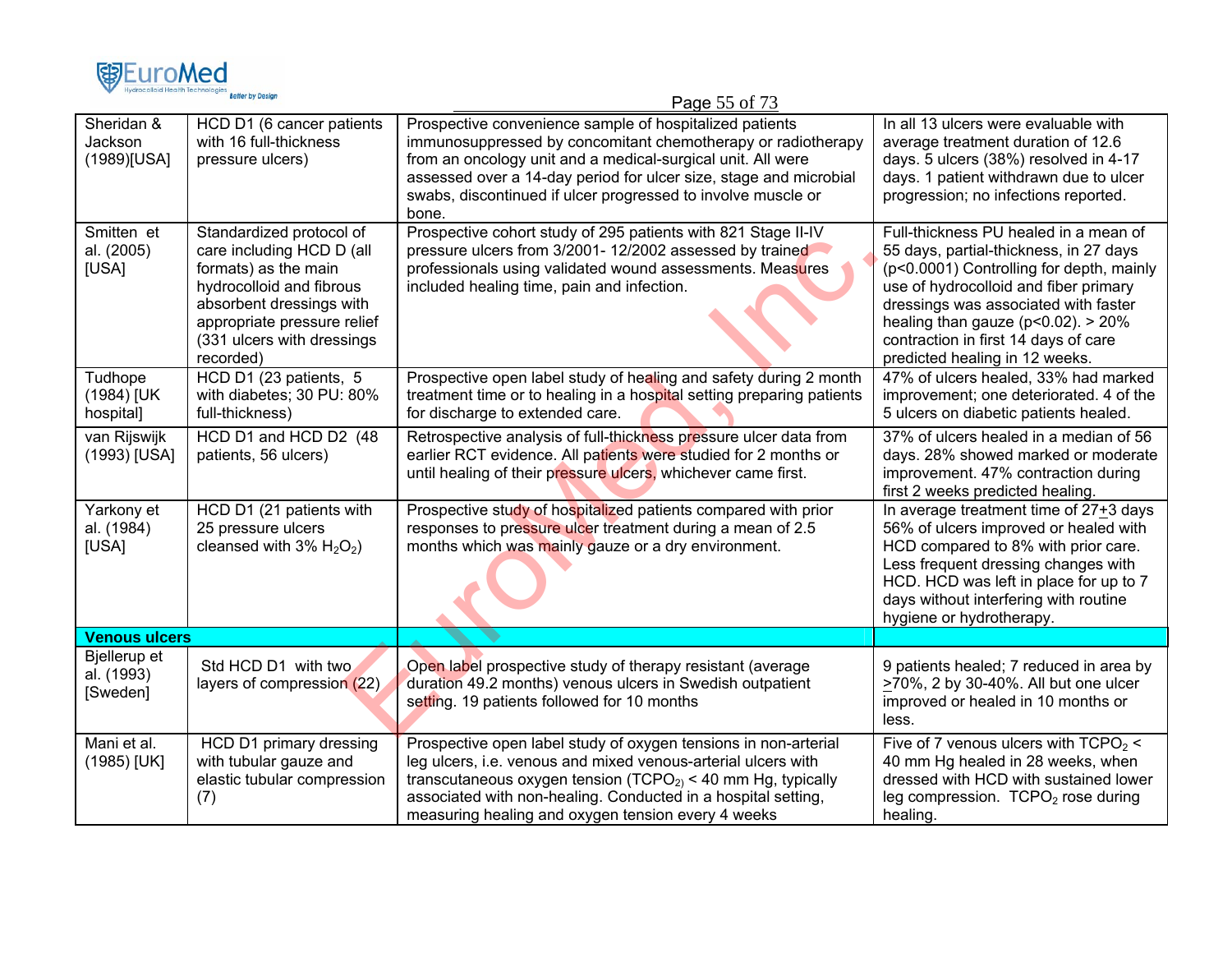

|                                                                                        |                                                                                                                                                                                                                                                                                                | r ayc July 75                                                                                                                                                                                                                                                                                                                                                                                                                                                                                                                                                                                                                                                                                |                                                                                                                                                                                                                                                                                                                                                                                                                                        |
|----------------------------------------------------------------------------------------|------------------------------------------------------------------------------------------------------------------------------------------------------------------------------------------------------------------------------------------------------------------------------------------------|----------------------------------------------------------------------------------------------------------------------------------------------------------------------------------------------------------------------------------------------------------------------------------------------------------------------------------------------------------------------------------------------------------------------------------------------------------------------------------------------------------------------------------------------------------------------------------------------------------------------------------------------------------------------------------------------|----------------------------------------------------------------------------------------------------------------------------------------------------------------------------------------------------------------------------------------------------------------------------------------------------------------------------------------------------------------------------------------------------------------------------------------|
| van Rijswijk<br>(1993) [USA,<br>Belgium,<br>Denmark,<br>France,<br>Germany,<br>Sweden] | Std HCD D2<br>(total of 72 full-thickness<br>leg ulcers with appropriate<br>compression)                                                                                                                                                                                                       | Retrospective analysis of clinical study data on 72 full-thickness<br>leg ulcers of venous, diabetic, arterial or mixed etiology                                                                                                                                                                                                                                                                                                                                                                                                                                                                                                                                                             | 54% healed in average of 56 days.<br>Risk factors for non-healing included<br>male gender or diabetes. > 30% area<br>reduction after 2 weeks of treatment<br>predicted that the ulcer would progress<br>to healing                                                                                                                                                                                                                     |
| Varghese et<br>al. (1986)<br>[USA]                                                     | Std HCD D1 (9)<br>Polyurethane film dressing<br>(9)                                                                                                                                                                                                                                            | Prospective, open-label study of 14 chronic full-thickness leg<br>ulcers of various etiologies on 9 patients, exploring pH,<br>microbiology, oxygen tension and immunology, 24 hours after<br>dressing application.                                                                                                                                                                                                                                                                                                                                                                                                                                                                          | HCD wound fluid was pH 6.1 vs 7.1 for<br>film. Normal functioning neutrophils<br>were found under both dressings.<br>Lower oxygen tensions (which tend to<br>favor angiogenesis) were found under<br>HCD than under film dressing.                                                                                                                                                                                                     |
| Wilson et al<br>(1988) [UK]                                                            | Std HCD D1 (6)<br>Conventional gauze and<br>isolation (historic control)                                                                                                                                                                                                                       | Prospective open-label exploration of management of Methicillin-<br>resistant S. aureus (MRSA) in leg ulcer patients, maintaining<br>ambulation with appropriate compression in a UK hospital setting.                                                                                                                                                                                                                                                                                                                                                                                                                                                                                       | Within 2 weeks of beginning HCD<br>dressings, 5 of the 6 patients were free<br>of MRSA which they all had at study<br>initiation. The dressing effectively<br>isolated the wounds, preventing MRSA<br>transmission.                                                                                                                                                                                                                    |
|                                                                                        | <b>Acute or chronic: varying etiologies</b>                                                                                                                                                                                                                                                    |                                                                                                                                                                                                                                                                                                                                                                                                                                                                                                                                                                                                                                                                                              |                                                                                                                                                                                                                                                                                                                                                                                                                                        |
| Sayag J.<br>(1988)<br>[France]                                                         | Std HCD D1 (626 total)<br>Venous ulcers (356)<br>Mixed arterio-venous (127)<br>Arterial or diabetic (49)<br>Trauma or burn (18)<br>Neurotrophic foot ulcer (15)<br>Pressure ulcer (7)<br>Buerger's disease (1)<br>Connective tissue disease<br>(3); Lymphoedema (2);<br>Sickle cell anemia (1) | Department of Dermatology reports experience using HCD on<br>patients hospitalized with wounds (726 episodes) from 1981-1987.<br>Before applying dressing, wound was cleansed with 3% hydrogen<br>peroxide for at least 1 minute, then rinsed with saline and dried<br>with sterile gauze. Dressings were applied overlapping wound<br>edges at least 3 cm and remained in place until detachment or up<br>to 7 days. No other local treatment or form of debridement was<br>used. No systemic antibiotics, corticosteroids, non-steroidal anti-<br>inflammatory agents or hyperbaric oxygen was used. Previously<br>prescribed anticoagulants or peripheral vasodilators were<br>continued. | During the first 6 months of HCD use,<br>complete healing occurred in 88% of<br>wounds with initial diameter less than 2<br>cm and in 78% of those with diameter<br>more than 4 cm. Total healing occurred<br>in 89% of wounds enduring less than 6<br>months, 50% of those with longer<br>duration. Healing was "shorter than that<br>found with traditional dressings" and<br>reduced length of hospital stays and<br>costs of care. |
|                                                                                        | <b>Acute or chronic: varying etiologies</b>                                                                                                                                                                                                                                                    |                                                                                                                                                                                                                                                                                                                                                                                                                                                                                                                                                                                                                                                                                              |                                                                                                                                                                                                                                                                                                                                                                                                                                        |
| Flam & Raab<br>(1991) [USA]                                                            | HCD D2 Thin (7 healthy<br>volunteers)                                                                                                                                                                                                                                                          | Open label prospective study of friction levels similar to those of<br>bed sheet friction against human sacral tissue and sheer<br>displacement forces twice the friction forces on the sacral area of<br>7 healthy volunteers.                                                                                                                                                                                                                                                                                                                                                                                                                                                              | Thin HCD protected the skin from all<br>friction and sheer forces applied without<br>being dislodged from the skin or moving<br>relative to the skin.                                                                                                                                                                                                                                                                                  |

Page 56 of 73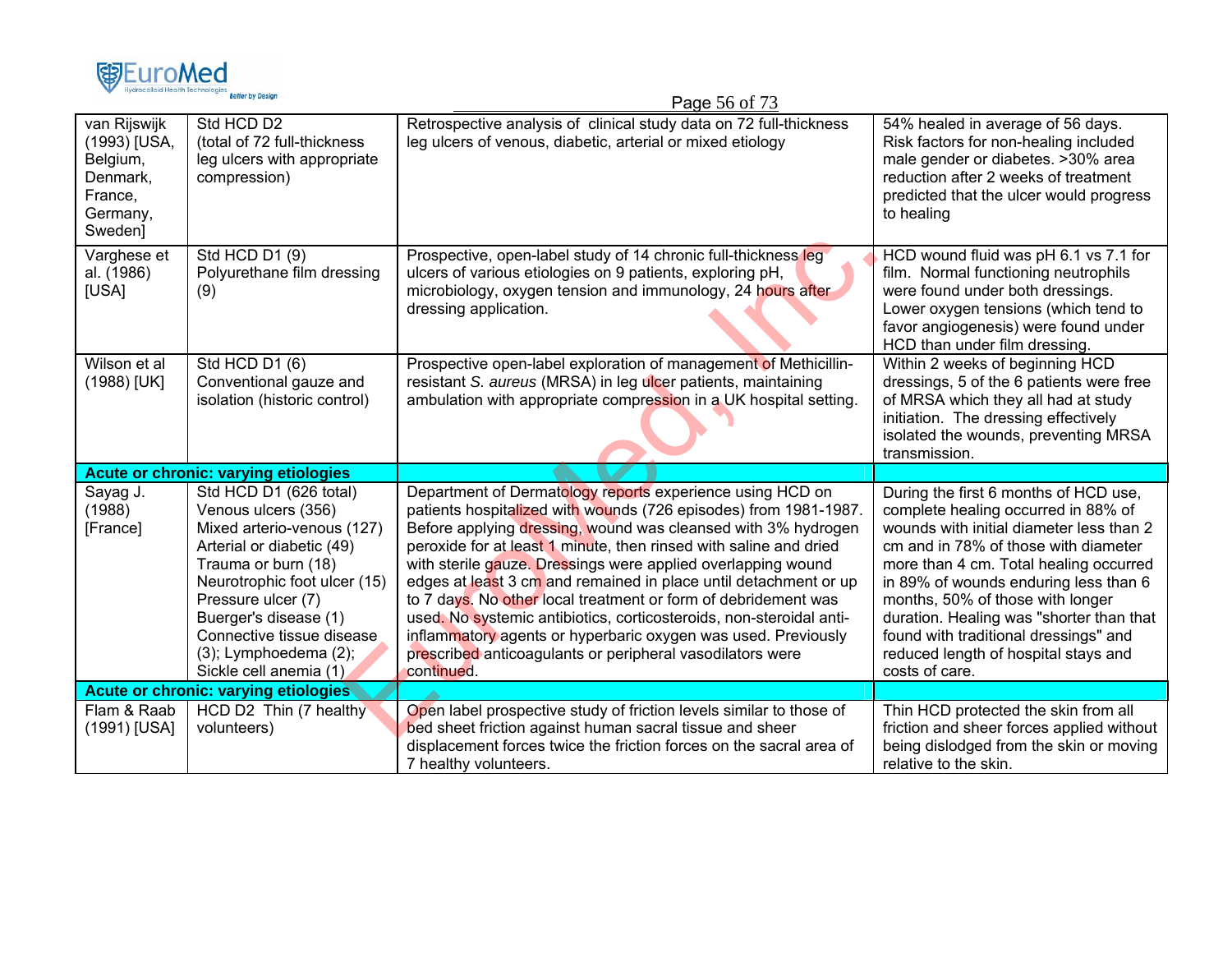|                                          | <b>DELICI DE DESIG</b>                                                                                                                                                           | Page 57 of 73                                                                                                                                                                                                                                                                                                                                                                                                                                                                                                        |                                                                                                                                                                                                                                                                                                                                                      |  |  |
|------------------------------------------|----------------------------------------------------------------------------------------------------------------------------------------------------------------------------------|----------------------------------------------------------------------------------------------------------------------------------------------------------------------------------------------------------------------------------------------------------------------------------------------------------------------------------------------------------------------------------------------------------------------------------------------------------------------------------------------------------------------|------------------------------------------------------------------------------------------------------------------------------------------------------------------------------------------------------------------------------------------------------------------------------------------------------------------------------------------------------|--|--|
| Bolton et al.<br>2004 [United<br>States] | 767 wounds on 433<br>patients treated with mainly<br>HCD D2 and less than 5%<br>qauze:<br>373 Stage III-IV PU, 134<br>Stage II<br>124 Full-thickness VU, 30<br>partial-thickness | Prospective cohort study in 12 home care agencies, 3 long term<br>care facilities and a University hospital based Long Term Acute<br>Care setting using Solutions® algorithms of care March-October<br>2001. Standardized care required extra work to consult wound<br>care protocol to optimize care decision. Participating wound care<br>professionals selected patients as appropriate for the<br>standardized mainly HCD protocol mostly those with full-thickness<br>(FT) wounds they had been unable to heal. | 77% of 30 partial-thickness (PT) VU<br>and 61% of 134 PT PU healed in 12<br>weeks; mean healing times: $29 \pm 7$<br>days for PTVU and $31 + 7$ days for<br>PTPU. 44% of 124 full-thickness VU<br>and 36% of 373 FTPU healed in 12<br>weeks; mean heal time = $57 + 7$ days<br>for FTVU and 36 + 7 days for FTPU                                     |  |  |
| Gallego et al.<br>2005<br>[Spain]        | Chronic and acute dermal<br>ulcers managed with<br>SureSkin® II HCD (1080)<br>Border (61.6%; n= 665),<br>Thin (20.8%;n=225) or<br>Standard (17.5%;n=189)                         | Prospective cohort study in 7 centers explored healing, pressure,<br>venous, mixed or arterial ulcer maceration, erythema, pain,<br>healing, infection and dressing performance and ease of use for a<br>study duration of up to 20 dressing changes.                                                                                                                                                                                                                                                                | Mean healing time was 36 days (PU),<br>41 days (VU or Mixed) or 42 days<br>(Arterial). Infection or inflammation<br>decreased from 22.6% to 7.6%.<br>Maceration, erythema and eczema and<br>pain on dressing change similarly<br>reduced. 90.7% of subjects said<br>symptoms were alleviated sufficiently to<br>carry on activities of daily living. |  |  |
| McIsaac<br>(2005)<br>[Canada]            | Solutions <sup>k</sup> protocol adapted<br>for chronic and acute<br>wounds (891 Nova Scotia<br>home care clients with<br>chronic or acute wounds in<br>20 agencies).             | Prospective cohort study using mainly HCD D2 Std, Brd or Thin<br>with alginate or Hydrofiber® to manage excess exudate.<br>Measures included time to healing or discharge to family practice<br>over first 5 years of protocol use and costs to manage 50 patients<br>pre- vs post protocol                                                                                                                                                                                                                          | During first 4 years reduced time to<br>healing or discharge for all chronic and<br>acute wounds managed by at least<br>80% while saving Nova Scotia Health<br>Authorities more than \$900 per client<br>per month.                                                                                                                                  |  |  |
| Mulder<br>(1988) [USA]                   | Three different Std HCD<br>used successively on each<br>of (5) patients with fibrin-<br>covered wound surfaces.                                                                  | Crossover, open-label prospective study of autolysis of fibrin in<br>traumatic wounds, pressure ulcers or venous ulcers containing<br>fibrin coagulum on their surface.                                                                                                                                                                                                                                                                                                                                              | During interval dressed with HCD D1<br>autolysis degraded fibrin clots which<br>accumulated during coverage with the<br>other two dressings.                                                                                                                                                                                                         |  |  |
|                                          |                                                                                                                                                                                  |                                                                                                                                                                                                                                                                                                                                                                                                                                                                                                                      |                                                                                                                                                                                                                                                                                                                                                      |  |  |

EuroMed

k Solutions® Wound Care Algorithm, accessible at http://www.guideline.gov/summary/pdf.aspx?doc\_id=8534&stat=1&string=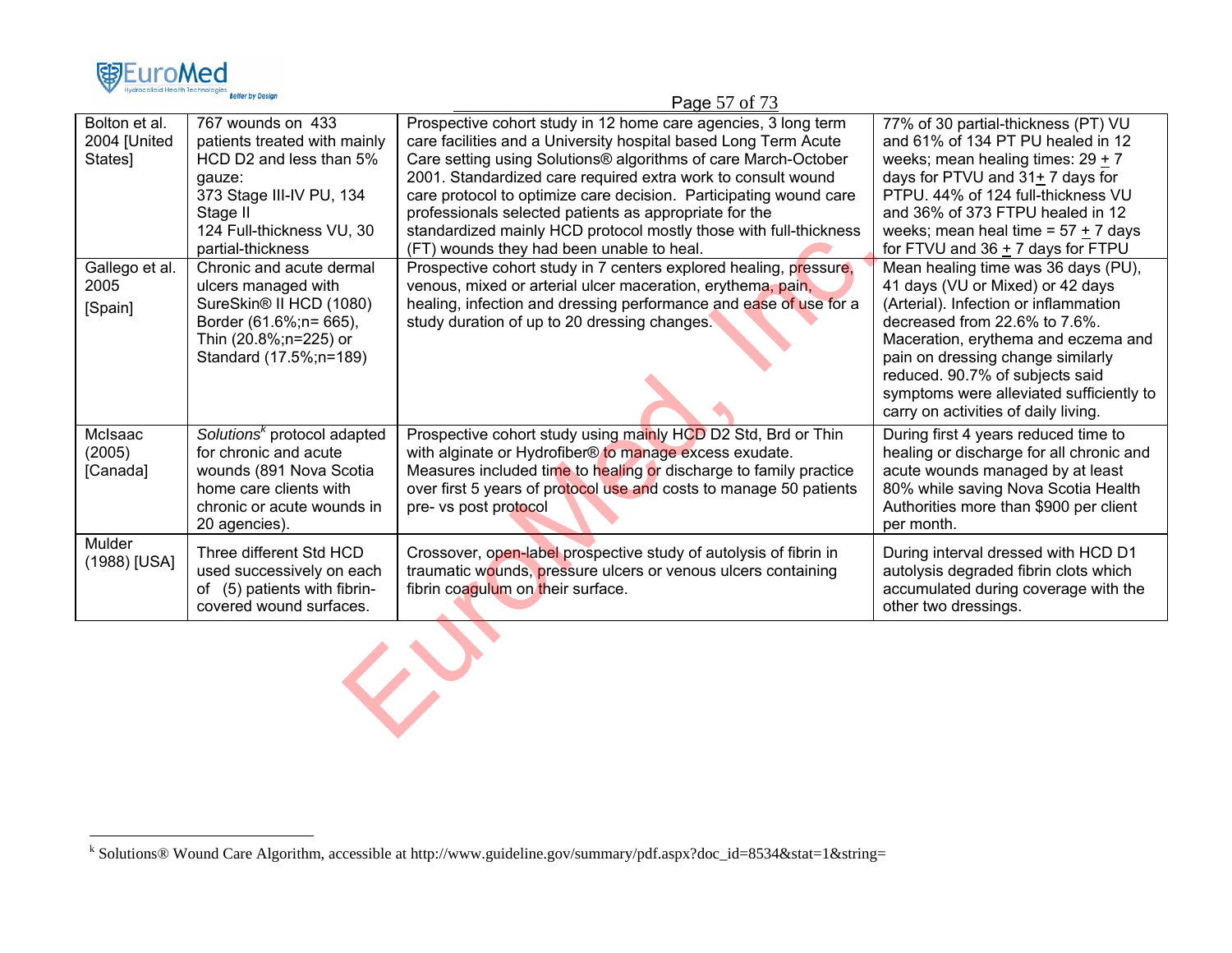|                                                                                               | <b>Better by Design</b>                                                                                                                                                                                                                              | Page 58 of 73                                                                                                                                                                                                                                                              |                                                                                                                                                                                                                                                                                                                                                                                                                                                                              |
|-----------------------------------------------------------------------------------------------|------------------------------------------------------------------------------------------------------------------------------------------------------------------------------------------------------------------------------------------------------|----------------------------------------------------------------------------------------------------------------------------------------------------------------------------------------------------------------------------------------------------------------------------|------------------------------------------------------------------------------------------------------------------------------------------------------------------------------------------------------------------------------------------------------------------------------------------------------------------------------------------------------------------------------------------------------------------------------------------------------------------------------|
| van Rijswijk<br>et al (1985)<br>[Belgium,<br>Denmark,<br>Germany,<br>France,<br>Sweden]       | Std HCD D1 (133 patients<br>with 152 leg ulcers<br>refractory to other forms of<br>local therapy including<br>Unna's boot, povidone<br>iodine, zinc paste and wet-<br>to-dry gauze dressings).<br>Ulcers were cleansed with<br>3% hydrogen peroxide. | Prospective, open-label, multicenter, historically controlled study<br>of leg ulcers treated in USA and European clinics. Study included<br>patients with leg ulcers of all etiologies and protocol included<br>appropriate medical management of the underlying etiology. | During mean duration HCD use of 58<br>days, 62% of patients (94 ulcers)<br>healed in a mean of $51 + 5$ days. No<br>ulcer became infected. There was a<br>mean of 4.6 days between dressing<br>changes. Ulcers present > 1 year<br>healed more slowly. Etiology did not<br>affect healing rate, but poor general<br>health and having diabetes showed NS<br>trends toward lower %s healed. 10%<br>peri-wound maceration alleviated by<br>changing dressings more frequently. |
| van Rijswijk<br>(1993)<br>[Belgium,<br>Denmark,<br>Germany,<br>France,<br>Sweden, UK,<br>USA] | Std HCD D1 or D2<br>(total of 72 full-thickness<br>leg ulcers)                                                                                                                                                                                       | Retrospective analysis of clinical data on 72 full-thickness leg<br>ulcers of venous, diabetic, arterial or mixed etiology                                                                                                                                                 | 54% healed in average of 56 days.<br>Risk factors for non-healing included<br>male gender or diabetes. >30% area<br>reduction after 2 weeks of treatment<br>predicted that the ulcer would progress<br>to healing during clinical trials lasting up<br>to 12 weeks.                                                                                                                                                                                                          |
|                                                                                               |                                                                                                                                                                                                                                                      |                                                                                                                                                                                                                                                                            |                                                                                                                                                                                                                                                                                                                                                                                                                                                                              |

EuroMed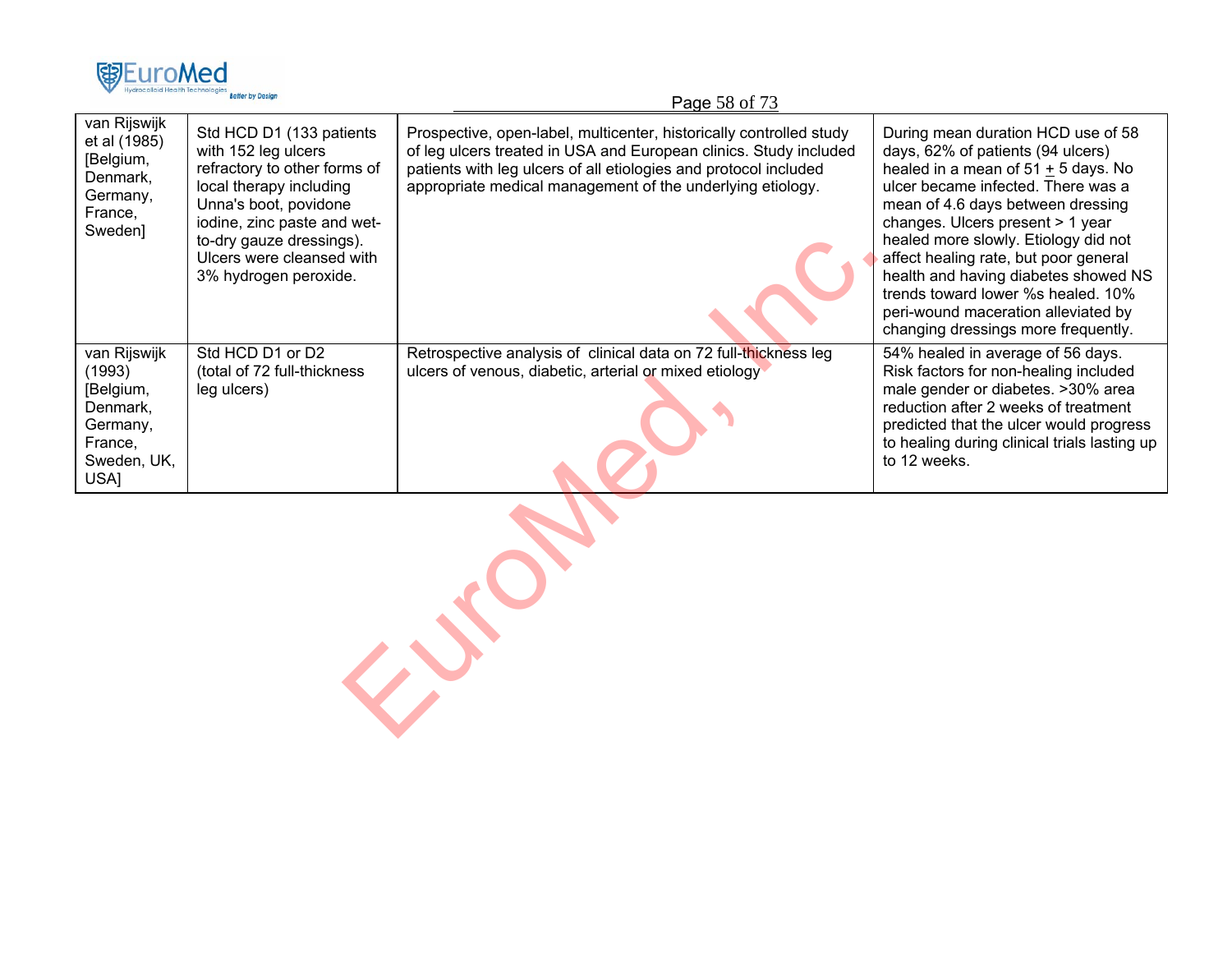

| Appendix C.<br>Healing Outcomes Using SureSkin II Standard, Bordered or Thin Dressings on a Cohort of 1080 Patients (Gallego et al. 2005) |                                                                                                                              |                      |                     |                        |                        |  |  |  |
|-------------------------------------------------------------------------------------------------------------------------------------------|------------------------------------------------------------------------------------------------------------------------------|----------------------|---------------------|------------------------|------------------------|--|--|--|
|                                                                                                                                           |                                                                                                                              | <b>Venous ulcers</b> | <b>Mixed ulcers</b> | <b>Arterial ulcers</b> | <b>Pressure ulcers</b> |  |  |  |
| Complete healing                                                                                                                          | Total                                                                                                                        | 236 (100.0%)         | 81 (100.0%)         | $32(100.0\%)$          | 408 (100.0%)           |  |  |  |
|                                                                                                                                           | Yes                                                                                                                          | $156(66.1\%)$        | 41 (50.6%)          | $23(71.9\%)$           | 233 (57.1%)            |  |  |  |
| Days until complete healing                                                                                                               | $\mathbf N$                                                                                                                  | 153                  | 37                  | 21                     | 222                    |  |  |  |
|                                                                                                                                           | Mean (SD)                                                                                                                    | 41.08(31.69)         | 41.00(25.35)        | 41.86 (21.69)          | 36.15 (24.82)          |  |  |  |
|                                                                                                                                           | Median                                                                                                                       | 35.0                 | 35.0                | 37.0                   | 30.0                   |  |  |  |
|                                                                                                                                           | (Q1; Q3)                                                                                                                     | (23.0; 55.0)         | (23.0; 50.0)        | (28.0; 56.0)           | (20.0; 46.0)           |  |  |  |
|                                                                                                                                           | N missing                                                                                                                    | 83                   | 44                  | 11                     | 186                    |  |  |  |
|                                                                                                                                           | Note: Complete healing=Yes includes those patients with the outcome "Complete healing" as the reason for study finalization. |                      |                     |                        |                        |  |  |  |
|                                                                                                                                           |                                                                                                                              |                      |                     |                        |                        |  |  |  |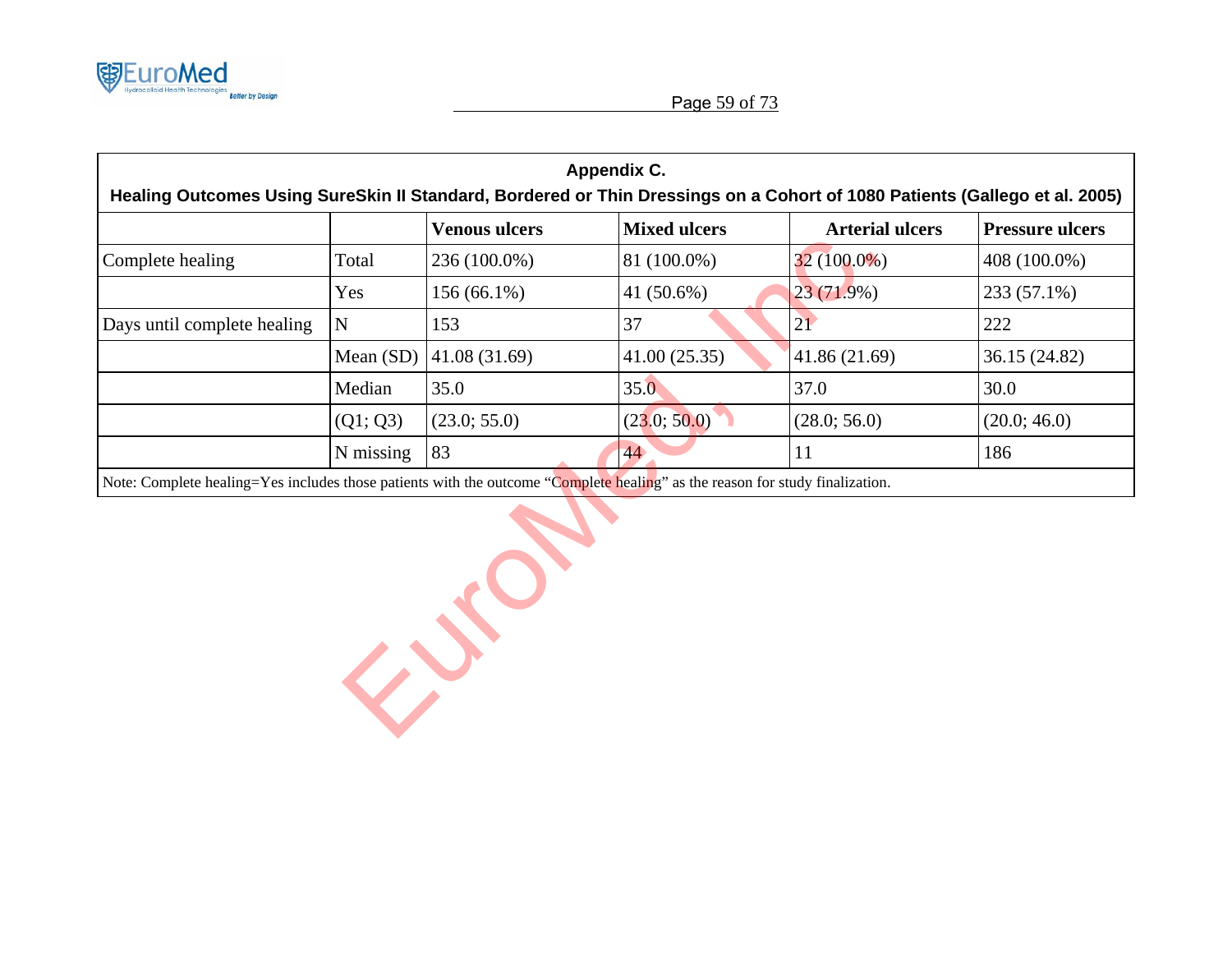

Page 60 of 73 **Appendix D. Author's Curriculum Vitae (Omitted for Brief Form of Literature Review)** 

Europee. Inc.